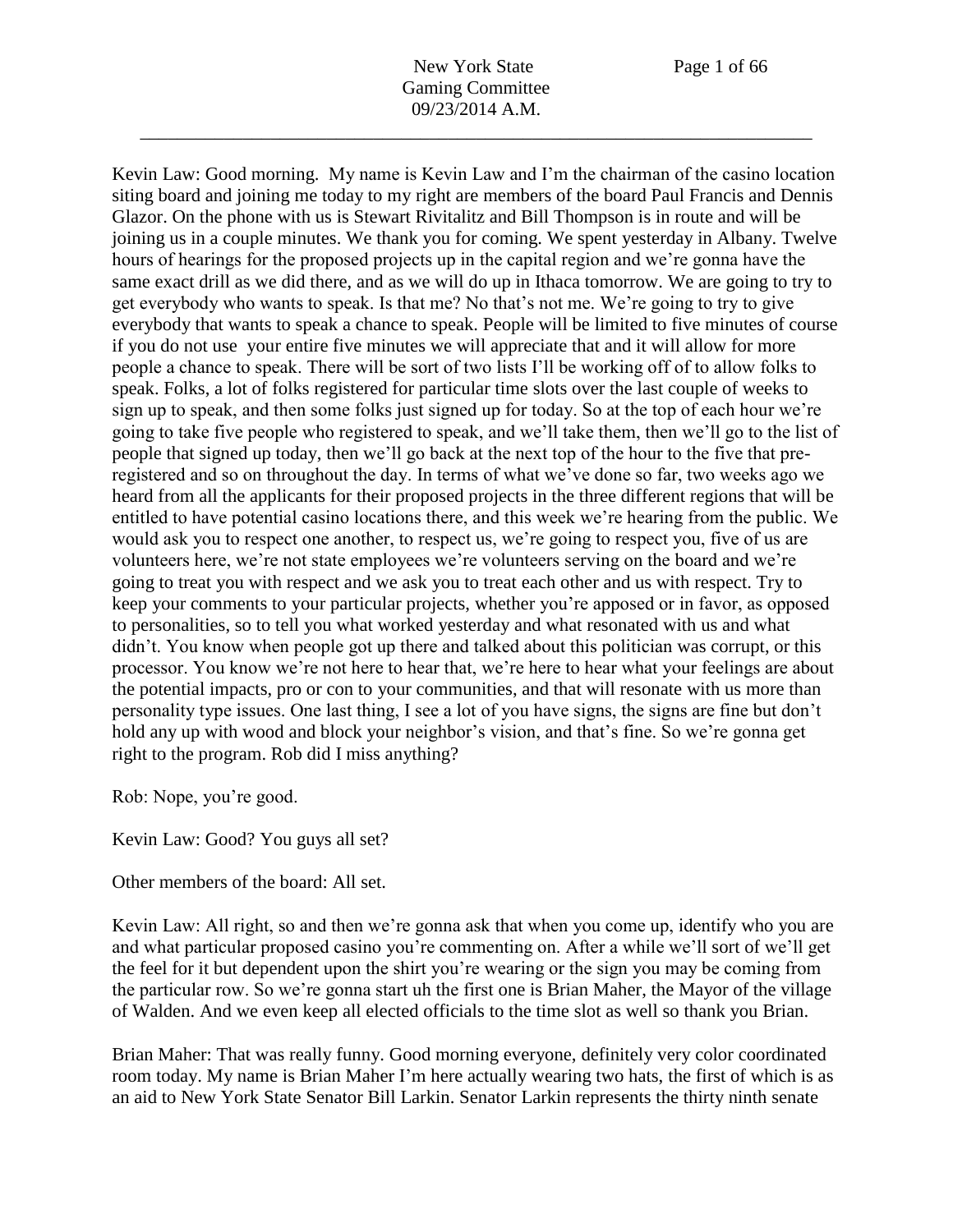district which encompasses parts of orange, Ulster, and Rockleigh counties. In that regard the senator just wanted for me to represent him here today and make it clear that he is in support of hopefully two casinos coming to any of the six that are in Orange County and also as he represents a portion of Ulster the Nevele Resort Projects in Ulster County and he is equally hopeful that all of those communities will be able to benefit from the jobs and the economic boost that this casino destination resort will provide. That's the senate hat, now taking that off and putting on as the mayor of the village of Walden, it is my honor honestly to be able to work with some great people that represent Genting and while they have two projects, one in Tuxedo, which has been touted as being very lucrative, the Montgomery site is the one that I want to champion here today. As Mayor of the Village of Walden not just will we see a direct economic benefit but there's something that's an underlying tone that I would like to speak to if I could, and that's the, the kind of momentum that we're missing. When people talk in black and white when they talk about points it's easy to talk about jobs, how many it's going to create, each one of these projects are gonna have people and experts stand up here and say "we're gonna create the most jobs, we're gonna create the most money, and we're gonna have the most impact," and in a lot of cases that's gonna be true for a lot of different areas. But for me in the Village of Walden you have a place in the town of Montgomery that used to be the number three knife manufacturer in the entire country, back in the late eighteen hundreds and early nineteen hundreds. We had an identity, a lot of communities in the Town of Montgomery area had a specific identity and since that time, through a lot of different hardships and a lot of different reasons we've lost that identity. And while we tried to re-create it over the last hundred years a lot of things have tried and a lot of things have failed. What a destination resort would do in the town of Montgomery to benefit the Village of Walden, Village of Montgomery, Village of Maybrook, the town portion outside the villages, and our neighbor the city of Newburg, which is at the most important point in its, in its time honestly, in this region. It would be absolutely a miracle worker. It would. We believe that. Our leaders believe that. My fellow colleagues from the Montgomery, Maybrook, Newbrugh area hopefully will, will be saying similar things about what this casino could bring and to me it stands out against the other projects because of just the personal attention that we've all gotten. A lot of people have promised things, a lot of agreements have been put together about what's going to happen in the future but Genting has really stood out in the fact that they've put their money where their mouth is right now. And that's something that we listen to, that's something that we see, and that's something that we appreciate as residents. We don't believe that this is something that will come and go. We believe our community and the Village of Walden and the greater Town of Montgomery area will be able to support this, whether or not casinos come to New York City. And that's something that I'm here to tell you, not just as a point, not just as a line, but something I truly feel in my heart. And I truly honestly believe that if a casino is awarded, to Genting and Town of Montgomery, with its proximity as well to Stewart Airport and the possibilities of that international airport, what it can be, what we know we want it to be. It's just a home run in every sense of the word, and I cannot stress enough just how much I believe this will also positively impact a place like the city of Newberg which is a place that I was born in and raised in. And I can't even tell you just how many stories my father tells about being born and raised in the city of Newberg and it was a different place. And if we want the city of Newberg to come back, if we want the greater Montgomery area to come back, you know, we gotta make sure this project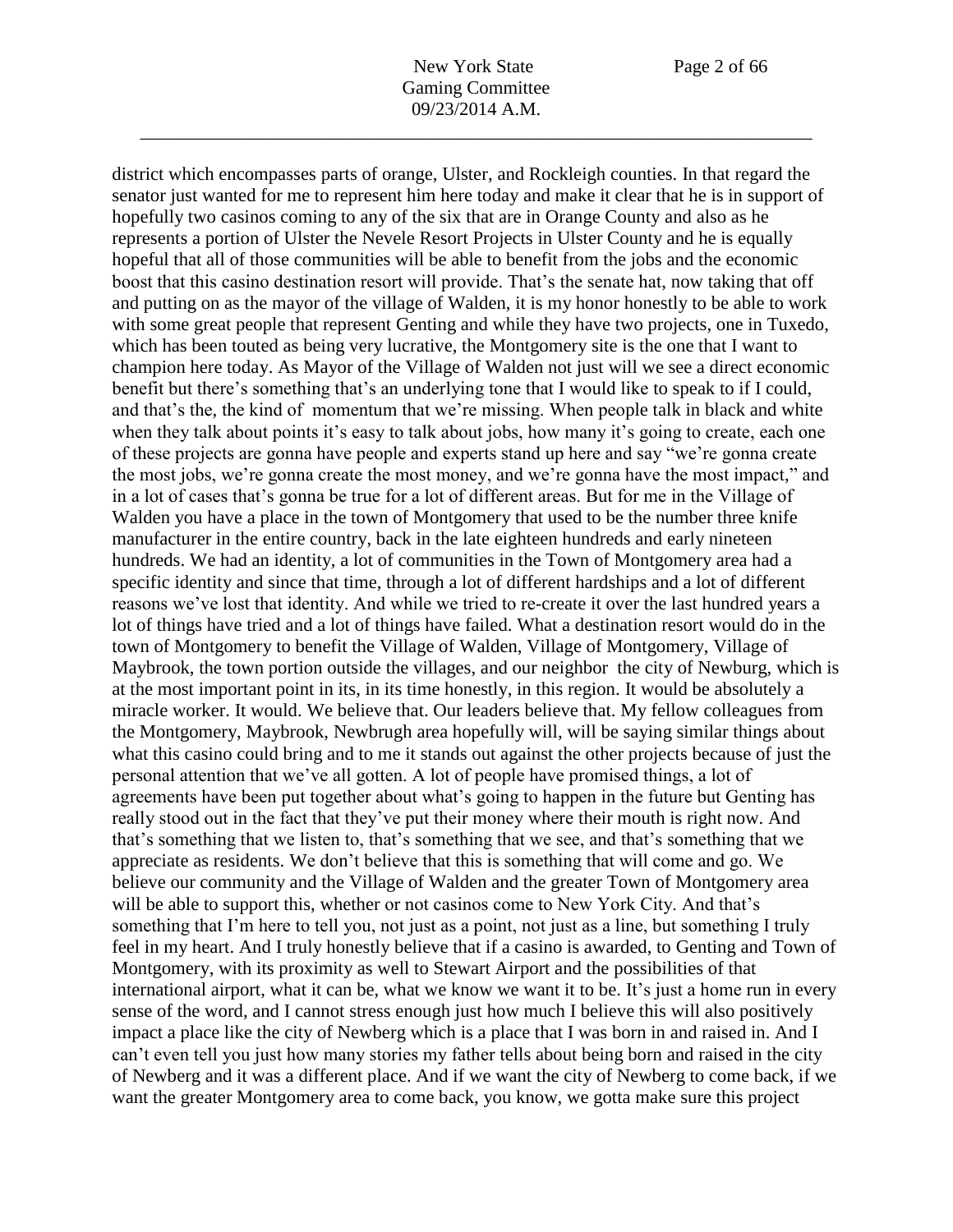happens, and this one specifically, Genting and Montgomery. I think they're a great company, they've shown great great initiative and leadership and who they've hired as consultants. They're great friends of mine and people that I trust. And because of that with the numbers they have on paper, with the feeling that we get in our hearts as a community that they will be here for us always. I truly endorse and would like to take a leadership role in making sure that we get Genting of Montgomery a casino license. And enjoy the rest of the day and please thank you for your time. From the senator and myself as Mayor of the Village of Walden. Thank you.

Kevin Law: Thank you mayor. Next is Kathy Herbert.

Kathy Herbert: Hello, thank you for making this possible. I live in Laurel Ridge. I've lived there for twenty years, and in that twenty years I've seen a lot of changes that are not particularly welcome. I've seen the industry that existed in our area leave, office buildings and corporate buildings go vacant, and businesses go under. Our taxes have gone up. Our property values have deteriorated. And even with the bubble and the post bubble and a little bit of recovery, we're not seeing it. So it's sort of like even though we see Tuxedo as a prosperous area, it has declined and the infrastructure is very lacking. A friend called me recently, she'd seen a real estate listing for a property in Laurel Ridge, and she said "isn't this near you?" and I said "yeah it's next door," and she said "why is it so inexpensive, what's wrong with it?" and I explained a little bit about what's going on in the town. The fact that so much of our industry has gone, nothing has replaced it and that it really was an area that looked great on paper until you start delving into it. We have a lot of beauty, we have a great forest, we have all the things that we know about. We have a decrepit ski resort that hasn't been updated in fifty years. We have a renaissance festival that's kinda working ok but could be so much more and, my feeling, personally, is that if this project that's proposed to port Tuxedo does not pass, we are looking at a continued decline, a continued deterioration and that includes our town, the area of northern Tuxedo and I am the area that is really impacted by this. I feel that it's very important that this happen. People talk about the traffic. I don't know if anybody has tried to commute on Route 17 recently but it's a nightmare. We have trucks trying to beat the tolls, potholes, it's like adventure city every day and I think the throughway exchange is pivotal for our area to grow and to really become competitive to other areas. You know, you talk about light industry and people say "oh there are other things that this privately owned property can be used for" and well you can just say that nobody in their right mind is going to put in a business where you can't get in and out. Just to get from one place to the other in that area without a throughway exchange is very difficult. So instead of IBM. Instead of international paper. We have the watch tower and the only thing that can come into our area are non-profits and businesses that are not going to contribute very much to the tax base. So I feel like this really has to happen economically. And when you think objectively about what else could go into the forest and compliment it, there're not a lot of options. You know I don't think. It's been vacant for fifty years. So if anybody was gonna build a great place for outdoor activities that would have happened. The access to the area is so limited because there is no throughway exchange that even something like upscale housing is not gonna happen. So we're looking at Watch Tower part two, high density housing, or other things that will have a far greater impact on the forest. You know I value the forest, it's terribly important, but I think this project has the greatest opportunity to save it and make it great, and also to build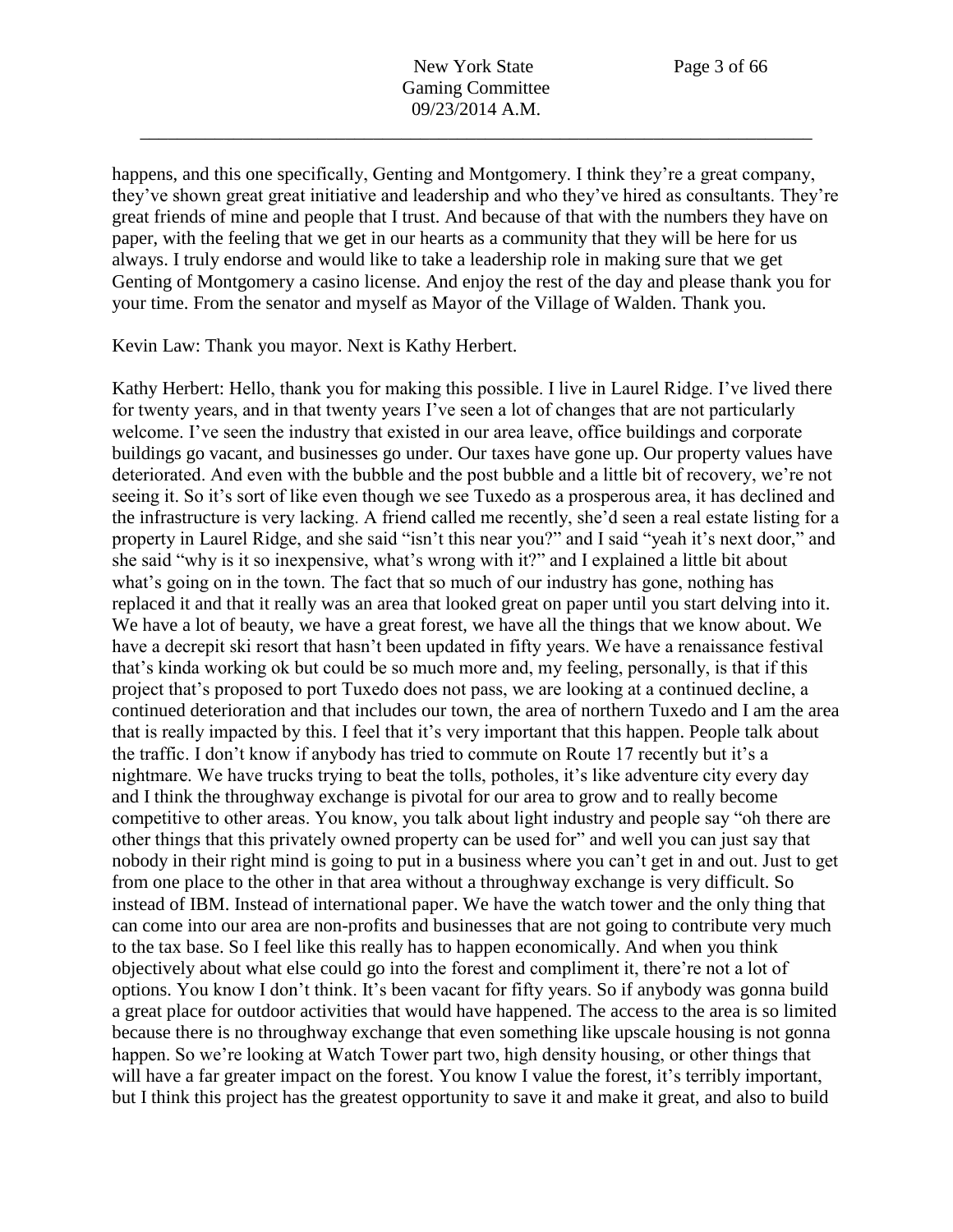on an international market. The other casinos, the ideas that it can cannibalize other areas, mom and pop businesses on Main Street. This is focused as a beyond the region, you know bringing in an international presence from Asia and Genting is so positioned to do that so that you have something that built brings audiences from New Jersey but also from across the world and contributes, also builds on what we already have at Woodbury Commons, that has a tremendous international presence. So I think that this casino in particular is positioned to do things that none of the others can, which is build a whole different kind of market, international upscale profitable enduring and from a company that has a tremendous track record in doing that. Thank you very much.

Paul Francis: Thank you. Kathy can I ask you a question?

Kathy Herbert: Sure.

Paul Francis: I'm having trouble finding Laurel Ridge on my map

Kathy Herbert: Oh well it's a mile and a half from the site.

Paul Francis: Which direction?

Kathy Herbert: You turn off 17, go up 17A. Clinton Woods is on one side of the road, Laurel Ridge is on the other. That's the communities that are right next door to it.

Paul Francis: Maybe this'll put you on the map.

Kathy Herbert: Well we already are on the map as far as we're concerned, but I think this will be a benefit to us.

Paul Francis: Thank you

Kathy Herbert: Thank you.

Kevin Law: Next is Deana Steele.

Deana Steele: Good morning, I'm Deana Steele, Tuxedo Park New York, and i have three concerns with respect to the Sterling Forest Resort. Water, water, and water. That is storm water, water supply, and water quality. The proposed site of the Sterling Forest resort is in the nationally significant interstate Ramapo River watershed. Designated in 1992 by the U.S. CPA is a sole source aquifer, because in part there were no economically feasible alternate drinking water sources. Over two million people in New Jersey and New York rely on the Ramapo River for drinking water. Increasingly water experts believe Sterling Forest Resort will negatively impact that watershed and further study and possible EPA intervention will be required to assure protection of the watershed. Building Sterling Forest resort in a money grabbing rush puts the Ramapo River watershed at risk. The wetlands and flood plans of Sterling Forest Resort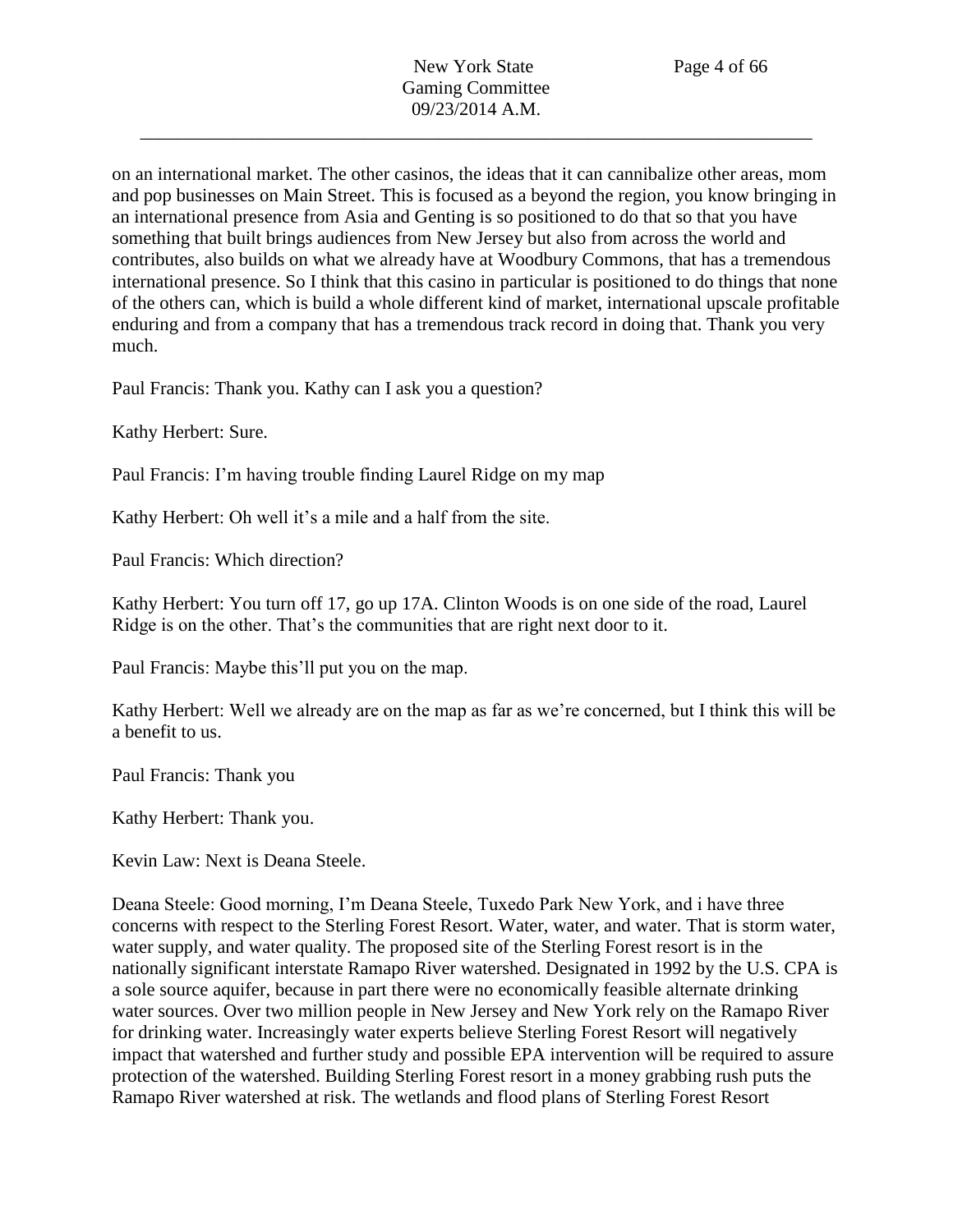proposed to be built, while not perfect are a cost effective and essential means of trapping and

slowing down excess water during storms. Sterling Forest Resort has proposed measures of storm water management that essentially pass the problems downstream. Such as expanding the size of the culvert leading off the existing flood storage area, sending storm water unhindered down to the Ramapo River, eliminating any benefit of flood water storage upstream. One can expect flooding to be even worse downstream. Just ask metro north and the new throughway what they think about the potential for more storm water runoff and more frequent flooding of the Ramapo River damaging train lines and highways. Unfortunately the impact of storm water runoff is not limited solely to sites specific, to the site. Increased traffic will deposit more toxic material on the roadways, such as salt, sand and other de-icy chemicals during the winter. There will be increased risk of toxic spills during construction and removal of solid waste of the resort's water treatment plant. The vehicles filling the eight thousand car parking facility will deposit litter, atmospheric pollution, gasoline motor oil, and heavy metals along the roadways. All of that what deposits will be washed off into the Ramapo River, compromising water quality. Increasingly basic questions are being asked by the experts about the amount of water available. The New York State department of health has questioned the drainage area of the Indian Kill reservoir, the water source for the Sterling Forest Resort. The safe yield of the reservoir has been calculated using an outdated definition. That is the expected amount of water that could be continuously drawn during a drought period comparable to that experience in the mid-1960s. A worse drought has occurred in 2001-2002, what does that mean? Further the traditional safe yield definition is widely discredited for not taking into account the ecolodge ecological integrity of the whole stream and probably results in an overstatement of the actual Indian kill reservoir safe sustainable yield. Also troubling is the express concerned express by Orange County New York in 2009 that even estimates of safe yield are not possible due to lacking documentation. Finally, not all the water taken from the Indian kill will be put back into the Indian kill. Some will be used for snow making and irrigation on site, thereby reducing the amount of water flowing into the Ramapo River and in turn reducing the amount of water available to recharge that sole source aquifer. Plus this waste water, not suitable for drinking that is being put back into the environment. Either directly on the land surface of the water shed or into the Indian kill could have, amongst other things, pharmaceuticals, pesticides, and endocrine disruptors. Very disturbing for a state park that was saved because of its high level of biodiversity. And I want us all to note that Genting intends to discharge this waste water below the reservoir to reduce the risk of contaminating the whole resort's drinking water. No worries at Sterling Forest Resort about discharging waste water that could contaminate and certainly lower the quality of the water in the Ramapo, especially at times of drought. I'd like to end with a quote from Julio Bachalette at the Nature Conservancy, "Water is the thing that we all take for granted. We use it freely and we forget that nature provided it in the first place. Our blindness to this risks our own future. I hope the location board is not blind to the water risk of the proposed resort in the Ramapo River water shed and does not undermine our own future by choosing Sterling Forest Resort." Thank you very much.

Paul Francis: Deana, Deana can I ask you a question? Can I ask you a question? You sound very much up on the subject, where do you gather your information and expertise from?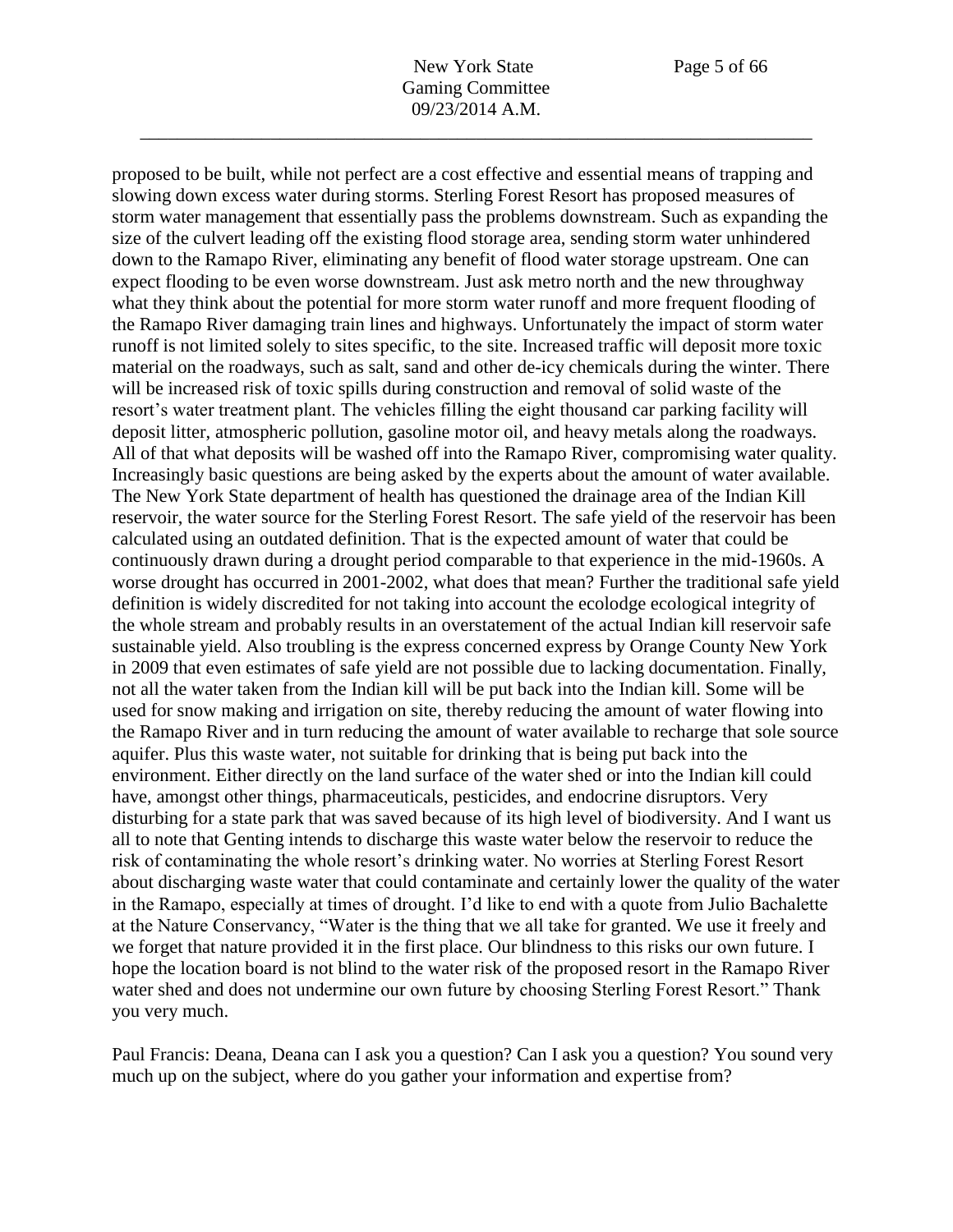Deana Steele: Well I spent Sunday afternoon at the New York Public library reading documents. I've been online. I've listened to water experts speak. I've read letters that have been written. I am a Geography Major. I have an MBA. I'm a resident. I have no expertise in this; I tried to document everything that I got.

Paul Francis: I get it, I asked really to find out not to argue with you. Have you presented these issues to the people making the proposal for the Sterling Forest Resort?

Deana Steele: The water quality issues?

Paul Francis: Yes.

Deana Steele: Yes. Yes.

Paul Francis: Okay and I just wanted to make sure they have

Deana Steele: They're also being presented to the EPA.

Paul Francis: Okay I just wanted to make sure they have them so that if asked they can respond to the issues as well. Thank you very much.

Deana Steele: Thank you for signing by saying they could use bottled water.

Kevin Law: Thank you dear. Folks, there's a lot of folks speaking in the back, you wanna take your sidebar conversations outside, or we will find out what project you're in support of or opposed to and will hold it against you. Be respectful to your neighbors because it's tough to us here to hear the speakers if there's a lot of sidebar conversations going on so take it outside please. Next up, Leonard Distell, supervisor of the town of Warwarsing.

Leonard Distell: Good morning. I'm Leonard Distell, Supervisor of the Town of Warwarsing. As a lifetime resident of the town, I have seen the changes in the past fifty years. The hotel industry once defined our community. But those vibrant businesses are now mostly a distant memory. The factories that once employed over seventeen hundred of our friends and neighbors are not closed. Unemployment is 18% in the town of Warwarsing and the Village of Ellenville. And due to the high unemployment rate, Warwarsing has one of the most expensive public assistant budgets in our county. We need jobs. The legislation that was passed to create casino gambling was designed to uplift economically challenged areas with high unemployment. The Town of Warwarsing and Village of Ellenville symbolize communities this legislation was intended to help. We need to attract new businesses to the area that will put people back to work. Today I ask the gaming commission for your support for a license for the Nevele Resort Casino and Spa so we can create two thousand much needed jobs in the town of Warwarsing and the Village of Ellenville. The project will not only create jobs but it will serve as the beginning of an economic revival for our community. Every day I meet someone in town, in my office, or I receive a phone call stating they are looking for employment. And I say to them "we have a chance, we have a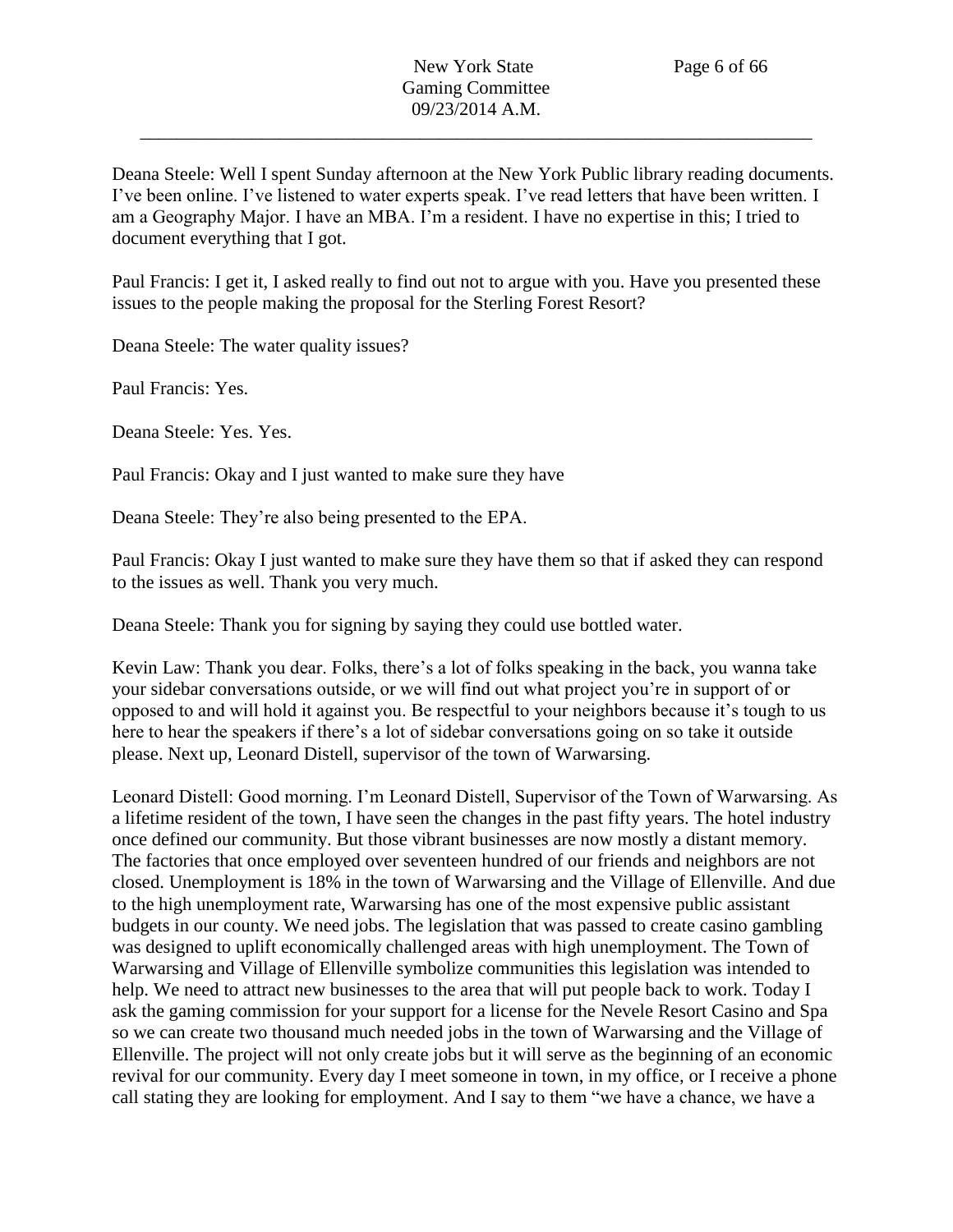chance. Be Patient, be patient. Jobs may be on their way." Our residents want this project. I have over seventeen years of public service and over this period of time our local leaders have worked to improve our infrastructure, which includes public water and sewer projects including a new filtration plant. We have just been approved for a USDA grant and loan amount of three million eight hundred and forty six thousand dollars for the Hamlet of Kerhonkson, which includes new water tanks, water meeting, water meters and much more. We have also worked closely with our highway department to obtain our road network. We are ready for the Nevele. In addition we have many tourist attractions and attractive qualities that show our community is ready. First, our environmental resources are second to none. Lippman Park has some of the most extensive bike trail networks in the region. Our rail trail extends through many parts of our town and continues to expand and Sam's Point Preserve is so gorgeous that words cannot truly do it justice. We have dozens of fantastic and unique restaurants that highlight the creative ingenuity of our business leaders. Our Shadowland Theater offers the best plays in Hudson Valley. We also have other unique resources like hang-gliding industry, many golf courses, a very well-run hospital, and a small airport. But despite the many things we have and the many business working hard in different sections of our economy, the fact remains that our community has a steadily high 18% unemployment rate. We have worked closely with the management of the Nevele Resort Casino and Spa and have completed the environmental impact studies. They are shovel ready. In closing, I would like to say the Nevele project has united the Town of Warwarsing and the Village of Ellenville like no other issues in the past fifty years. Earlier this year our residents sent thousands and thousands of letters to Albany wishing their support. When rallies and events are held in support to Nevele Project our citizens always come out in great numbers to show their enthusiasm. The entire community has time and time again declared in one voice, we want and we need the Nevele Casino. Let's put thousands of residents in the Town of Warwarsing and the Village of Ellenville back to work. Please support a casino at the Nevele and help us begin our economic revival. I want to thank the gaming commission for giving me this opportunity to speak and express my views. Thank you.

Kevin: Thank you supervisor. Next up is James Bates. Is James here? Yep. James? Oh you're walking up. We're off to a good start, we've had two elected officials step, stayed within the five minutes that means everybody can. Right? Okay so let's go.

James Bates: Hello my name is James Bates. I own ecological analysis. We're an ecological and environmental planning firm. We word from Westchester the whole way up through Binghamton and Chenango Counties. I'm here to offer what I think is a unique perspective. I'm not a born and raised Hudson River person. I was raised in western Pennsylvania. I came to this area about twenty five years ago. Since I got here they've been talking about casinos to the cats guts. That's why I'm here. I go and as I said I work in all these counties. If you drive through these counties looking for places of business, you can find out that only Sullivan county doesn't have a cluster of the things. Ulster County has the Hudson River. Orange County has the Woodbury area. They all have something. Take a drive through Sullivan County. Unfortunately since the old hotels left, there's nothing there. When I go to planning board meetings for new developments and things like that, I hear code enforcement officers tell me they're getting really good at tearing old buildings and old hotels. That's not something to be proud of, but it's a fact. I look at the area,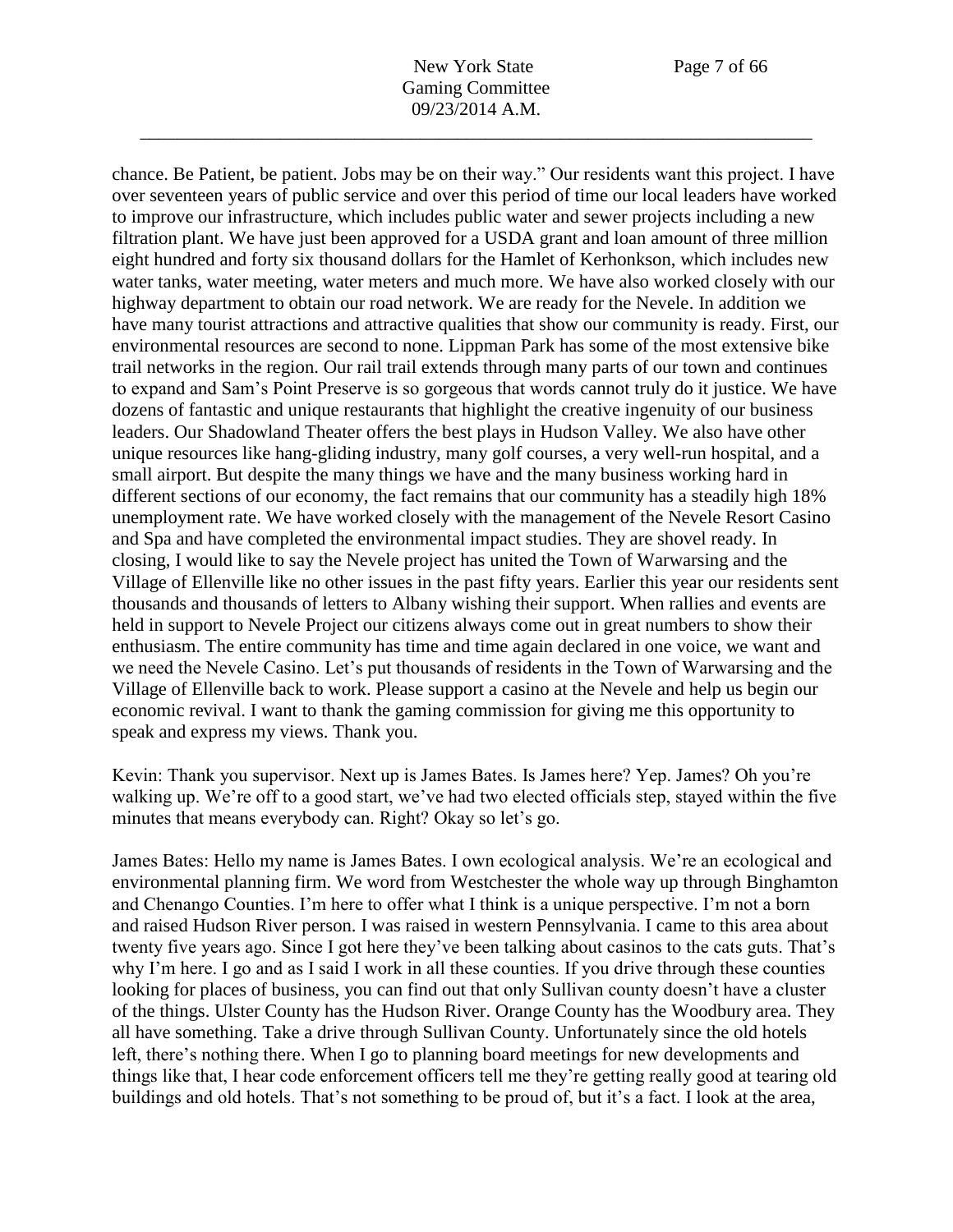and Sullivan County is a beautiful area. Some as gorgeous as I think as western Pennsylvania and the Allegheny Mountains. There are people trying to do things in there, however a casino in that area would bring jobs and something they're quite used to from the old resort communities. There is a stable workforce that is ready to go back to work; I see it in planning board meetings. The towns are being environmentally conscious, they're looking at ways to make sure they can treat sewage, have water, and all the amenities for these areas. I've talked to many people within the state and everything else, the new seeker rules and everything else show that everything is going to be handled correctly. As an ecologist I look around and these old resort communities, they're perfect for redevelopment and that's what I think we look at is redevelopment and reuse of places. Both areas of the concord were hotels. They're perfect to be reused as hotels. The traffic is set up for it. Everything is set up for it. That's pretty much why I'm here. If you have any questions I'd be happy to answer them.

Paul Francis: As between the proposals for the.

James Bates: I would support both casinos in Sullivan County, just because of the reuse and the adaptation of those areas. And as I said the traffic infrastructure is there. The water and sewers are there. I believe they're both shovel ready and the communities are ready for them, and they've been ready for them for twenty years.

Paul Francis: You're here for the area, not for a specific proposal.

James Bates: That's correct.

Dennis Glazor: Yeah I was gonna ask a question and maybe make a general comment. I assume that you're then professionally connected to any of the applicants?

James Bates: I am not.

Dennis Glazor: Okay. I would ask that when people speak, if you do have a professional connection, or being paid to any of the applicants, if you could just, it won't be held against you, but if you could just describe that when you open. Thank you.

Kevin Law: Thank you James.

Paul Francis: And also when you get up to the podium, just tell us which proposal you're speaking about would be very helpful.

Kevin Law: Okay so now we're going to the other list of people who signed up today and the first person who signed up today James Petro.

James Petro: Hi my name is Jim Petro and I'm from the town of New Windsor in Orange County and I here am today just speaking as a citizen of the town and I wanna talk about our site a little bit which would be the green track site at the airport. Just imagine in your mind if you could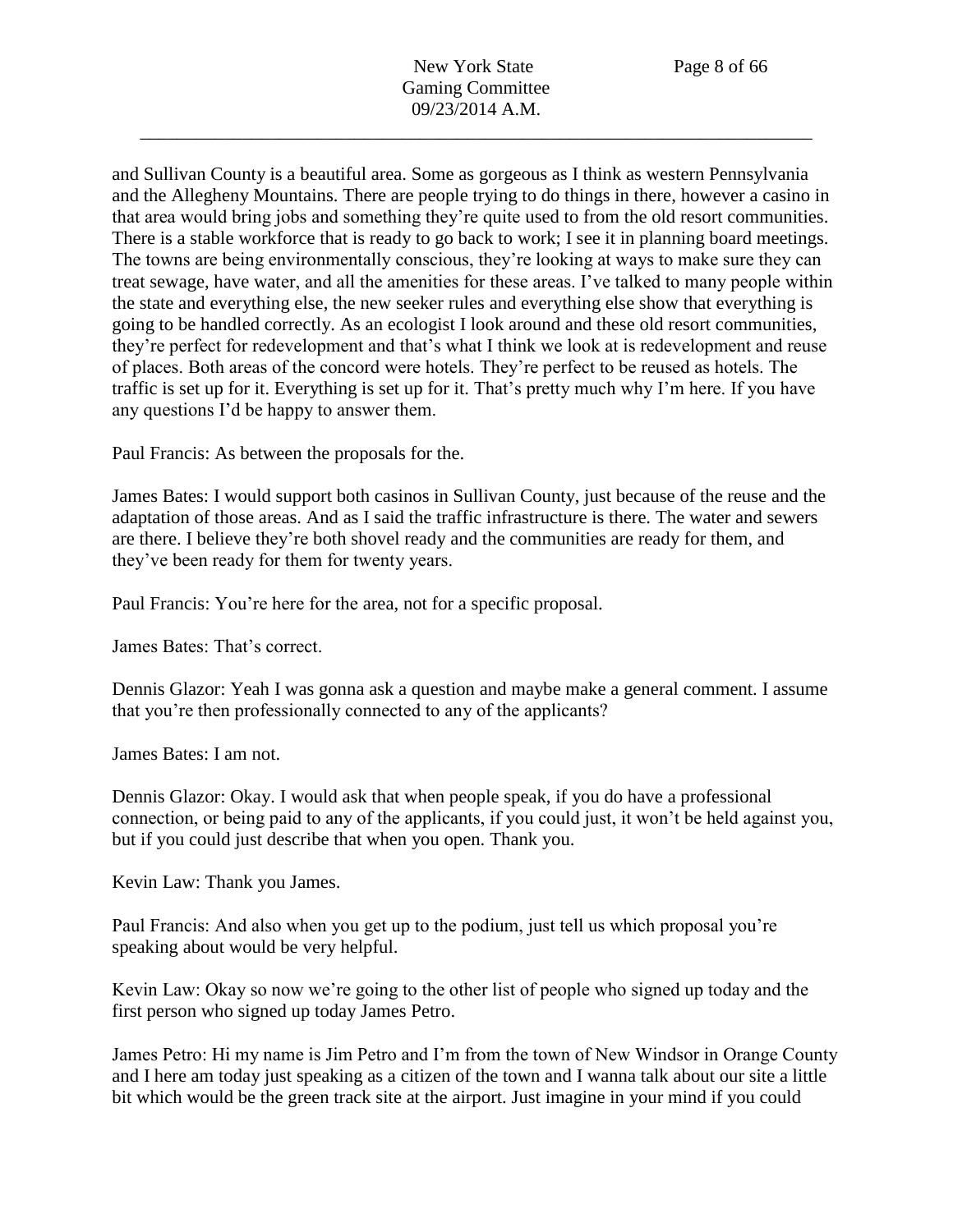have a site that has a brand new fifty five million dollar highway, four lane highway, that was built to re-energize the engine, economic engine of the Orange County area, and it's built it's theirs, ready to go, right into the front door of a casino project. It's there; you can go there today and drive on it. It was built for three thousand cars an hour. I think that'd be a nice problem to have. It's approximately two miles from Interstate 84. One red light. The throughway. And it's ready to go. It's been paid for by New York State. Number two, let's imagine a site where the entire seeker process is closed out, is complete, ready to go and is actually less of an impact than was made for the original user, International Plaza, is ready to go it's done. There's building permits in hand already for demolition. Planning process is almost complete. Water, sewer, and drainage complete. So all set. Roads are in. Curbs are in. We are ready to build with a permit in hand. If I said all that to you you'd just say well you're just making that all up. The new road by the way would take about 85% of all the traffic and would impact the outer area, not at all. That's why it had a 5-0 vote at the town board. Ready to go. So I am a really excited about the site at Orange County. At the airport, Stewart International Airport. It's been touted since I was a boy. Sixty years ago it was the economic engine of the county. It's time to make it so. We have a great company and Greenetrack they're ready to go. East Yucca County in Alabama was number sixty six out of sixty seven, now it's thirty two out of sixty seven. What more could you ask of a company, a minority owned company. The only one here, I say that we have the best site. It should be looked at with a hard look. In Orange County it's ready to go and new Windsor is ready to go. Thank you very much.

Kevin Law: Thank you Jim. Donna Hocklin.

Donna Hocklin: Hi there, Donna Hocklin I'm a resident of Hudson Valley as well. As a female small business owner and a lifelong resident, I stand before you today in support of the Grand Hudson. When I met Luther in early 2014 his story reminded me of myself. I started my business Pattycake Playhouse that, I now have three locations, one in the Town of Newburgh, one in Fishkill, and one in Windsor. My pre-schools serve hundreds of families in the Orange County area. And as a woman owned business I fully understand that there is a need and a focus for MWBs and the important is the initiative and priority of New York State for that. Luther, when I got to meet him and his team, and I knew it was the right one for our area, casino. He's committed to Orange County, the surrounding regions. He is committed to providing good jobs. Good qualified paying ones bare wage benefits. I support the Grand Hudson because of their record in Alabama. I did my own research and as Mr. Petro had said, he brought them thirty some spots up in the county, in the state. For Hudson Casino as well, they all have a proven record and the location Stewart Airport. Having grown up here I've heard for forty years how Stewart Airport was gonna be our hero. And it's time to bring that true. The Grand Hudson is the only casino at the airport, truly on the airport. I ask the commission look at the facts and not the fanfare, and if you look at that you'll see why Grand Hudson is the number one choice. Thank you.

Kevin Law: Thank you very much. Alright thank you Donna next up is Doreen Broadmurkle.

Doreen Broadmurkle: You said my name correctly, thank you.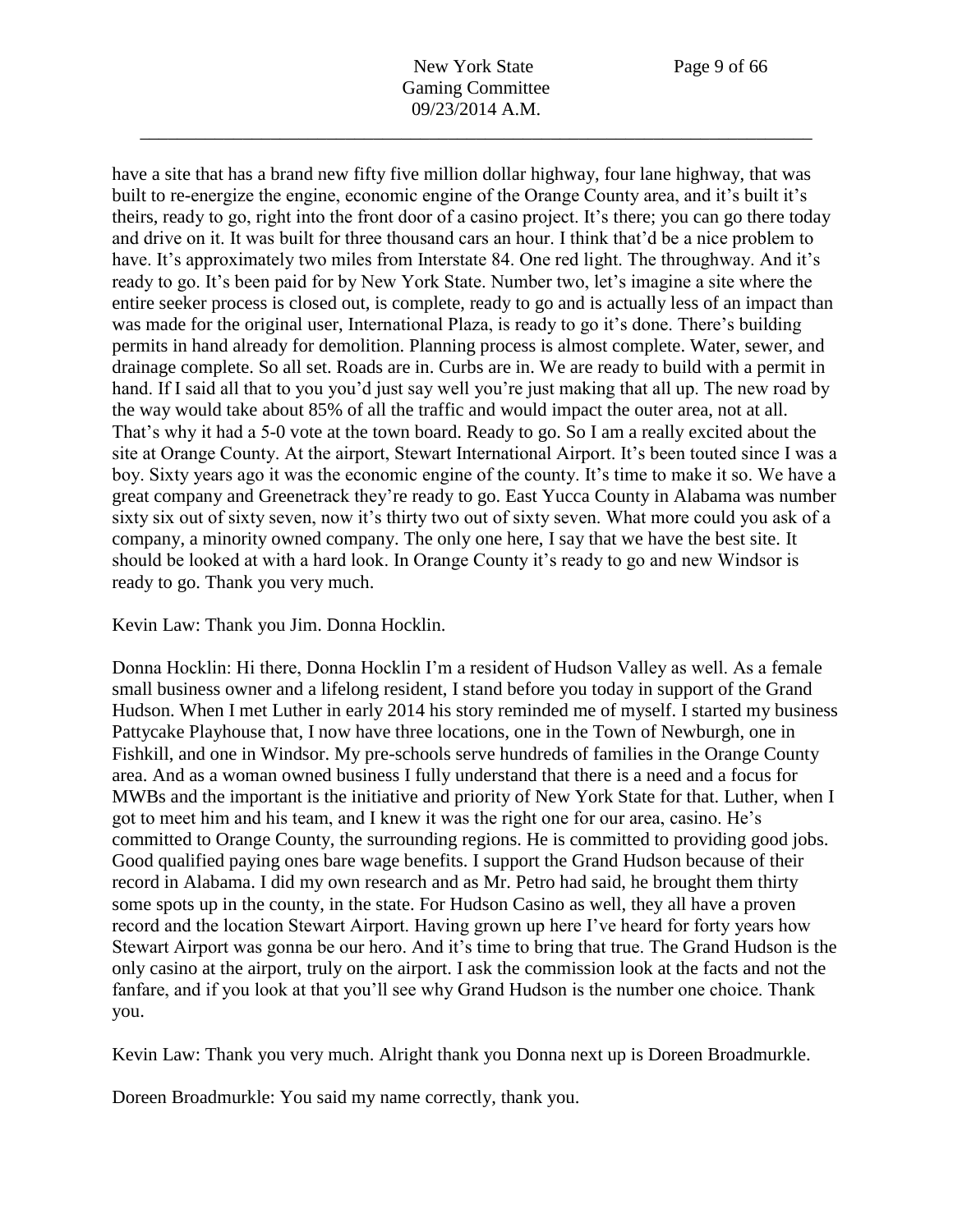Kevin Law: Thank you.

Doreen Broadmurkle: My name is Doreen Broadmurkle and I'm an Orange County resident for forty three years. I've lived in the town of Cornwall, New Windsor for twenty years. I've gone to school here locally, I obtained my master's in business administration from Maris College and I used that to create two businesses with my husband. So we are a small business owner. We started out with five employees, we now have twenty five employees and are about to start our third business. So I personally know what small business means to a local community. Not only do we employ twenty five people but we use our local facilities. The banks, the restaurants, the dry cleaners. So we help our local community thrive. With that being said we encourage our employees to also use local services. So I know what it can mean for the Grand Hudson Casino and Resort to come into our area and help it prosper. With any decision or any project there are pros and cons and there are some things that do scare me, but I think that the pros outweigh the cons and in reading Greenetrack's proposal they do plan to partner with local business. That means a lot to me and my family. So I fully support this. I think that Donna is right; there hasn't been a fully leveraged plan to create a better airport. Stewart Airport is under-utilized as far as I'm concerned and that can be used to bring better business to our area as well. So I'm in full support. I hope you guys look at that and consider that for the small businesses in our area can mean a lot.

Dennis Glazor: Great.

Doreen Broadmurkle: Thank you.

Kevin Law: Well thank you very much.

Doreen Broadmurkle: And I kept my comments short.

Kevin Law: Very Good. We give extra points for people who do. Next up is Tiffany Rasbury.

Tiffany Rasbury: Good morning. I'd actually like to pass my time onto Donna Deets.

Kevin Law: To Donna who?

Tiffany Rasbury: Deets.

Kevin Law: Did you previously sign up or are you just passing?

Tiffany Rasbury: I'm just passing.

Kevin Law: Okay I just wanted to know if I could cross her name off for later.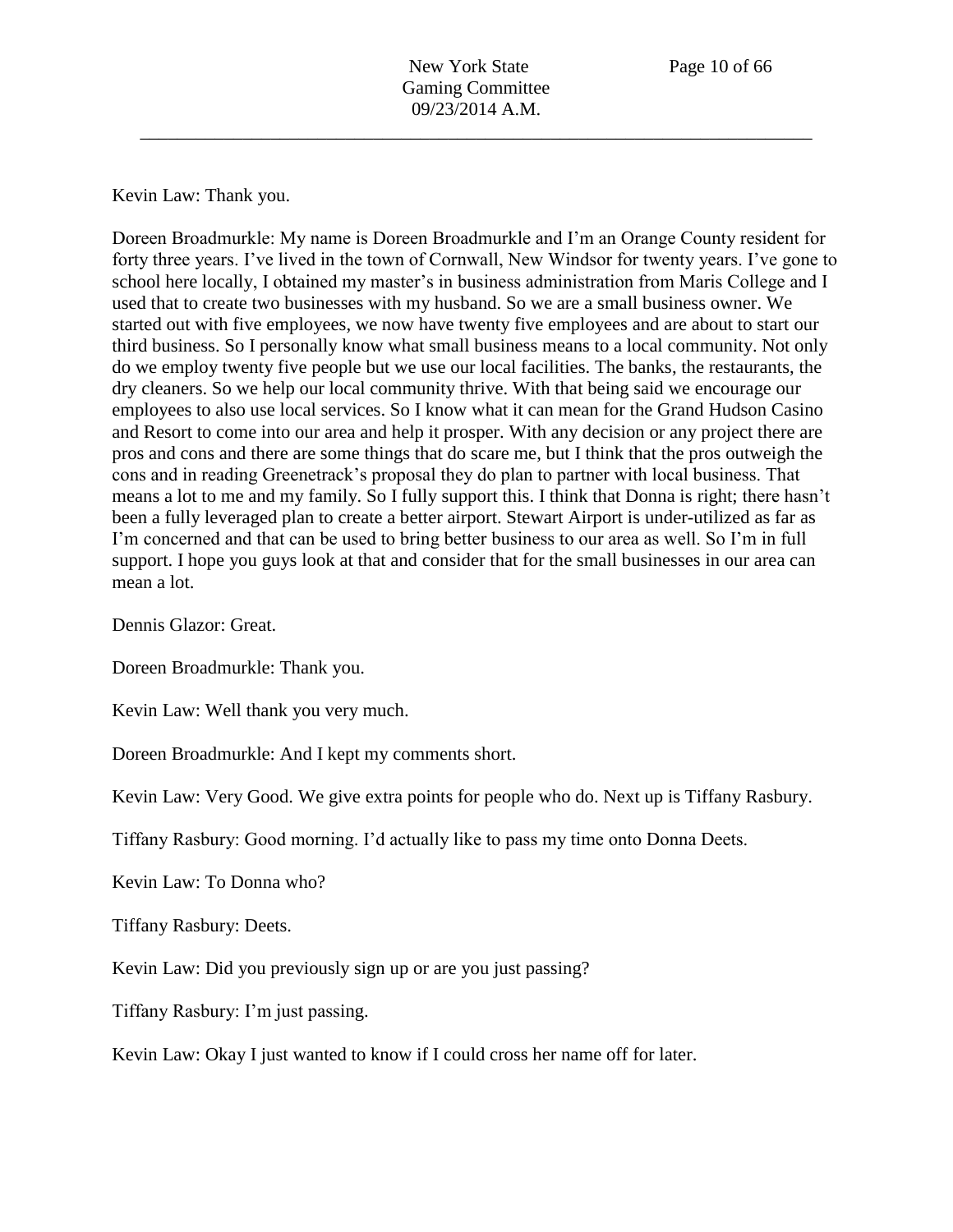New York State Page 11 of 66 Gaming Committee 09/23/2014 A.M.

\_\_\_\_\_\_\_\_\_\_\_\_\_\_\_\_\_\_\_\_\_\_\_\_\_\_\_\_\_\_\_\_\_\_\_\_\_\_\_\_\_\_\_\_\_\_\_\_\_\_\_\_\_\_\_\_\_\_\_\_\_\_\_\_\_\_\_\_\_\_\_\_

Donna Deets: Good morning I'm Donna Deets and I'm speaking as a resident of the town of Newburg for the Grand Hudson Casino and Resort. I live in the town of Newburg on Rockhut Road. I'm a housewife, retired from corrections so I do have a work history. But what I've noticed with the town of Newburg is that, with Stewart Airport especially, is that there is a lot of vacant land around there and it would be great to see it utilized. It would really help the community with jobs. I have grown children in the community. Friends that are really hard hit by this, you know our economics and losing jobs or getting their hours cut so if this casino could bring in more jobs of course we're all for it. I would love to see the Stewart Airport area utilized more. There's a lot of vacant land. The roadways are pretty much brand new going in there so I don't think there's really gonna be a problem with traffic. So I would just love to see it for our economic growth for the community. Thank you.

Kevin Law: Thank you Donna. Let the record reflect that our commission member and friend Bill Thompson has joined us. Bill thank you. Next up Darrell Caplin.

Darrell Caplin: First of all I would like to thank you for giving me this opportunity. Gentleman my name is Darrell Caplin. I'm a seventy six year old lifelong resident of Sullivan County and have been waiting for forty years to stand here today before you. I was third generation in a family owned business land supply and commercial laundry and for sixty years employed seventy five people doing the work for the hotels. Today we do not exist. I was the last generation. Sullivan County deserves two casinos. No other county has worked longer or harder or needs it more than Sullivan County. Casinos are our baby. We have two shovel-ready sites adjacent to each other. Each one can complement each other and a dual relationship strong enough to counter the threat of a New Jersey metaling facility. All over America McDonald and Burger King prove that this works, two complimenting each other and working together. Sullivan County has a pristine environment. We export our pure water to New York City, but the purity of our air only exists in our county. The Delaware River. The Neversink River. We have the oldest suspension bridge in the United States, the Roebling Bridge crossing the Delaware River. That used to be part of the D&H Canal system which in the 1800s brought coal from Pennsylvania to New York City, right through Sullivan County. Bethel Woods has a famous art center where the most famous people in the world come. We have trout fishing. We have the largest collection of bald eagles in the whole eastern seaboard. We have more gulf courses than anyone in the New York State area. Sullivan County has more golf courses than anyone. The town of Fallsburg, I used to be on the planning of \_\_\_\_\_\_ of Sullivan County. A gentleman from New York State could not believe that the Town of Fallsburg has two eighteen hole golf courses the only the whole state of New York. Route 17 soon to be 86 brings cars and access to our resort destination. Sullivan County has only seventy five thousand people. We bring in thirty four million in sales tax revenue. Compared to Orange County they have four times the population that we have, and have a cash cow called Woodbury Commons which brings in three hundred and forty million dollars of sales tax revenue to them. Their problems, economic problems, are self-inflicted. They're the only county that has an abandoned government center. They're the only county that has built a solid waste facility out of Wetlands. A casino in Orange County would only exacerbate the traffic problem because of its close proximity to New York City. There is no need to stay over, you could go right back. This would enhance the problems of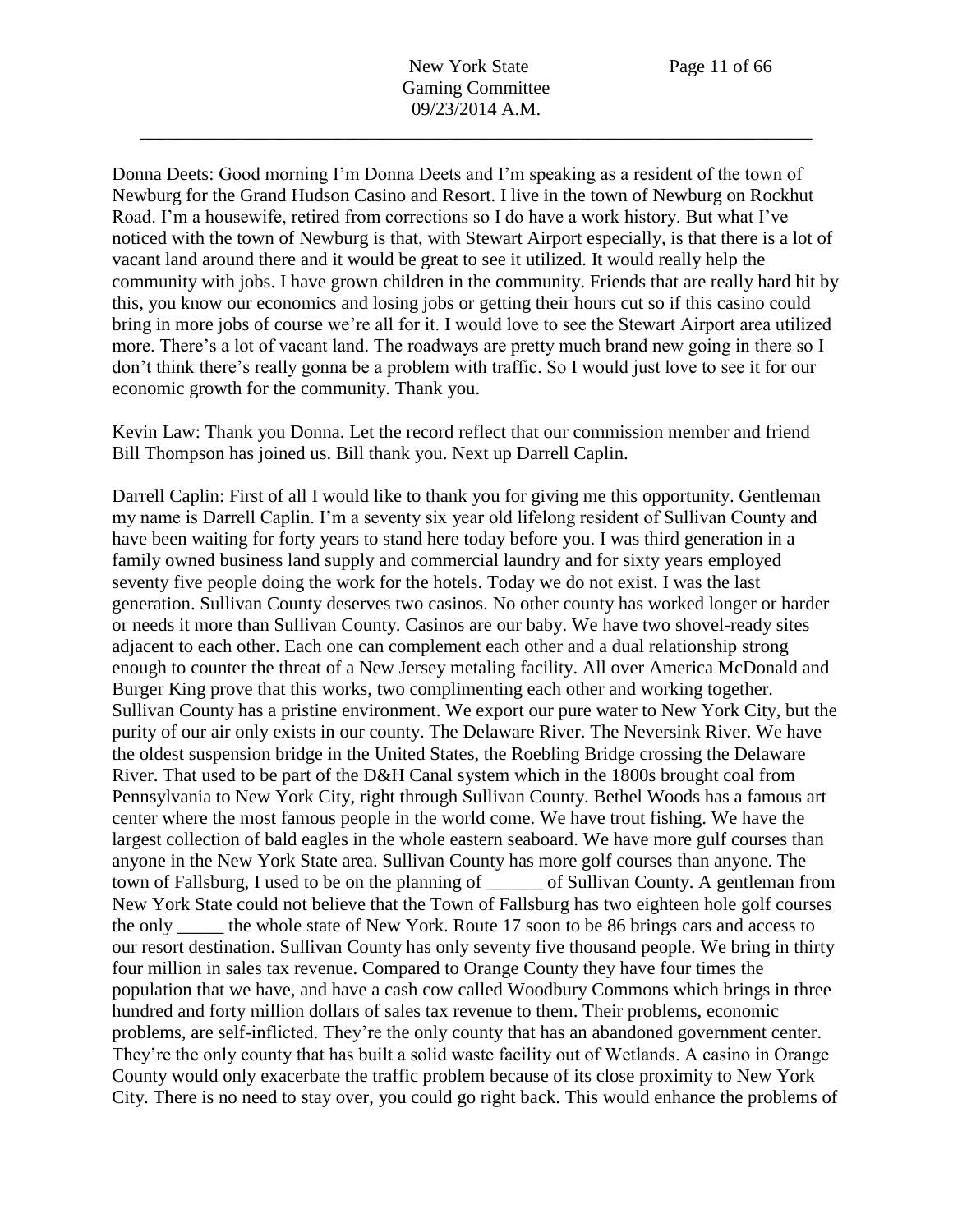having traffic problems in Sullivan on 17. Excuse me for one second. We have waited too long, fought too hard, and we are deserving of any other county more so than anyone. Casino that deserved in Sullivan County, please we just, place it there. Give us what we've been working for for forty years. Thank you so much.

Kevin Law: Thank you Darrell. Alex Timus. Is Alex here? Sorry Alex. Robert Dadrus. Is that Robert walking up?

Robert Dadrus. Good morning. So my name is Robert Dadrus I'm the owner of Dadrus Architects, a family owned business that my parents actually opened in Liberty over forty years ago. Also the past president of the Liberty Chamber of Commerce and been on that board for over twenty years. I'm here today not only representing my own support from at the concord but to share with you why Sullivan county is the, and the region around it, has it's only chance at economic recovery through the revitalization of its tourism economy. I grew in the Catskills, my family spent countless weekends, summers, and vacations enjoying the region through the thriving activities and entertainment that were available at the height of the Catskills tourism economy. This is why it's so frustrating and discouraging to watch the region fall into prolonged disrepair. I cannot tell you how many times Liberty and the surrounding communities have seen the light at the end of the tunnel, only to have these opportunities stripped away. Just earlier this year Liberty is one of the towns and running for the gaming license until other places like Orange County entered the race. The Catskills have seen a real sort of depression over the last thirty years while other places like Orange County have actually thrived pretty well. If there's one thing I've learned over the years from my childhood up through the leadership of the Liberty Chamber is that the Catskills is meant to be a tourist destination. Hospitality, tourism, and entertainment is in our blood. It's what we know and what we excel at. I can assure you here that there is no other workforce more skilled, ready, and debt to run a tourism industry than the people of the Catskills. Talk to anybody in the room from the general area they can list at least a dozen people who have owned or have worked at one of a one-time five hundred and thirty eight hotels, ranging from the Concord to Grassmeres. Even the CEO of Mohegan Sun was an employee of this family's resort at Grassmeres, and he was also actually a graduate of Liberty High School. However it's not just our skilled workforce and spirit that makes this one kind of an excellent destination, it's also the infrastructure we bring to the table. Many of the hotel sites are still available and wouldn't take a lot to revitalize many of these locations and unlike a lot of the other proposed regions we have the land to expand and accommodate additional development in the future. I feel the best way to ensure the success of gaming which would truly fulfill the intent of the legislation to revitalize upstate New York's economy is by working with the right proposal. One that looks beyond the development of one site and understands a multi-project approach is the best engine to spur economy development across all of the Catskills. Mohegan Sun at the Concord proposal actually has a proposal to revitalize the Grassmeres Hotel in Liberty, where I'm from, to a two hundred room hotel and destination, working with the PGA Golf Course and also spurring other activity down Main Street, Broadway, and Monticello and other things that you'll hear about later, our local ski hill. We also look to have a partner in this that has over two decades of casino operating experience and a proven track record of success. A company that looks beyond its business bottom line and the courage as part of their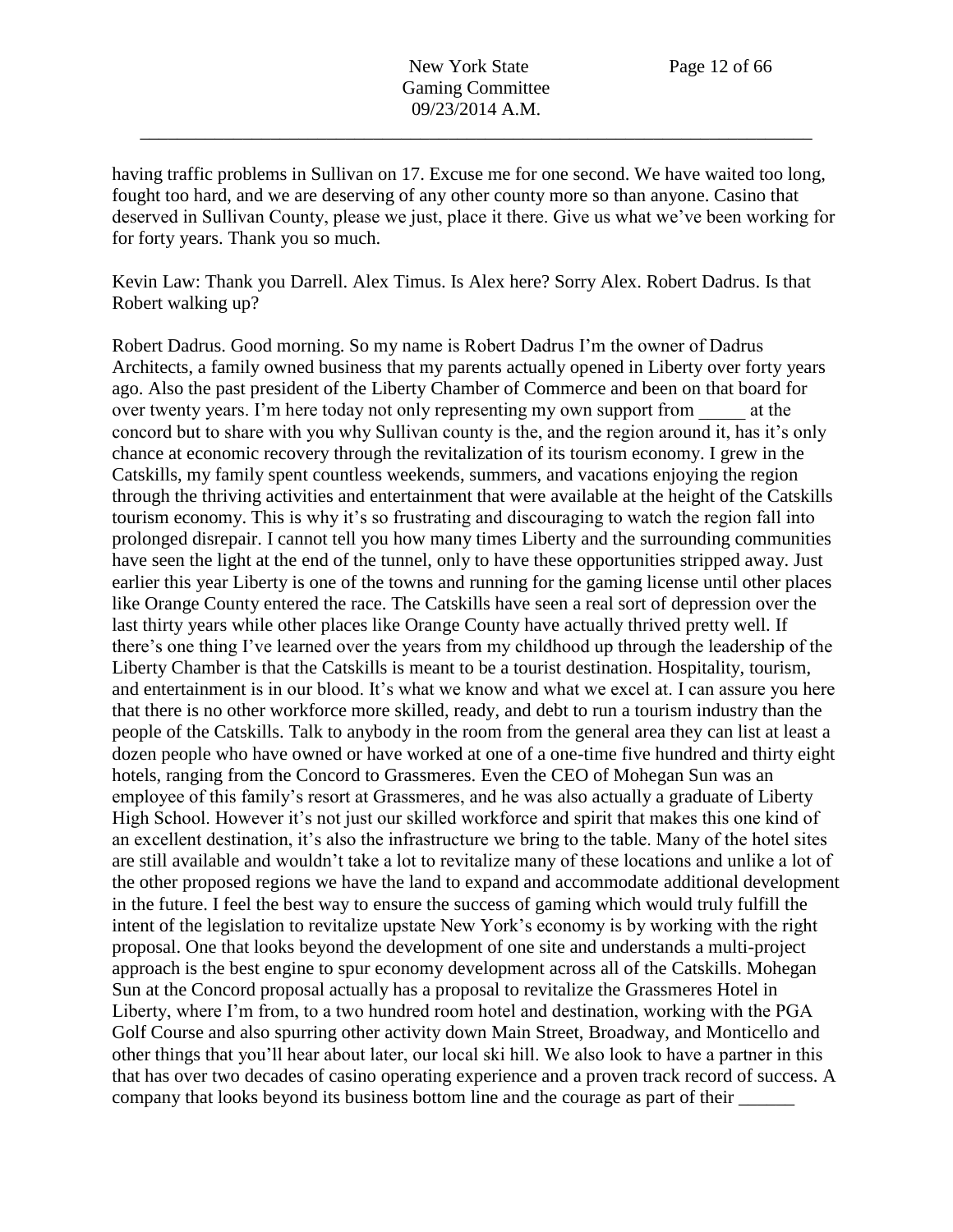proposal against to spend money outside of their walls at local restaurants, hotels, and shops. Mohegan Sun is not only the best applicant because of what's included in their proposal, it's what their project represents for their entire region of the Catskills. Jobs, economic growth, and the type of long term investment this region needs to become once again a top tourist destination. There's only one proponent with these unique qualities in its proposal that will deliver this type of economic rebirth and that's the Mohegan Sun at the Concord. Thank you.

Kevin Law: Thank you. Thank you Robert, next up is Sandra Shaddick.

Sandra Shaddick: Esteemed members of the New York State Gaming Facility Locations Board, my name is Sandra Shaddick. I am a lifelong resident of Sullivan County. I am a married working mom, a taxpayer and a voter. I thank you for the ability to speak here today in support of two casinos in Sullivan County. Mohegan Sun at the Concord and Adelaar. Being born and raised in Sullivan County I saw the tragic end of the hotel and tourism industry. As a teen growing up in the western end of the county I worked multiple jobs. Friday nights at a local restaurant, Saturday mornings I worked at a local egg farm. And I worked summers at the Valley View Hotel and the Villa Roma. My parents taught me the importance of working hard. As much as I did not like to work weekends and all summer, I did appreciate having my own money and being able to spend that money on what I thought was important. As a teenage girl in the 1980s, that was designer jeans, Nike sneakers, and of course hair spray. There was not really anywhere to shop other than our upstairs boutique at the Sullivan's Department Store. As our only mall, the Apollo Mall, catered to the crowds of tourist with labels that a teen never heard of. We had little choice but to go off to Orange County and spend our money. As we drove to the Orange Plaza to shop at Joyce Leslie and sip on Orange Julius. Then Sullivan's closed. The Valley View closed. The other resorts one by one followed suit. The Brown's, the Pine's, the Stevensville Grossinger's, the Concord and Kutchers. The Apollo Mall lost its client base and shut its doors. What I had learned and what I have taken from those years is a strong ethic. I have never been unemployed. I was not born of privilege and I was taught the value of a honest day's work for an honest day's pay. I am part and here as a representative solely of Sullivan County's middle class. I am now raising a teenage daughter. At fifteen she has been unable to find an afterschool job or a summer job. I am concerned for her future. I am concerned for the future of all residents of Sullivan County. We need jobs and we need your help. We need these casinos. As a child I remember seeing the signs and the bumper stickers that said casinos means jobs. I didn't understand it then but I understand it now. I sit on the workforce investment board, the Sullivan County Industrial Development Agency, and the Hudson Valley Central Labor Council. I work in Sullivan, Orange, and Ulster. All three counties that are here today lobbying for a casino in their area. In comparing the casino development plans you will be seeing beautiful buildings, architecture, landscaping, elaborate floor plans, and state of the art gaming facilities. But this isn't what you should be considering in your final decision. This isn't, woops. You are to look at the economic impact. After all, Governor Como stated that the upstate New York economic development act was designed to bring jobs to upstate New York where decades of decline have taken a toll on our communities. Orange County lost the Orange County Plaza to the Galleria Mall, then rebuilt a bigger and better Orange Plaza. They have Woodbury Commons who brings in a ton of revenue by bussing people from New York City to the outlet haven. There are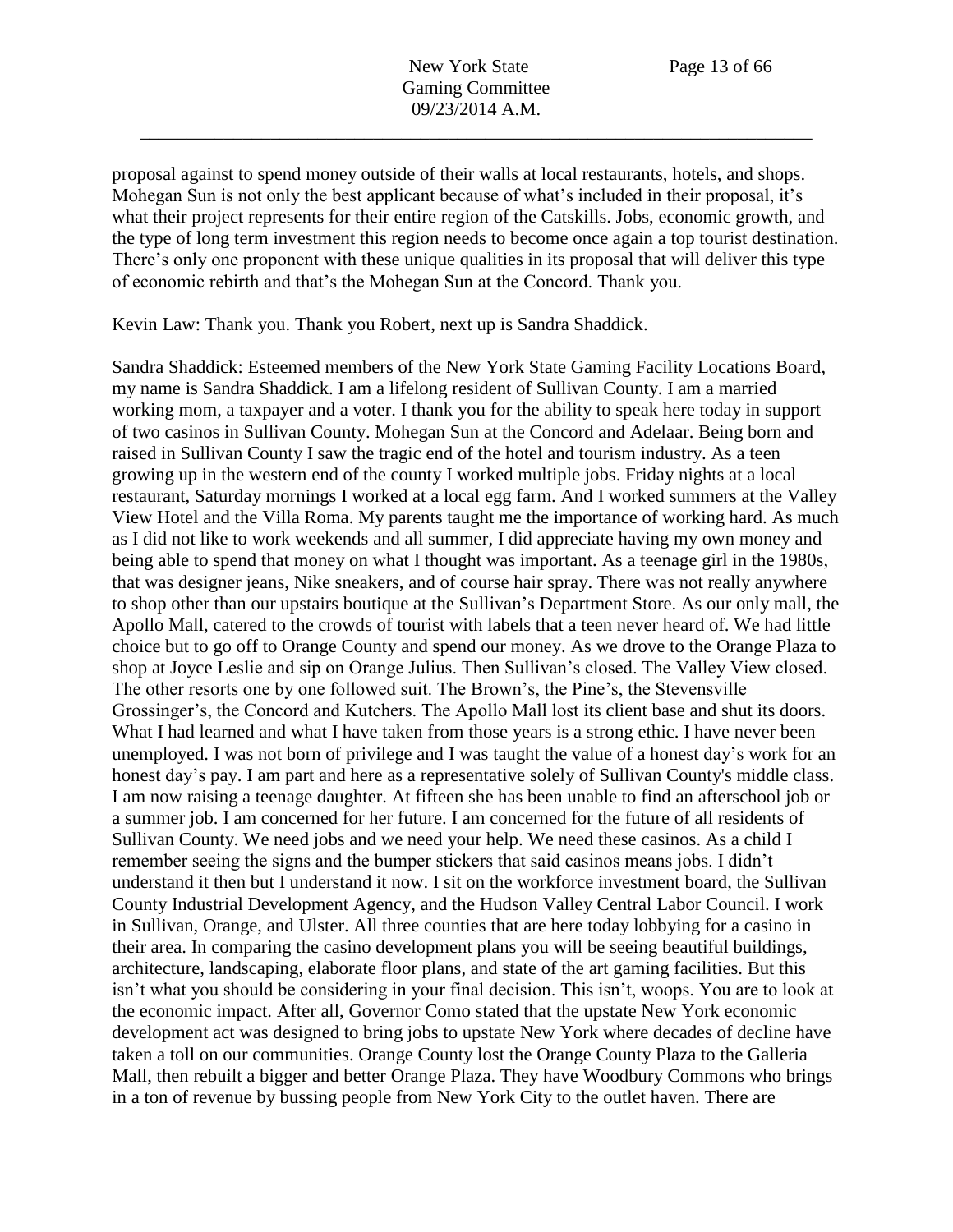multiple malls, restaurants, mom and pop shops. Small towns booming with wineries, quant shops, franchises, health care facilities, warehouses, jobs are abound. Middletown alone has more stores than all of Sullivan County combined. Ulster too has the same. Many malls. Many local businesses. Quant artsy stores. A little bit of everything. Large employers including SUNY New Paultz, United Healthcare, Mohawk Mountain House, Rocking Horse Ranch Resort and Oscar Lodge. No county has recognized the decline more than Sullivan. Here we are not so lucky. Ulster has more than double and Orange has more than four times the population of Sullivan. Yet in Sullivan we have the highest unemployment rate, the lowest percentage of home owners based on population, the lowest median household income, over ten thousand less than Ulster and over twenty thousand less than Orange. Sullivan and Ulster both experienced a decline in population from the 2010 and the 2012 census while Orange experienced a population growth. Our worst and most relevant statistic is that Sullivan County has the highest number of people living in poverty. In Orange County the percentage of people living in poverty is 11.7%, in Ulster 12.9%, and Sullivan is 17.2%. What exactly does this mean? Based on 17.2% it means that in Sullivan County one in every six residents is living in poverty. In Ulster it's one in every eight. In Orange it's one in every nine. Now if Sullivan's population was the same as Ulster and our poverty rate remained the same it would mean one out of three. If you increased our population and kept our poverty rate the same equalized in Orange it would mean everyone in two. You must consider the amount of Sullivan's population that is currently receiving social services. These numbers are staggering. Proving the biggest impact and social impact is realized in Sullivan County. Sullivan County residents, adults, taxpayers, homeowners and seniors recognize that we came out voicing loud and clear through our votes of support that we need this, we need this for our survival. Casinos mean jobs. Sullivan County needs jobs. We need your help, without it our youth, seniors, taxpayers, and homeowners will continue to suffer and drop deeper into poverty. Please do not hesitate and make the only choice that makes sense. Vote two casinos in Sullivan. Thank you.

Kevin Law: Thank you very much. Thank you Sandra. Alright we now go to the top of the hour of the reserve list. Reserve speakers, first speaker here on this is Scott B. Samuelson of the Sullivan County Legislature. I'm gonna ask staff, can we close these doors? To cut down some of the noise from the hallway. Good morning.

Scott Samuelson: My name is Scott Samuelson; I am Chairman of the Sullivan County Legislature. Chairman Law I would like to thank you and the board for this opportunity to speak to you today. I am joined by a group of Sullivan County public officials, residents, business owners, business leaders, and representatives from the town of the host community Thompson, the Sullivan County Partnership for Economic Development, the Sullivan County Partnership Visitors Association, the Sullivan County Chamber of Commerce, and the Sullivan County IDA. Like me they will share their views in full support of Sullivan County. Over the course of the day you will hear about the extraordinary past of a tourism industry that made Sullivan County in New York State and the northeast for generations. You will hear about the five hundred hotels that once thrived all together and introduced us to some of the greatest performers of all time. And about how during those times our Main Street businesses flourished. You will also hear of the tragic decline of that hotel industry. The mind numbing unemployment, health, and poverty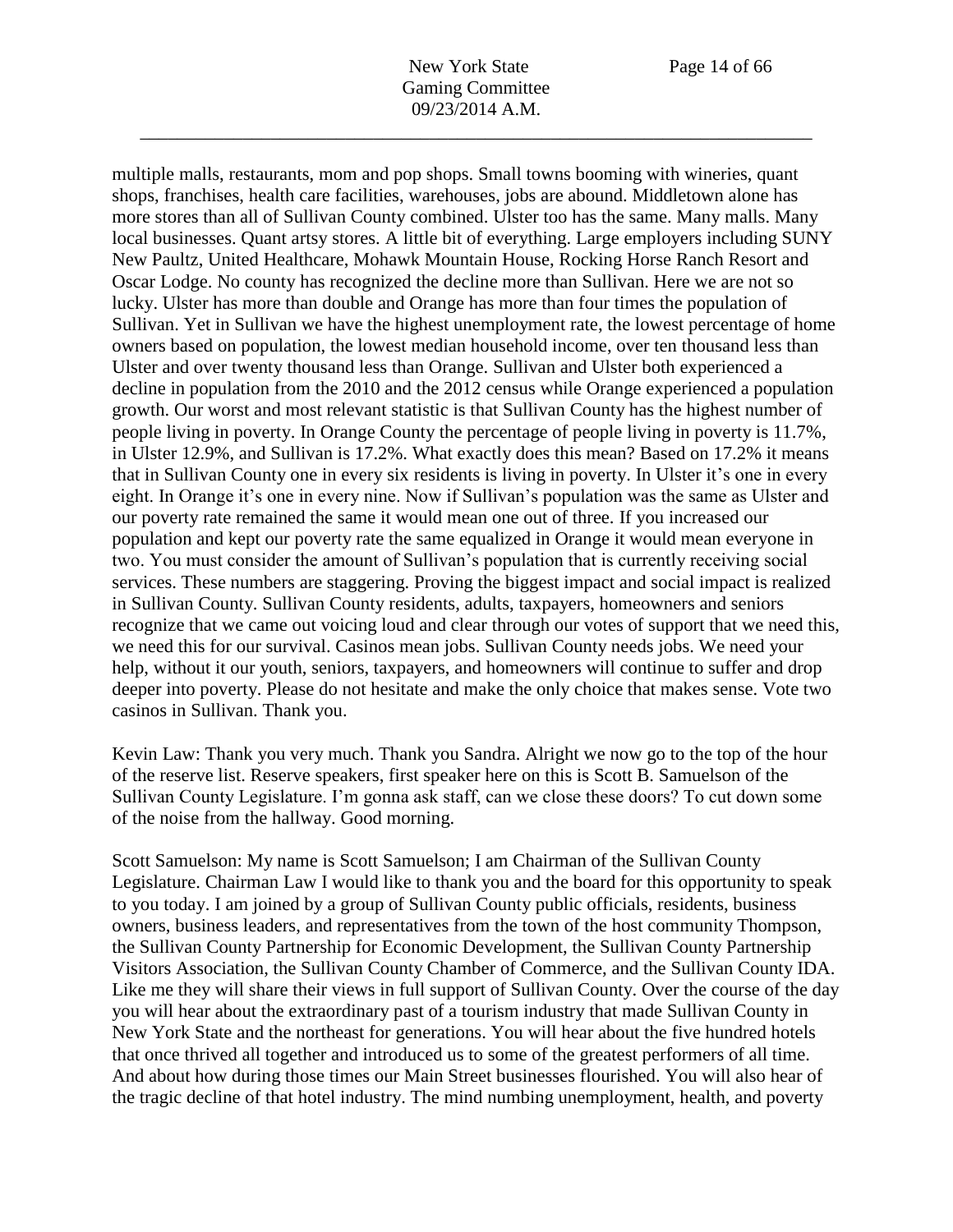statistics that are Sullivan County today. You will also hear of our fifty year journey and our quest for Class 3 Gaming approval, all for naught. Until now. We're here today so that you can hear again that Sullivan County is ready for two destination casino resorts. You will hear once again that all the necessary approvals are in place for both and that one has a current building permit and a foundation in the ground assuring speed to market far ahead of all the others. How it will guarantee success for Sullivan County, the region, and the entire state. You will hear about our long standing relationships with both developers. With whom we have agreements to crossmarket and to conduct workforce training together with our SUNY Sullivan. You'll hear that both projects together will create the transformational year round destination resorts that the governor and the legislature intended when they passed this legislation. That they will create the revenue for tax relief with education, will be the magnet that draws downstate tourists upstate, and will be the catalyst for additional business development throughout the community in the region for years to come. You will hear why we believe you can only award these licenses in Sullivan County. Orange County already enjoys extraordinary development opportunities and a vibrant economy. That a license in Orange will effectively eradicate all the opportunity in Sullivan and the upstate region entirely. Not to mention that it would fail to align the spirit intent of the legislation. And on a personal note, time permitted I would elaborate how my partner and I opened a small B&B with an upscale cabaret room and white lake in 1991. How we thought that the timing was perfect. That Sullivan County had hit rock bottom and had nowhere to go but up. Sadly we were mistaken. Unfortunately business has gone from bad to worse over the past twenty four seasons. When the referendum was announced I was energized with learning of the enabling legislation and its intent to revitalize distressed and disadvantage areas in upstate New York. It's why I and all of us in Sullivan County worked so tirelessly to ensure its passage with over a 74% plurality, the largest in this state. Gentleman I would like to go back to last November 6<sup>th</sup> when governor Cuomo came to Sullivan County, stood at a podium at the Bethel Wood Center for the Arts, just two and a half miles from my home and business, and he said "I believe this will fundamentally change the trajectory of the Catskills." And we want to have an attraction that starts the pattern of going north. And we think these resort destinations can be a part of that pattern. Gentlemen this is not a game to us, this is real. These are our lives. I thank you for this opportunity and ask that you heed the words of Governor Cuomo and that you recognize the fine work of Senator John Bonacic and assemblyman Gary Pretlow and our assembly room in Aileen Gunther, and honor the intent of the legislation. Award to licenses in Sullivan. We are right for the legislation. We are ready to build. We are world renowned and from the very beginning this has always been about Sullivan County and the Catskills. I thank you for your time.

Kevin Law: Thank you Scott. Next up is Mike Pine, also county executive.

Mike Pine: I apologize. I hope that smooching does not come out of my time.

Kevin Law: Now you're down to four minutes and fifty five seconds.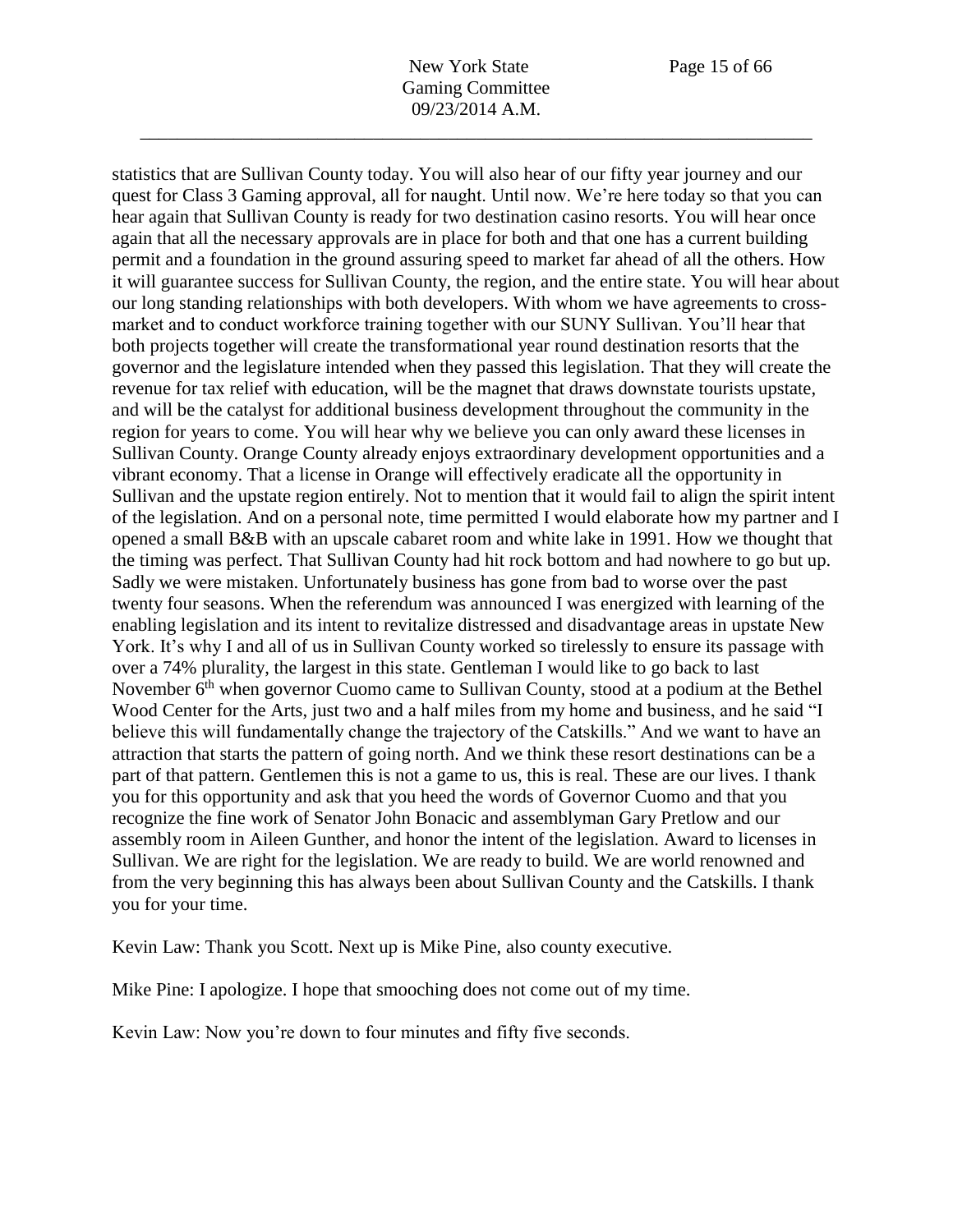Mike Pine: It was worth it. Gentlemen, A; I appreciate the time that you're taking out; I also know that you're probably a little weary. What was it a hundred and forth five speakers yesterday?

#### Kevin Law: Yes.

Mike Pine: So I want to make this very clear. We think there's some important and compelling information about why the Nevele Project should happen. First and foremost is the intent of the legislation. We recognize the intent of this legislation was to design solutions for communities that were maybe previously resort communities but now without a gaming license that becomes not economically viable. Now as the county executive of Ulster County, maybe you would think I'm a little biased in this situation and I am. But I am also the former president of the county executives association for entire state of New York. And in that process I traveled this entire amazing state. And I would ask a question as I traveled the state. Where is upstate? And where is downstate? Now I got very different answers depending on where I was. And be to quite frank with you I think the ambiguity there is a good thing for our state. I don't think the idea of having a clear border between upstate and downstate is good public policy. I think it separates us, it makes us not one New York and it's a detriment. I also think that there is an opportunity for you to do something extraordinary here. Truly bring economic development to upstate New York. But there's also an incredible danger and I'll tell you what the danger is. If we place casinos near massive tourist attractions like Woodbury Commons you run the very real risk of putting a lid on downstate disposable income tourism dollar, negatively effecting huge swaths of upstate New York and without question creating a border. There will be no question anywhere in New York State where upstate is and where downstate is. Now I know the intent of this legislation, because we were very active during the entire process. We fought tooth and nail to make sure there were more than one per region, because we knew that was pivotal in making sure that the Catskills can come back. And for the Catskills to come back, need projects that are truly shovel ready, wellfunded, environmentals all done, prepared to go to construction and start making a difference. And when we're talking about making a difference we're talking about people. We're talking about men, women, children, having the opportunity to not just be born and raised some place, but to be able to stay. Now when this legislation was drawn up there were specific places like the Nevele in mind. Ladies and gentlemen in this community understand one thing; you have the profound ability to make a difference. To functionally end unemployment in a place where there is now 14% unemployment. End it. End unemployment in the Ellenville and Warwarsing area. But more than that instead of creating a border, you have the opportunity to create a gateway into all of upstate New York and that is something that is very exciting to me. Twenty two million people in the metro New York area I believe have to have the opportunity to experience all that I know is so beautiful. I was born and raised in Ulster County and I consider that a privilege. This project is spectacular. The communities are spectacular. And you have an opportunity to make them economically viable once again. I know that's an enormous responsibility and you're gonna get lobbied from every side, and the truth is many folks believe in the state of New York that this is about money and about politics. I don't believe that. I believe that the folks on this commission have an opportunity to do something extraordinary, and that's what I'm asking you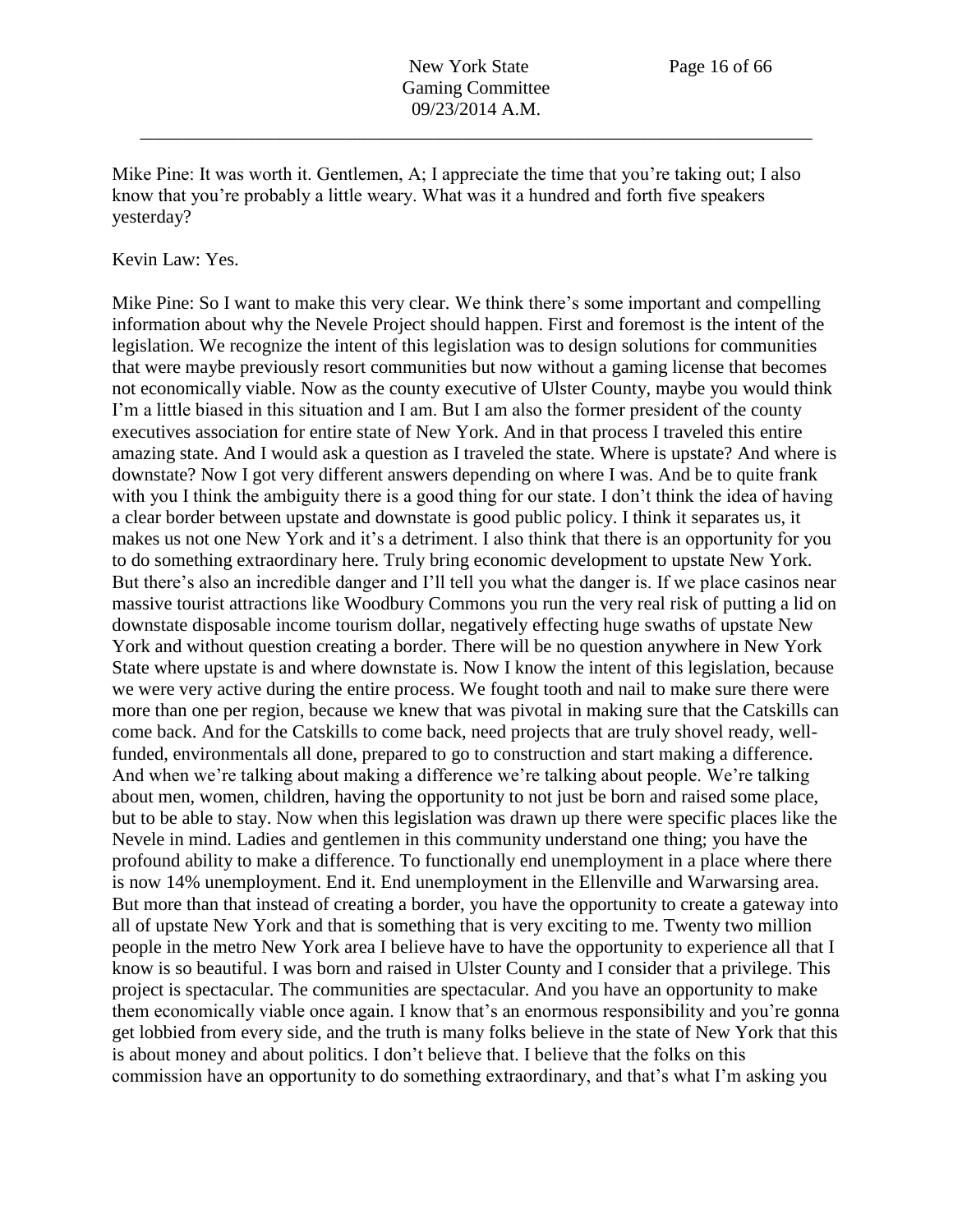to do. Site a casino gaming license at the Nevele and make a difference for the men, women, and children of our community. Thank you.

Kevin Law: Thank you Mike. Thank you county executive Pine. Guys we are four for four with elected officials under five minutes, that means everybody could do it. So I thank you very much. Susan Copenhaver.

Susan Copenhaver: Good morning. I echo Mike's sympathies for you to have to sit and listen for many many hours but I thank you for the opportunity to address you today. My name is Sue Copenhaver I'm the CEO of Always There Homecare. We are a certified and licensed agency in Ulster County. We used to serve Ellenville until it got to the point where the folks there could not afford to send their loved ones to our adult daycare center. Perhaps putting them in nursing homes after that, I'm not sure what happened. But anyway. Having the Nevele approved will positively impact the entire community of Ellenville and will go a long way toward ending unemployment in the surrounding region. We have invested interest in that region becoming stronger and more stable. We have many staff and clients who work and live there and the better their financial situation is the better their health will probably be and the easier it will be for us to take care of folks who might now be able to afford health insurance. Thereby ensuring a healthier region overall. Putting a casino south of where we are, where there is a much greater population density and better proximity to New York City does not afford the northern part of the mid-Hudson region a chance to grow. It would serve as a dam cutting off tourism industry to a region that so desperately needs a financial, visual, and tourism boost. Both Ulster and Sullivan counties need a chance to have an industry that would help those counties for people to earn a decent living wage, get health benefits, and open our regions for increased tourism, also helping the local economy. So many wonderful things are already happening in Ulster County that would attract tourism and industry. Some projects worth mentioning are the pending completion of a longer rail trail, something that has been a boom to Duchess County already where I live and I've seen it happen. Ulster is embarking on a huge farm project and many hops farms are already booming there. What could be better than growing the raw ingredients for beer. Projects like these would be an added attraction for those coming to a resort or a casino and looking for local attractions, flavors, and activities. I also believe that when a couple of resorts and casinos reach prominence and prosperity in Ulster and Sullivan counties it will pave the way for future development and a long distressed but still picturesque region that has so much to offer to so many. Perhaps the region might even see again the wonderful resort life it enjoyed decades ago. We can only hope. But having a beautiful plan in place become a reality, like the Nevele could be, would help those dreams come realities once more. Thank you for allowing me to speak on behalf of the Nevele today.

Kevin Law: Thank you. Henry Rosengarden

Henry Rosengarden: Good morning. I do not represent any group, business, or organization related to the casino applicants. Whether I'm speaking from my own experience as a retired teacher, volunteer in six Hudson Valley organizations, and senior citizen. I'm retired from the school district in Marlboro and I live in Wakil school district, both of which are in southern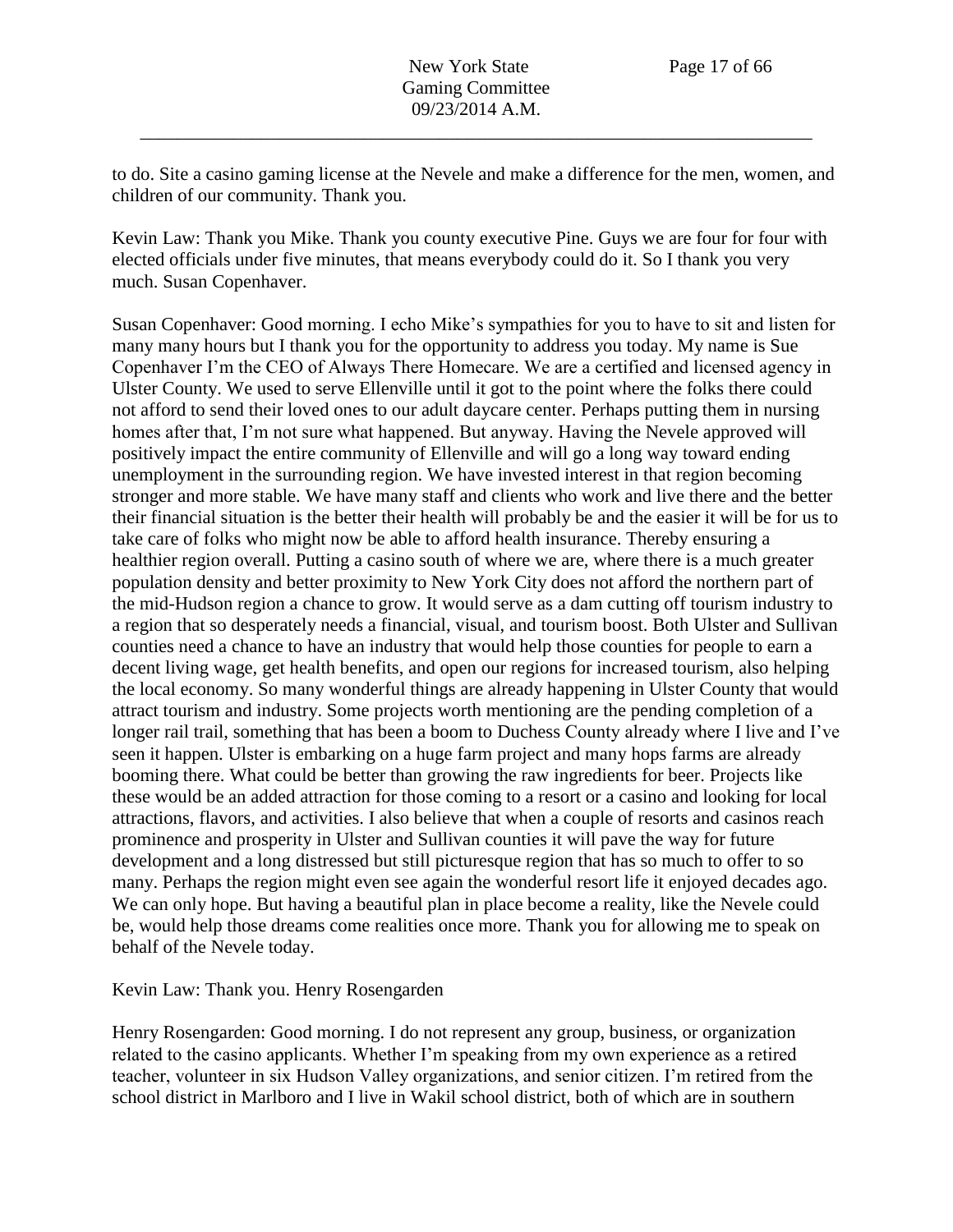Ulster County. I would to specifically discuss how the casino proposals address community

needs including those of the people in the surrounding areas and their efforts to improve the social-economic status of these people. Many places in the Hudson Valley Catskill region have a lack of planned activities for adults and seniors as well as venues to hold such activities. If you talk to the people in the mid-Sullivan County and the Newburgh area, the two most economically depressed locations vying for casino placement; you will find they face the same issues. Few available interesting attractive activities and almost no public place to hold such events. It is obvious by looking online at Meetup.com where people with similar interests can gather, discuss, and plan an events that there are many people of all age groups who have ideas but lack meeting places to hold gatherings. Within twenty five miles of Newburgh for example, there are over three hundred and fifty registered meet up groups, some with over a thousand members. They may occasionally meet at people's houses but certainly not even five percent of their membership will fit. And there are many more social, business, and cultural groups not listed on Meetup.com that face the same situation. Within twenty five miles of Monticello there are twenty seven meet up groups. Mitchell Lake has twenty eight. On September tenth I took a drive to the Saratoga casino to see what they offered to such groups and to find out what they have planned to offer Newburgh based Hudson Valley Casino and Resort. In preparation I read the formal casino applications to this committee. This group caught my attention by having in their proposal a scholarship offer to their employees. According to the 2013 stately pordcard; sixty five percent of the students of Newburgh Free Academy are economically disadvantaged. They face poor job prospects after high school, if they get that far. According to exhibit XB-1 of Rush Street's application; they will provide up to five thousand a year in scholarships to employees. They also provide assistance with health care, child care, and substance abuse programs. At Saratoga I was greeted in the tour and had my questions addressed by senior vice president of marketing Rita Cox. She assured me that both the scholarship and additional outreach programs would be enforced. The main reason for my tour though was to find out if the Hudson Valley Casino would be open to local community and community groups. Mrs. Cox Stated that in addition to the club and meeting rooms that are dedicated to such groups, the convention center and ball room would be available. No fee would be charged for such group meetings. A team of employees would be dedicated to community activities. Additionally the convention center in Baldwin would be available for trade shows, craft fairs, and events generated by community groups. Local artists, crafts people, and performers would have a venue to display their talents. The Hudson Valley Casino and Resort located at the junction of the two largest highways in this region. Located where there is a financial, cultural, and social economic need. Located where people from the local region, including the depressed cities of Pokipsy and Kingston as well as New York City, Westchester, and Putnam counties can easily access the facilities simply makes sense. It will provide a huge economic and cultural difference to those that live in the region as a whole, not just in Newburgh. It can be built with a minimum disruption to local transportation systems and will enhance local businesses providing even more jobs to an area desperate for them. It can exist without negatively impacting a second regional casino, should this committee so decide, whether it is in Sullivan, Ulster, or Orange County. No matter what standard you use the Hudson Valley Casino and Resort simply makes sense. Thank you.

Kevin Law: Thank you. Donald Katt.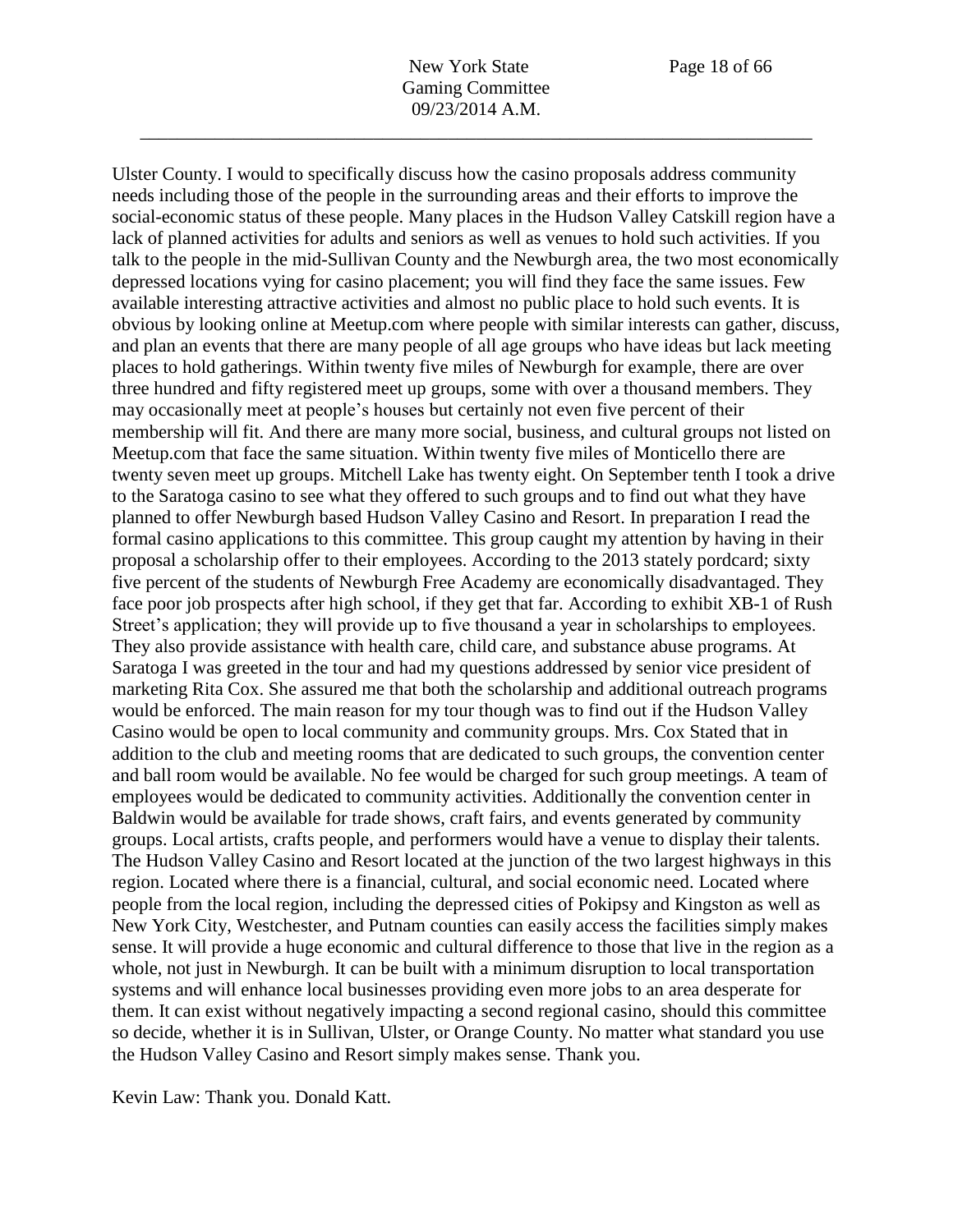Donald Katt: Good morning. Thank you for allowing me to speak. I'm Donald Katt president of Ulster County Community College. We have been working with the owners of the Nevele for the last two years to make sure that we are ready and selected to train upwards of twelve hundred employees to work at the Nevele. We've had four meetings with our local employment and training office, BOCES, and surrounding Community Colleges and if selected we are prepared to mount a non-credited training program and we hope with the involvement of Sullivan Community College as well. I was in Albany when the Nevele presented their proposal to this board and the video certainly strikes home how important this is to Ulster County and to the town of Warwarsing and the Village of Ellenville. We understand as the governor really pushed this legislation to create these casinos to help an economic development in upstate New York. I don't think there is a community as in more of need than Ellenville and I certainly support this effort. There is a local article in the Kingston Freeman where Angel was speaking about this is the first economic development project that she has been involved in where everyone is in favor of this development. And I want to say, representing Ulster County, that we are hoping that the Nevele rises to the top of your selection process. We are really privileged to have the Nevele group interested in developing part of Ulster County and we hope that is part of your decision. Thank you very much.

Bill Thompson: President Katt can I just ask you one question? What is the range of jobs that you would be training at the community college.

Donald Katt: Primarily the dealers and pit bosses, but we are working with the area BOCES, the four BOCES in this area in terms of culinary skills, hospitality and we're in conversations with Sullivan Community College. They have a casino management program where we'll establish a one plus one program where students would be able to take the non-casino management program courses with us and then transfer to Sullivan to finish their Associates Degree. Thank you again.

Kevin Law: Thank you. Now back to the other list. Christopher Eachus from the Orange County Legislature.

Christopher Eachus: Good morning. My name is Christopher Eachus, I'm an Orange County Legislature although I do not speak for the entire legislature, I do speak for my district. It's the fifteenth district which encompasses most of New Windsor, the Town of New Windsor. I'd like to thank you for this opportunity to speak to you and I'd like to start out by saying to you that I am not a gambler. I've visited many casinos, perhaps hundreds of them in Las Vegas, Atlantic City, across this nation. As well as in other countries and I have never, I can tell you, have never bet a nickel. So I'm not exactly the type of person that a casino wants to see. However, I also, like you, take the siting of a casino very seriously. How seriously? Well as an elected official I felt it was my obligation to go and check out the proposed casino Greenetrack in the Town of New Windsor in my district. So my wife and I took a trip down to Eutaw, Alabama. And that's spelled e-u-t-a-w, sounds like it's spelled the right way anyway. And we visited with the people and the businesses and the schools and everybody that we possibly could on our own dime on, our own time. And we wanted to find out what's the difference between the hype, because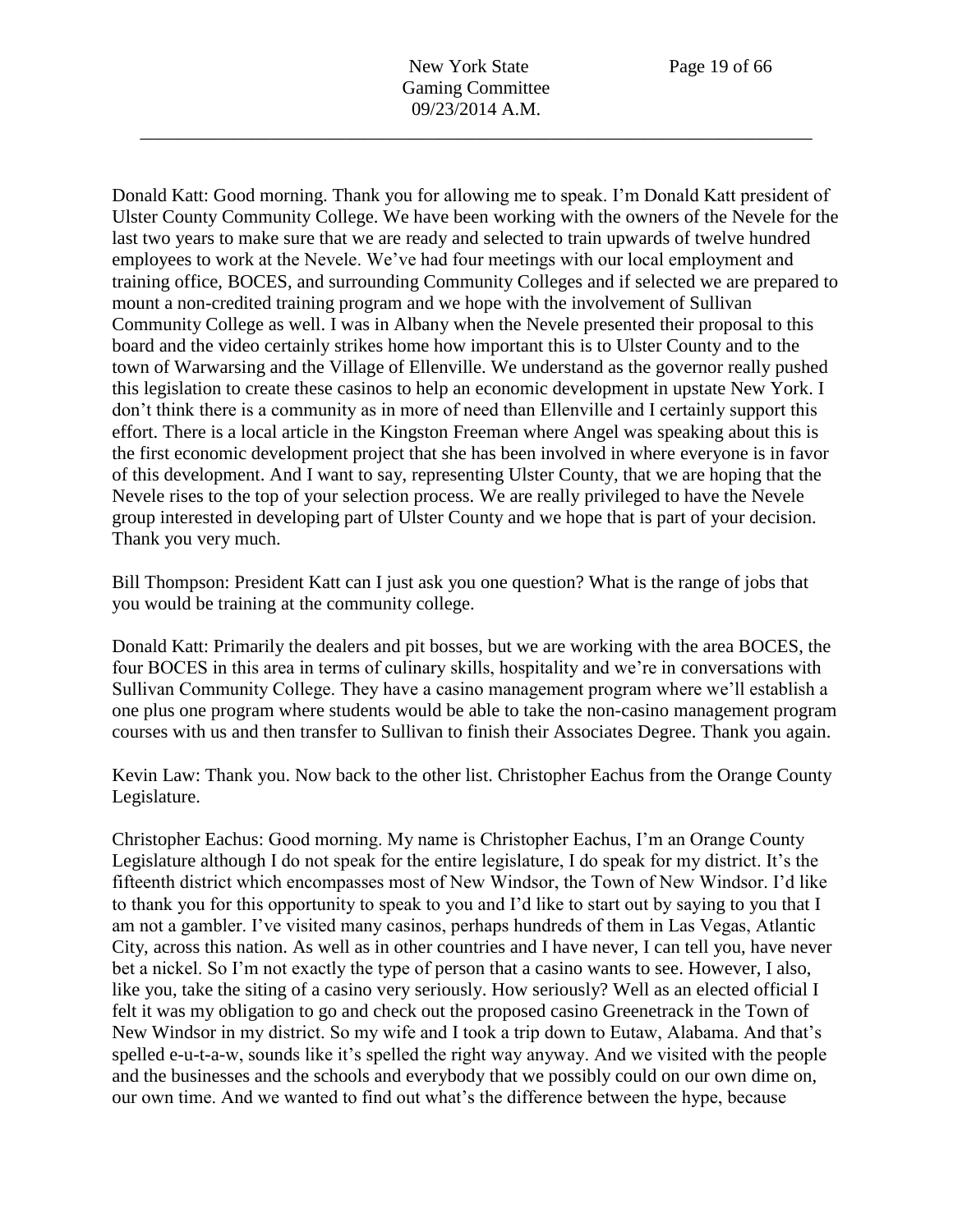you've certainly heard the hype, and what is the truth. I can tell you that we were very impressed when we first got down there and we started to talk to people on the street. We immediately heard a story about how Greenetrack had helped people with their fuel bills. That many people down there were hit hard this last winter and they couldn't pay their fuel bills. And through a grant program Greenetrack allowed that. We even spoke to another individual who was going to foreclosure and Greenetrack helped him til he was financially stable to hold onto his house and get back on his feet. I spoke with small businessmen, all kinds of small businessmen and women. And to every one of them they were very pleased with the living wages supplied by Greenetrack to those people down there and the fact that that money got turned over within the local economy time and time again and how it's spurred that economy. I spoke with realtors. They mentioned about the fact that the Greenetrack employees with their wages, living wages, and benefits are able to afford houses. And they never went through a crunch like we did up here. I spoke with farmers. Man were they happy to have a local market in which to sell their food and didn't have to pay to have it shipped off quite a distance. So these are all the types of things that we hear promises about but I can tell you that it's not something new with Greenetrack. It happens. It's happening now. I was able to see, I happen to be a teacher by profession, I was able to see a brand new high school built with millions and millions of dollars from Greenetrack that opened just this August for the entire county. Talked with the head of EMS, my goodness they purchased ten new fire engines. Just with money from Greenetrack. And they actually have an EMS system now because of Greenetrack. I was also able to go to Grand Rapids, Michigan. Which is where full house resorts formally, and I want to stress that, formally ran a casino. Because I wanted to go in and speak to the people in the casino, called FireKeepers Casino, and find out, do they also get living wages? Do they get benefits? And I can tell you unequivocally they do. Okay I had a young lady who came up to me, her name was Sherry, and she told me "once I was hired on by Fullhouse Resorts I could quit my other two full-time jobs, I made more money, and got better benefits that way." So we've heard the hype. I went personally to check it out. And I think that's the obligation of every elected official. And I can't wait to hear what the other elected officials have to say about their visits to the hometowns of the casinos and finding out about the hype. I believe that Greenetrack is absolutely what we need here in Orange County, the Town of New Windsor, in New York State. Because it's not just the money. It's not gonna be just the economy. It's going to be which casino is going to assist the community the greatest. Which casino is gonna be around the longest. And I believe that when you take a good look at this you will see that although Greenetrack is admittedly not the largest, it is the strongest and the best. Thank you.

Kevin Law: Thank you. Next, also from the Orange County Legislature, Kevin Hynes.

Kevin Hynes: Thank you. It's sort of nice to follow Mr. Eachus because I won't have to repeat some of what he said and I'll stay under my five minutes.

Kevin Law: Thank you.

Kevin Hynes: I do represent the Orange County Legislature, Cornwall, Blooming Grove, and New Windsor. I also sit on the Orange County Gaming Committee and I can tell you that we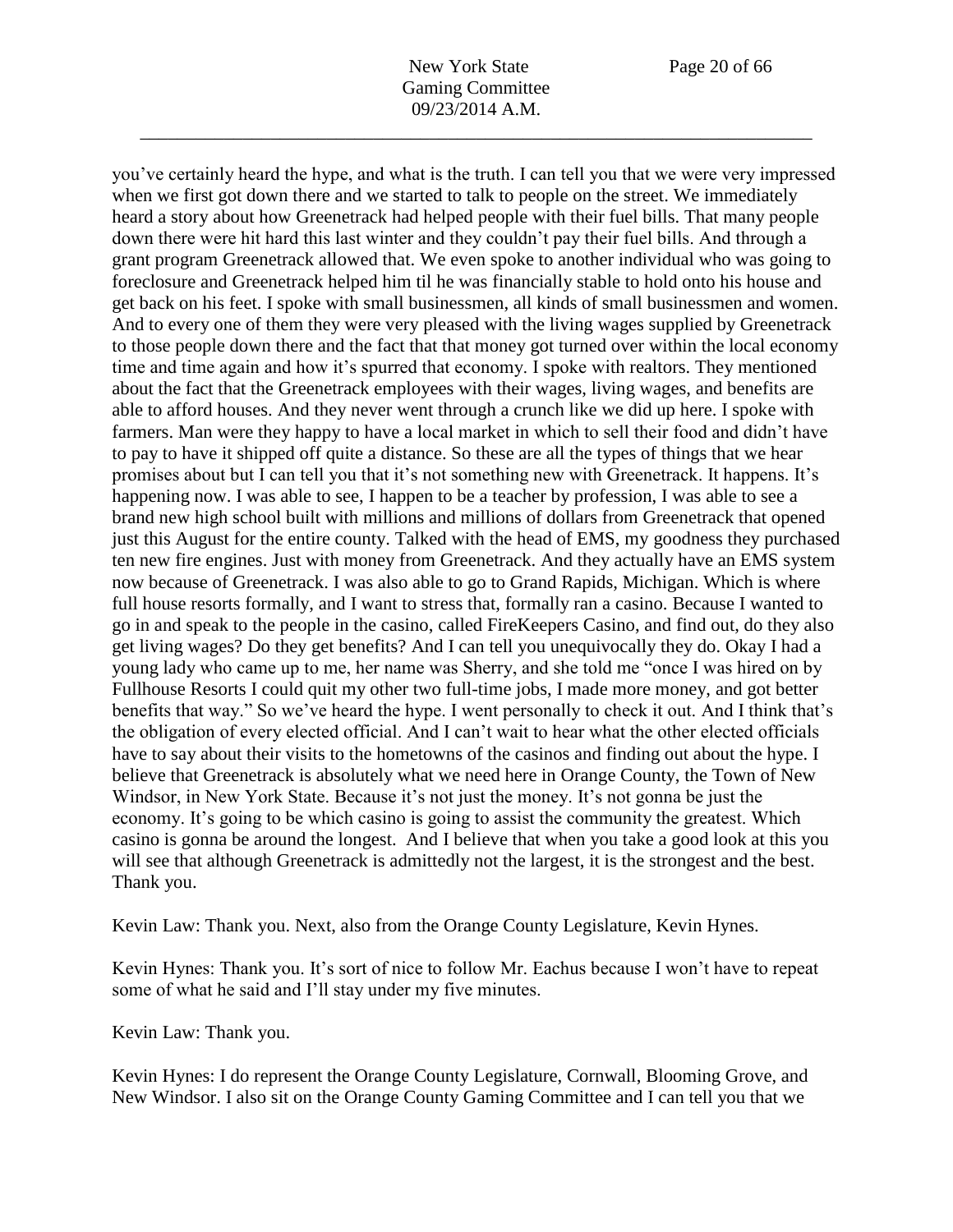vetted every casino that has proposed in Orange County. And the Orange County Legislature, I'll speak as a member of the Gaming Committee, supports a casino in Orange County. And now I'll speak for myself because I in the vetting process have chosen one that I think is best and I also have chosen a region that I think is best because I think it works best for sustainability of having two in the region. So let me just move on to my presentation now. I think Orange County offers a great opportunity not only for the Hudson Valley but for the entire state of New York. I watched some presentations in Albany and heard some rhetoric from Sullivan County that they couldn't get financing if Orange County was selected. Notice I say that's rhetoric. The reason I say that is because I would do the same thing if I were from Sullivan. And I would say "give me the monopoly, let me have both casinos," or only one for that matter. But I submit to you that a casino in eastern Orange County. Meaning Newburgh, New Windsor, in that region would be sustainable. So citizens would have a choice if their traveling north on the New York State throughway they will have an option. Do I wanna get on Route 17? Head maybe twenty five minutes west on Route 17? Or do I wanna stay on the throughway and go twenty minutes on the New York State throughway and pull into the eastern Orange County region? So I think it's sustainable to have two. And it's also gonna come down to the offerings that are made in the marketing plans of the individual casinos. I envision eastern Orange County casinos having adult entertainment, things of that nature. I envision Sullivan County casinos as having gulf courses, water parks, family destinations. Two different opportunities. What do I want? Do I wanna bring my family to a location, or do I just wanna go see a show, have a nice meal, do some gambling? Unlike Mr. Eachus I do like to gamble and I have visited many casinos. Now with respect to the vetting process. We vetted all of the casinos with respect to issues of transportation, opportunities. All the casinos were good with respect to that. They all had good ideas with respect to what are they gonna do with their communities. What are they gonna do with their locations. However, I also sit as chairman to the Public Safety Committee and Emergency Services Committee in Orange County. And I tasked, we tasked, the emergency service division with some questions. And what they did was they called casinos the municipalities, not the casinos in Connecticut, Pennsylvania, New Jersey, and they said what effect did the casinos have on emergency services? And the answer was overwhelmingly, traffic. Traffic was the number one issues that all the outside casinos faced. There was a little bit of a uptake in emergency services with respect to EMS. But there really didn't, and they had their own staff within the facility to handle that. So that brings me to the Greenetrack casino which is located at Stewart Airport. In state of New York with the governor, all our state elected officials, several years ago decided that the interchange of the New York State throughway with Route 84, should be enhanced with the sole purpose of development at Stewart International Airport. So the state spent fifty five million dollars on a new exit at the Newburgh interchange. The Greenetrack location at Stewart Airport can be be easily accessed through Route 84, the New York State throughway, Route 747, without any effect on local traffic. Route 747 is an underutilized road that was developed for the sole purpose of economic development at Stewart International Airport. This is gonna bring the best bang to the community. I read today's paper and Senator Bonacic apparently sent a letter to you fine gentlemen indicating that the casinos in Sullivan County could be built rapidly because they already have all their plans in place and Orange would be so far behind. It's not true with respect to the Greenetrack proposal because they already have the seeker complete. They already have planning complete. You'll hear from town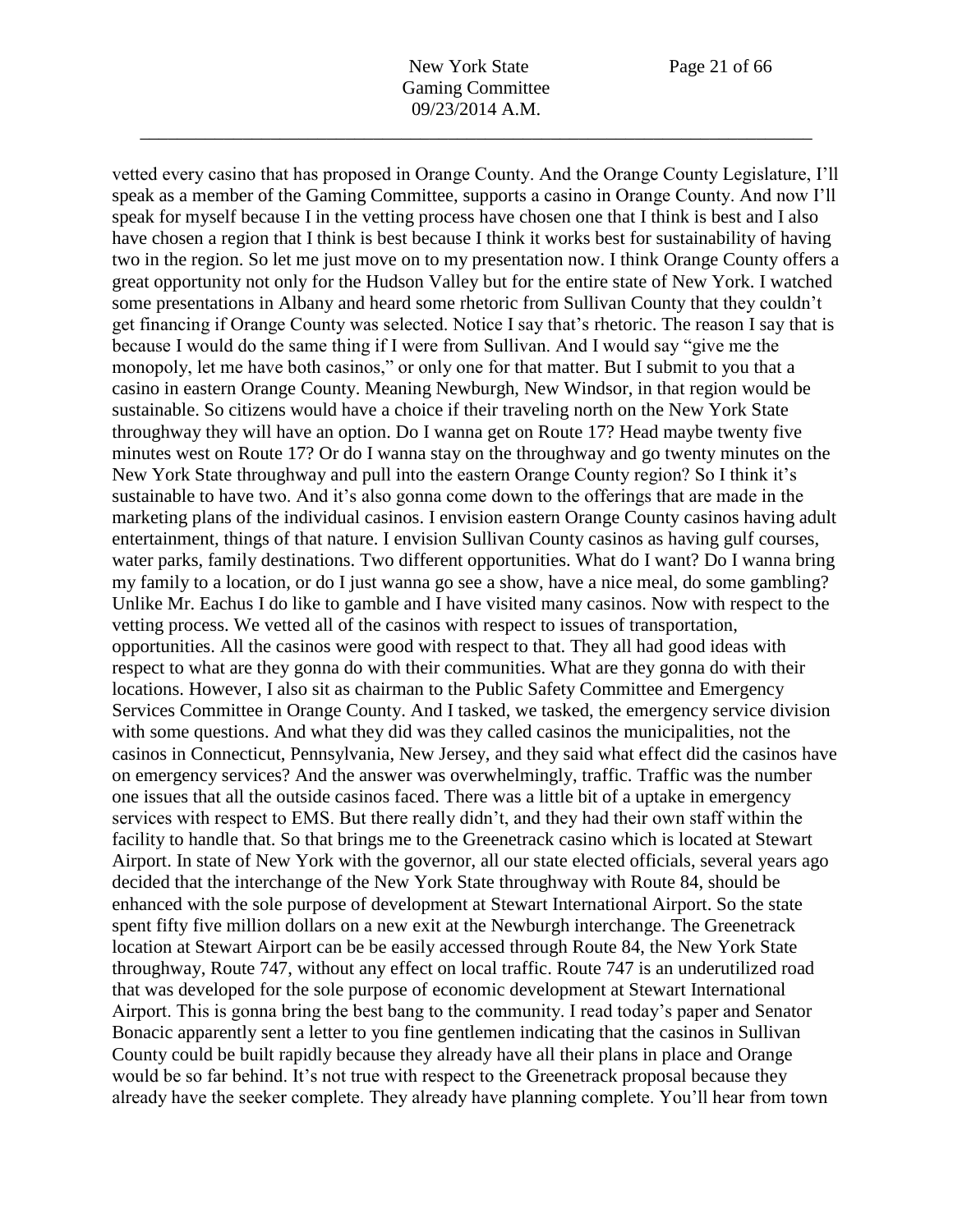supervisor George Green today from New Windsor and probably some others if you haven't already, that that facility is ready to go. I would submit to you that the Stewart Airport property would be developed prior to anything in Sullivan County because they're that fast and that ready to enhance this region. Now I move the history of Greenetrack and Mr. Eachus.

Kevin Law: You have twenty seconds.

Kevin Hynes: Yeah Mr. Eachus eluted to some of it. Mr. Wynn is a minority owned business. Greenetrack, a minority owned business which is significant to our area in the state of New York. You heard about a lot of the programs. Mr. Malik is one of the owners, proposed owners. He did phenomenal work in the city of Detroit. I'll close with this because my time is running out. Please help Mr. Wynn and the Grand Hudson Resort and Casino in New Windsor at Stewart Airport to revitalize our entire region. Thank you for your time and attention. You'll find that Orange is where you'll find the most green. Thank you.

Kevin Law: Kevin, Kevin, could you stay? The Gaming Committee of the County Legislature that you referred to. Did you have any, did you retain any consultants and did the committees work culminate in any type of report or assessment?

Kevin Hynes: I believe you're gonna hear from our chairman Mr. Amo later today. The position of the gaming committee was that we didn't want to pick one as a committee in case you gentlemen picked another. We didn't want to insult your process so we decided that individual legislatures could support who they wanted to. But the position of the Gaming Committee is that we want one in Orange County.

Kevin Law: Thank you.

Kevin Hynes: Thank you.

Kevin Law: Next up is assembly woman Eileen Gunther.

Eileen Gunther: Well good morning and thank you for this opportunity. Thank you for the opportunity to share my thoughts on the casino siting process here in the Hudson Valley. It's a topic in which I have many thoughts but I'll do my best today to distill it down to the salient points. We talk a lot about unemployment numbers. And admittedly the numbers in Sullivan County are persistent and staggering. But the New York State Department of Labor produces all, and even more a telling report. Business expansion and contraction. For sixteen of the last eighteen months Sullivan County's economic development has been summed up in three little words. Nothing to report. While neighboring Orange County has announcement after announcement. Amy's Kitchen, Prat and Whitney, Toral College, all wonderful projects. Sullivan County months after month, nothing to report. But nothing to report is nothing new in Sullivan County. Since the decline of the resort industry began in the 1960s there have been only a few bright spots in our county. Bethel Woods Center for the Arts and the recent of growth of the beer, wine, and spirit industry. For far too long we have been talking about needing an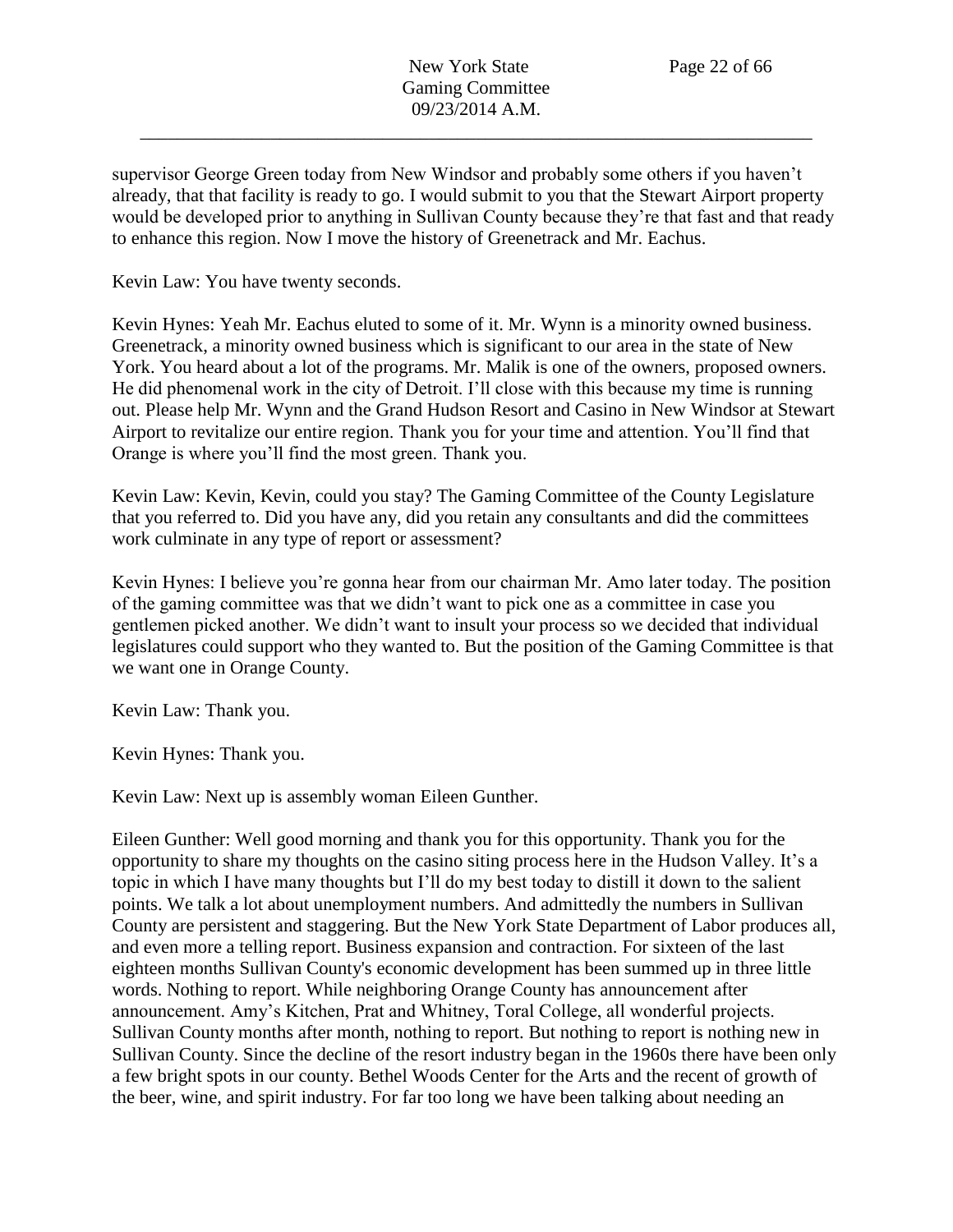economic engine in the Catskill. Those are not my words; they're Governor Cuomo's. They're the words that he spoke on November 5<sup>th</sup>, 2013. When he came to Bethel Woods to celebrate the passage of the constitutional amendment. Far too long indeed. We've been talking about this long enough for, and I have a little prop here, this is my husband and daughter Mary-Alice, that is now thirty six. Now she's all grown up, she's married, and I have two grandchildren. So that's how long we've been talking about it. And I can remember John Esper Catholic High School in 1972, during my graduation, hearing about casino gaming at Kutchers Hotel. I'm the second Gunther to have advocated for the passage of the constitutional amendment and the assembly. And I can tell you my colleagues to the south were not interested in casino gaming. They were not interested and some were actively against it. But I stood up in our conference and I told them why it was important to Sullivan County and the Catskills and we got it passed. Colleagues of mine who were four square against casinos, changed their votes. While they didn't want a casino in their neighborhood, they recognized that I need them in mine. Fast forward less than a year and here we are fighting tooth and nail, pleading with you to honor the intent and the spirit of the enabling legislation. To create an economic engine, the Governor's words not mine, for upstate New York. It is the goal of the enabling legislation was to generate as much reven, if the goal of the legislation, was to generate as much revenue as quickly as possible for the state. We would not have four licenses to issue in New York, we would have one. And there would be no question about where you'd put it. It would be located in Time Square. This legislation was drafted with the Catskills in mind. The overall impact of putting a casino in Orange County, with its three hundred thousand residents and its seven hundred million dollar budget is like throwing a pebble into a pond. For Sullivan County, with seventy eight thousand people and a two hundred million dollar budget, the overall economic impact is like throwing a boulder into a bathtub. We have suffered a succession of heartbreaks, near misses, and false promises. We have endured talk of land swaps, and the Native American gaming first passage when the second was not to come. In Sullivan County we have held our hope beyond reason. And we continue to have great hope. Hope that you will fulfill your obligation and honor the intent and the spirit of this legislation. The intent of all the people in Sullivan County, the Catskills, and all of upstate New York who voted in favor of this constitutional amendment. Today and in the weeks to months to come, we place our faith and hope in you for Sullivan County that's crumbling. Our families that are truly struggling, and our children who are leaving. We place our faith and hope in you that you will choose the long term benefit of creating the economic engine Sullivan County and the Catskills so desperately need. And not the flash in the pan benefit of siting one for the south. Thank you very much.

Kevin Law: Thank you. Less Krist.

Less Krist: Hello everyone. My name is Less Krist and I'm an adamant proponent of two casinos for Sullivan County. I thank you the New York State Gaming Commission for the opportunity to talk about the reasons that Sullivan County New York should be getting two casinos and that Mohegan Sun makes a lot of sense to get the license for one of them. I am almost sixty eight years old and I have lived my entire life in Monticello, New York. In 1969 I graduated from Cornell University and joined my dad at our family business now known as Krist Kelly Ortho Systems Corp.. We've had as many as fifty service craved persons working there. As a child I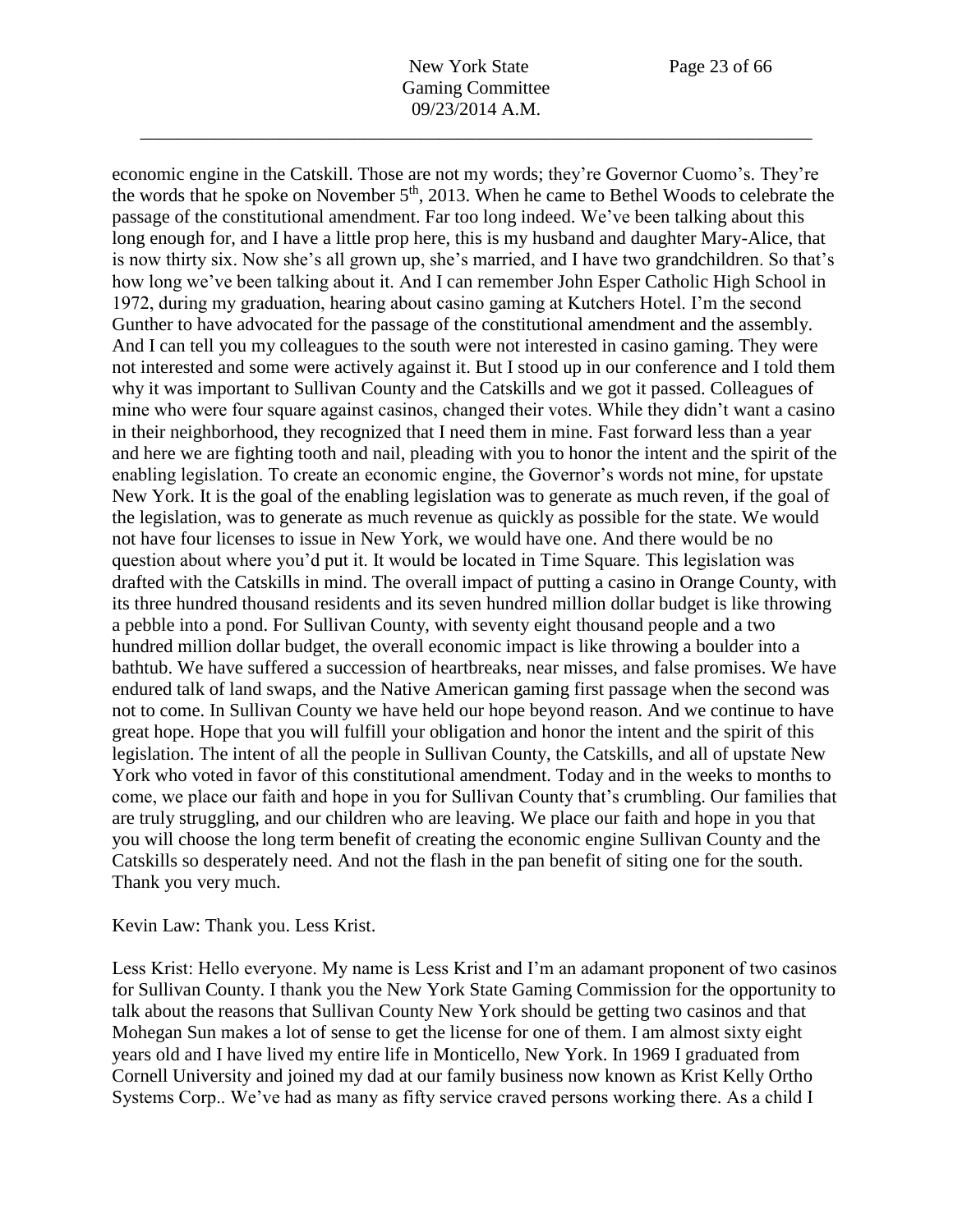remember clearly all the traffic and hoopla in Sullivan County as the summer resort season came

upon us, came upon us. In college I had the pleasure of working at the Pines Hotel and at Kutchers Country Club. To her last day, Helen Kutcher always had a big hug and a kind word for me whenever she saw me. I remember going to the great shows of many hotels, including the Concord. Okay, I had to sneak over the fence every so often to get in, but that was part of the fun. I mentioned my fond memories of the Sullivan County Catskills because I know there are literally tens of thousands more people who have those same types of memories. They're just waiting to figuratively get that last hug from Helen Kutcher, Jenny Grossinger, or the owner of the small bungalow colony that they stayed in for the season. There is a huge huge built in audience for a grand a new casino in Sullivan County. There is so many folks who are chomping at the bit to come back and stay in a nice new modern hotel in Sullivan County, and to drive around the same old roads again to see what all, they're old stomping grounds look like now so many years later. It will bring back memories of mom, dad, Zeetie, bubbie, and summer upon summer of happiness and joyful events. All the better that this new modern hotel is a world class casino brought to them by Mohegan Sun. They will be able to take advantage of the built in entertainment of gaming, along with night club shows and many many other on-site attractions. The old model of a quote unquote world class casino might be changing. The old model, like in Atlantic City, is a huge glitzy building and casino hall that is designed basically for nothing but gambling. With no hope of traveling to or partaking in any other type of personal or family entertainment. Mohegan Sun will be the new and much improved casino model. Mohegan Sun will be partnering with all of Sullivan County. The entire county of Sullivan will be the destination resort. Sullivan County is beautiful. Rivers, streams, lakes, green pastures, rolling hills, beautiful hills, county roads, snow coat covered mountains in winter, hunting, and a lot more of Sullivan County. Sullivan County is the antithesis of the city. Mohegan Sun has already officially partnered with Holiday Mountain Ski Hill and Fun Park. Also, when Mohegan Sun packages a day trip to landers river trips on the Delaware Narrowsburg or Dave Trap fishing in Rosco, when they package a night for a concert at Bethel Woods or play at Forestburgh Playhouse. When they package a day trip with John Conway on a bus tour of Sullivan County or when they package a day of water skiing at Kauneonga Lake. Families will be able to take in the beauty of Sullivan County as they go to their destination. Be able to play the world class casino at night or the next day. Sullivan Renaissance has for twelve years has been helping every town and village and many firehouses, churches, synagogues, camps, and private businesses spruce up their looks. Sullivan Renaissance has given grants, classes, prizes, and awards in numerous categories around the county. Sullivan County has responded with resounding enthusiasm as everyone everywhere has participated. We, Sullivan County, have focused toward the future with the look of gardens, flowers, country pass, and a beautiful new presence. Over fifteen years ago, the Sullivan County Chamber of Commerce took under chore of getting northern Sullivan County just a little more polite, that program is called Sullivan Hospitality, you guessed it, modeled after southern hospitality. We have made great strides at getting those in Sullivan County ready to be a hospitality center with a positive user friendly attitude once the casinos get here. The original reasons that the resorts did so well in Sullivan County and were nonexistent in Orange County are still there. All those of us who have come here today from Sullivan County are basically saying the same thing. Please give us a chance. We will respond with hard work.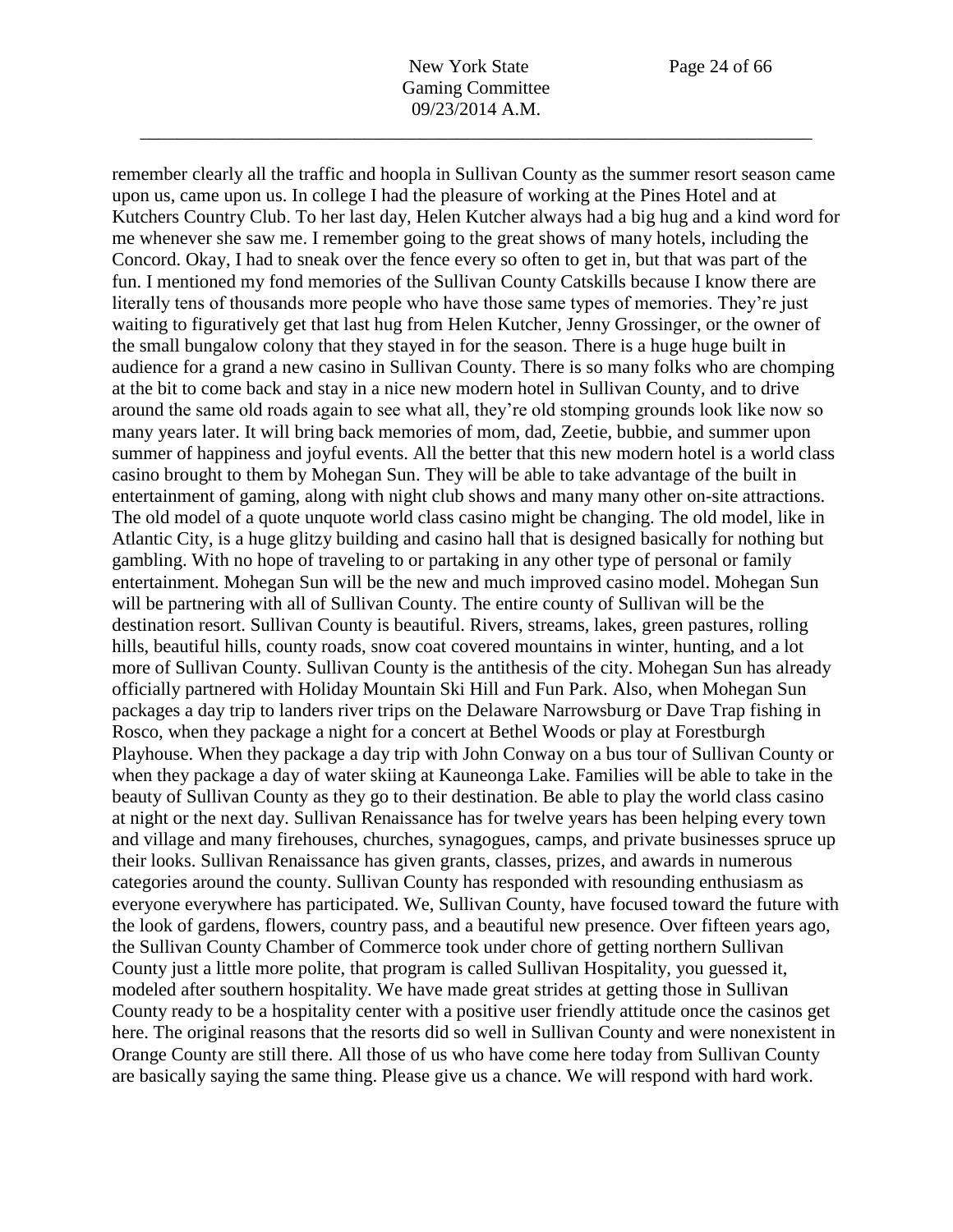Kevin Law: Time's up. Almost, you got close?

Less Krist: Just about. A revitalized look, a healthy attitude, and a world class destination resort casino. Preferably two that will encompass all of nine hundred and ninety seven square miles of Sullivan County will make the state of New York, you the commission, and all of Sullivan County very proud of your choice. Thank you.

Kevin Law: Thank you. Folks I said it earlier, I mean don't, I mean no disrespect when I try to cut you off but if we let every speaker go over one minute, that's gonna prevent some of you who have signed up to speak from speaking. Because at 8pm we stop then we have to drive to Ithaca for tomorrow. So that's why I'm gonna try to keep everybody up. It's no disrespect. So with that, next speaker Mark McCluin.

Mark McCluin: Morning, Mark very tall McCluin.

Kevin Law: Hi Mark.

Mark McCluin: Hi, good morning, Mark McCluin. Can I pick this up?

Kevin Law: Yep. If you put it back.

Mark McCluin: I'll put it back. No taking. I'm Mark McCluin. I'm a businessman in Sullivan County since the early 80s. Quite frankly I'm gonna side with Eileen. I'm confused. I don't understand why casinos are even being considered in Orange County. Opposition to casinos there only grows while in Sullivan County people not only support the casinos but are looking forward to receiving them. Again in the 2013 referendum, some five percent of the voters voted in favor of them in Sullivan County. After three decades of multa, running multiple businesses in Sullivan, I feel confident to voice my opinion. I'm a landlord, both residential and commercial. I'm a developer, a builder, and I own Pennywise Properties which is a real estate brokerage in Monticello. Sullivan County, it's a county of distress and was precisely to help counties in distress that this legislation was passed. Orange County on the other hand has experienced the second fastest growth in New York, in New York, for twenty years. That doesn't sound like distress. At least to my confusion. Sullivan needs a boost. Last month all realtors in Sullivan County sold forty one houses. Forty one houses in the month of August. The average number of days in the market, two hundred and fifty seven. By the way the forty one houses sold that's down from fifty one a year ago. So a year ago August we sold fifty one houses collectively. Median sale price one hundred and forty thousand dollars. This is an economy that is looking for a two casino boost. Orange County by the way sold five hundred and fifty houses during the month of August this year. With a median price of two hundred and forty three thousand. So you got forty one houses compared to five hundred and fifty in terms of sales and a median price of a hundred and forty thousand compared to two hundred and forty three thousand in sales. Sullivan has been preparing itself to receive casinos for the last six years. Mohegan Sun is shovel ready. We've heard all this. I'm gonna skip this part of it cause you guys already know we're shovel ready. We got the building permits. We're all set to go when everything goes off. Mohegan Sun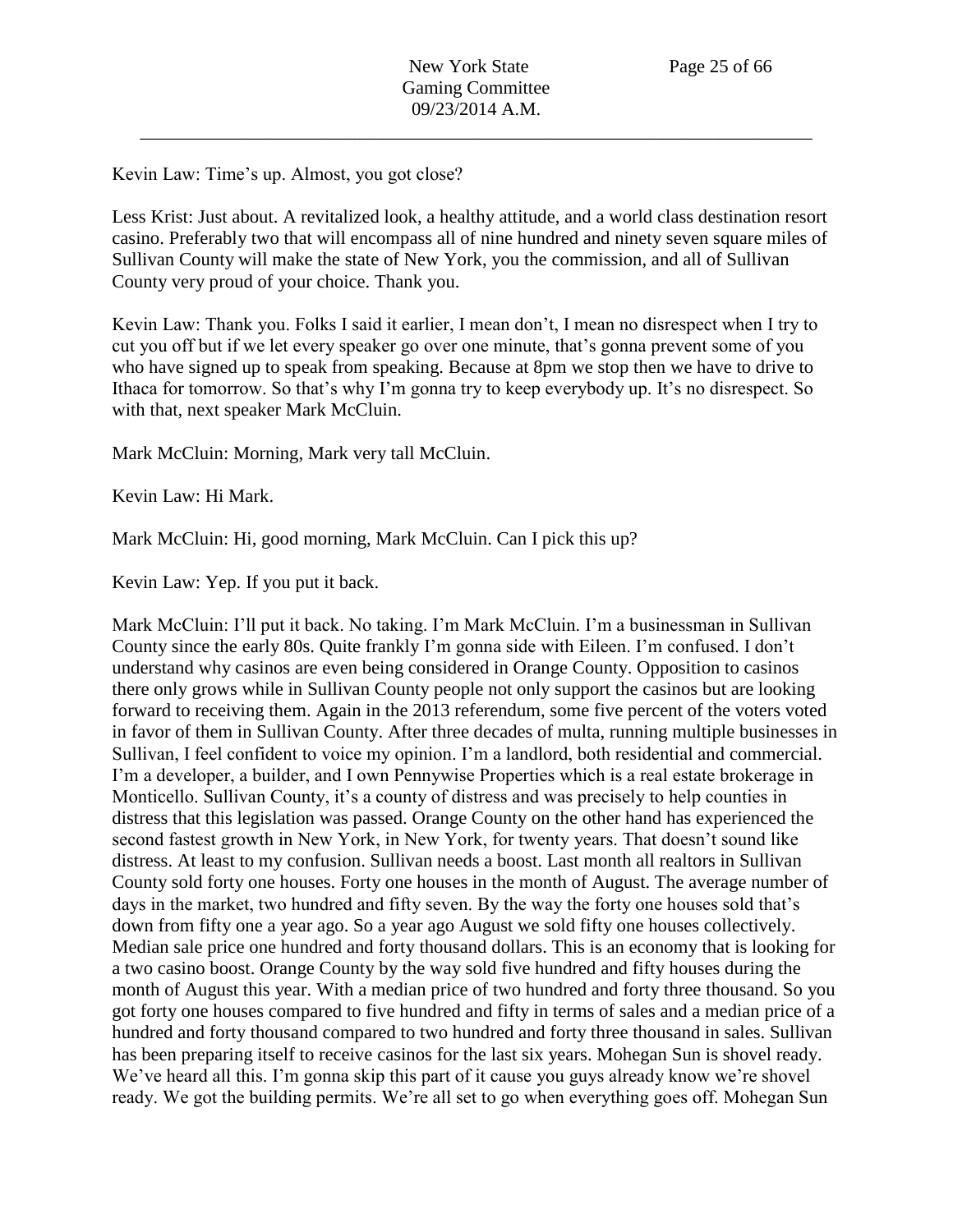is also taking an interesting approach to its development. Of course it's gonna build a casino but then it's going to also help to develop to redevelop it's its Grossinger's Hotel and monster golf course in Liberty. That's the next town to the west. To the east they're gonna invest a million dollars and expand operations at the Holiday Mountain Ski Park. And then within Monticello there's three acres of offices, restaurants, and shops to be developed. That's a seventeen mile stretch so that one project alone is gonna effect a seventeen mile stretch in our county of Sullivan. They also have created this member marketing partnership which I think is an important piece. This is going to help gamers to expand activity. To basically expand themselves to get out into the community. There are points that are generated, now you guys probably know about this right the the the partnership? Yeah so I like that because it's gonna get people out of the casinos into the community, and that's really what you need because these people that's gonna stay in the casinos, it's gonna be good but it's not gonna be great. We wanna get the county moving. Visitors will experience, I I live in Sullivan cause its beauty. I moved up here in 1993 permanently because it was so beautiful. And to get those gamers out and to see the beauty, they're gonna wanna buy houses. And when those people buy houses, all of a sudden we're seeing this economic expansion compounding itself because the housing markets effect the trickle down of spending is fast. One casino in Sullivan County and one casino in Orange, it's gonna fail. Sullivan does not stand a chance against Orange's proximity to New York City. Two casinos in Sullivan will bring people to both counties as most travelers will have to go through Orange County to get to Sullivan. All that said casinos alone are not enough. You need to position these casinos to generate income for New York State from other sources besides the tables. We're seeing proof of that right now down in Atlantic City. Las Vegas has been successful at this. They have shows, they have food, they have amusement parks. Sullivan already has a lot of these attractions. Adelaar will have an indoor water park and a spa. We already have multiple golf courses, the Delaware River, hiking, Bethel Woods Performance Center of the Arts. The list goes on. With your vote of confidence in us, more needed hotels will sprout up for all of our new tourists. Sullivan County's tourists will come for the gambling tables and they'll stay for the county. And they'll be spending money the entire time. So two casinos for Sullivan, thank you for your time.

Kevin Law: Thank you Mark. Okay we are taking a five minute break and in five minutes first up will be Steven Shaffer so be ready. Thank you. For those who weren't here at eight a.m. when we started. We're going off two lists. One for people who pre-registered and the other list is for people who signed up today. Five minutes max. We have a timer and next up from the reserve list is Steven Shaffer.

Steven Shaffer: Good morning gentlemen of the board. Good morning ladies and gentlemen of the audience. My name is Steven Shaffer. A retired physician who now lives in Saugerties. I'm chairperson of the coalition against gambling in New York. I was born and brought up in Duchess County where my daughter and her family now reside. Hudson Valley Casino and Resort has presented an analysis of health impacts as incomplete as an analysis of vehicle traffic limited to trucks. The report finds regional healthcare facilities ready for a slight increase in physical malities of visitors and perhaps a slightly larger population. The impact in predatory gambling on society however goes far beyond in-casino heart attacks. The report ignores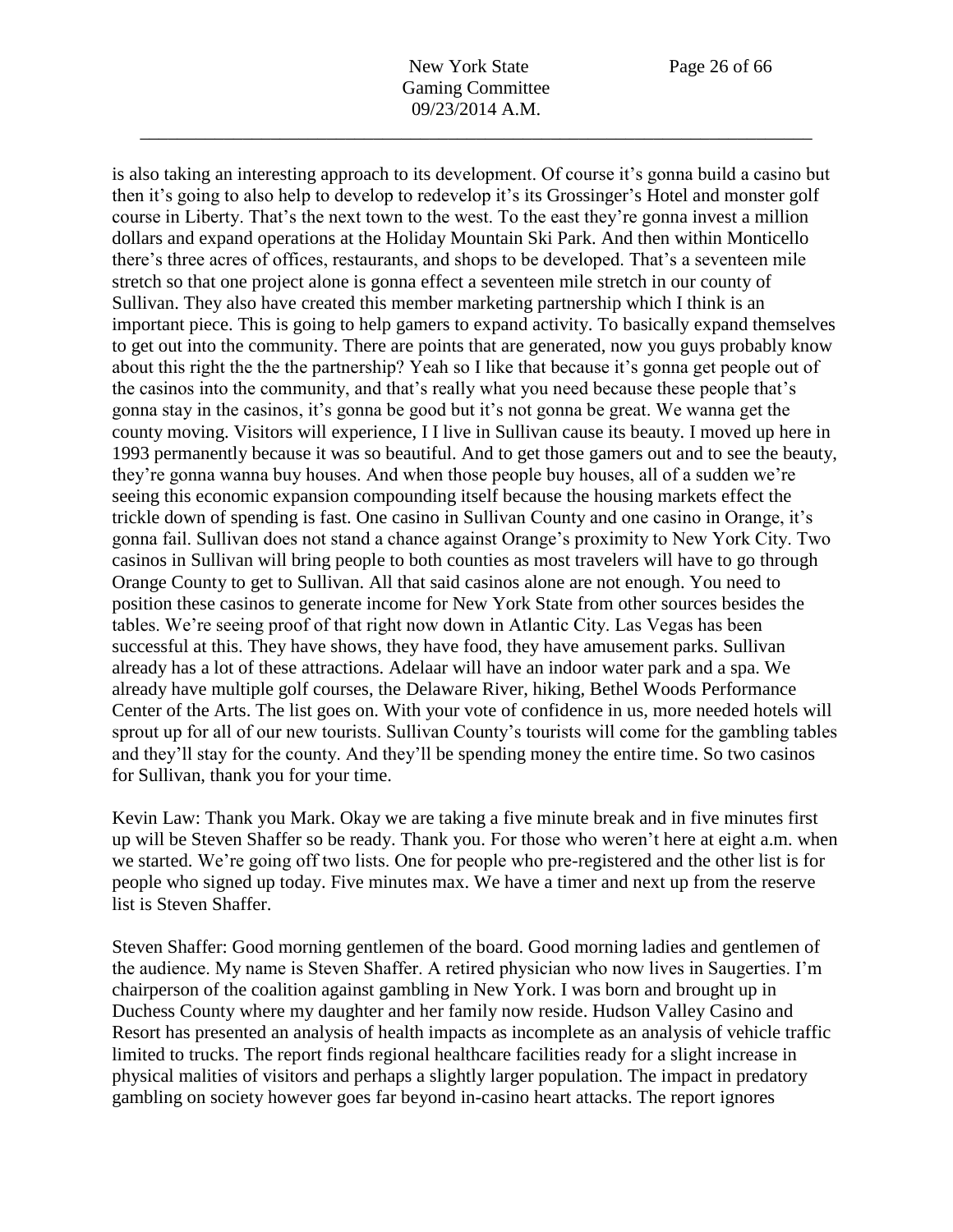socioeconomic impacts of pathological and problem gambling, such as lower productivity at work, administration of the justice system, abused dollars and social services. Beyond those codifiable costs are other costs too abstract to have a dollar value. Most are also related to problem and pathological gamblers who yield about half the revenue of the average casino. These costs include family breakups, psychological hurt, and suicide. Casino promoters are not obliged to tell you about what they call emotional costs when they talk money. But they should tell you that predatory gambling tolls society in estimable dollars much more than the trifle Hudson Valley Casino concedes. The application is mute on how many new problems gamblers and addicted gamblers a casino in Newburgh might generate. It gives not even an order of magnitude figure for the annual costs to society associated with each new problem or pathological gambler. The only costs acknowledged due to gambling are for treatment and prevention. It is assumed that all foreseeable increases in these costs, due to the casino, would be covered by present office of alcohol and substance services programs. Plus an annual one point five million dollars collected by the state for treatment and prevention from three thousand gambling positions at five hundred dollars per year each. The report writer must think that this money would go back to Orange County, dollar for dollar. Not so. It would be divvied up across state. The applicant is wrong to pretend that one point five million dollars would begin to cover the socioeconomic costs intended on a new casino in Newburgh. Here's one estimate of a codifiable socioeconomic costs, neither best case, nor worst case. Within a fifteen mile radius of the proposed site live at least two and a half million adults. At least 1.14% of them or twenty eight thousand five hundred are pathological gamblers now. If the allure of a Newburgh casino would notch up that 1.14% by just 15%, that's four thousand two hundred seventy five new pathological gamblers. If the codifiable socioeconomic costs per year of one pathological gambler is twelve thousand seven hundred ninety dollars, the total cost of new pathological gamblers only, not counting less severely affected problem gamblers, would be fifty four point seven million dollars per year. My attack on this proposal does not mean I think there's a proposal in region one or anywhere else in the state that has such a better analysis of sociosocietal health costs and benefits that it merits a license instead of Hudson Valley Casino. A cost benefit analysis that gave due regard to societal health reified that none of the sixteen proposals passes the test. The upstate gaming act authorized up to four casinos in upstate, it did not mandate them. No proposed casino deserves a license. Thank you for your attention.

Kevin Law: Thank you for your comments. Next is Christie Apostaletus. I get that right?

Christie Apostaletus: Yep very good.

Kevin Law: Thank you.

Christie Apostaletus: I would just like to thank the board for listening to us in the yellow shirts today. I'm Christie Apostaletus speaking on behalf of the Northern Tuxedo Residents Association. I represent the population most directly impacted by the Sterling Forest Resort. However our objections extend far beyond our back yards. In our area back yards are state park lands, held in public trust, and completely the wrong place for a casino. Our reservoir provides a healthy overflow into the Ramapo River. Providing drinking water to millions downstream and is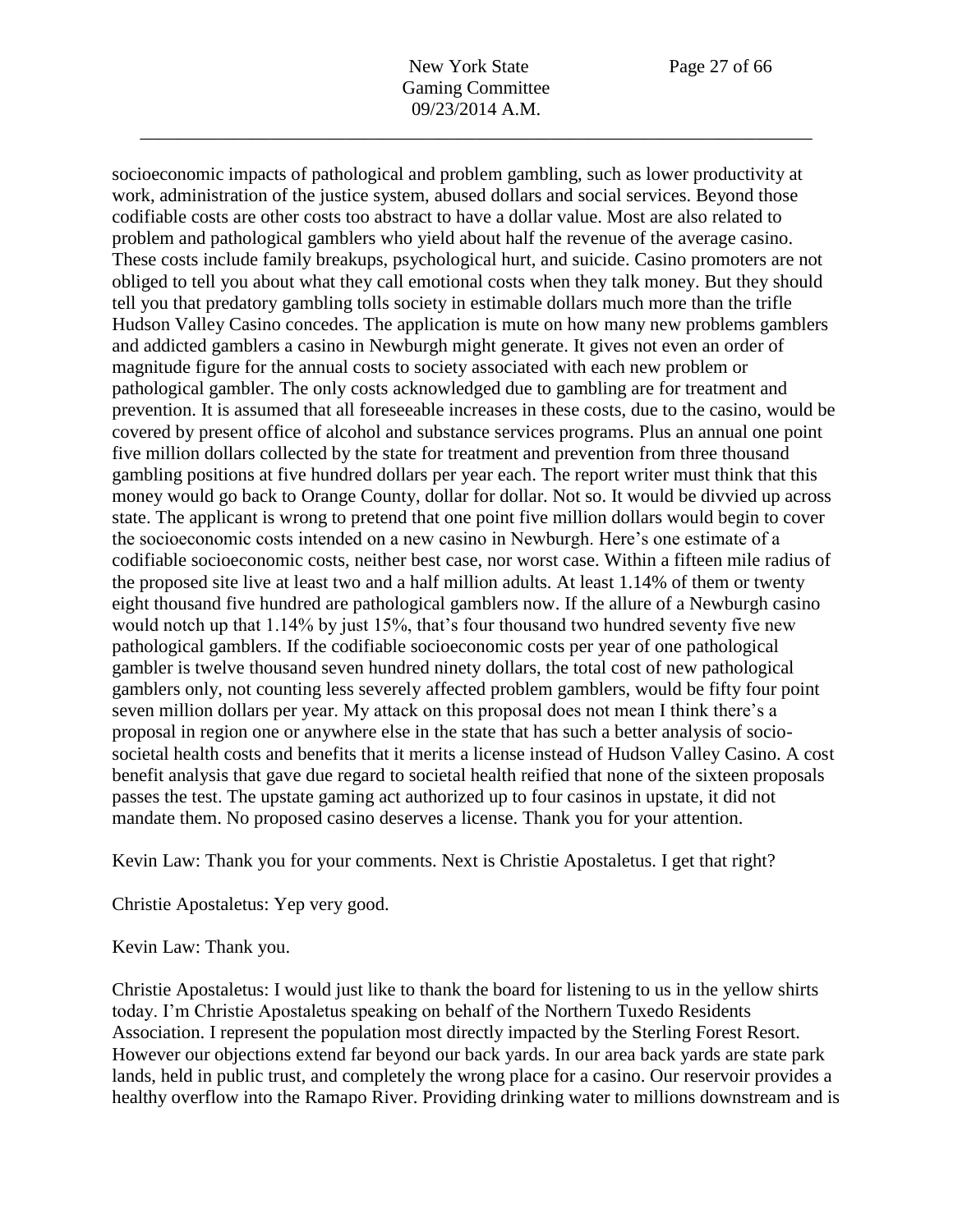not able to support a resort with nearly seven million people. Our objections to the Sterling Forest Resort are not only ours but that of many others. The following evidence refutes the notion that there is broad public support in the town of Tuxedo. Exclusive to one member of the town board, used at best, misguided methods to gather public input and seemingly disregarded popular public opinion. Let's start in late April and May. There were two separate town board meetings before the resolution of support for the casino was passed where public comment was allowed. At the first meeting 86% of speakers voiced opposition to the proposal. Of the few that spoke in favor, only one was a Tuxedo resident. After this first public introduction of the casino a community meeting was held and attended by over ninety people and many people had to be turned away because the building was at capacity. Attendees that spoke overwhelmingly in opposition to the casino. A petition was circulated. A number of Facebook pages and a website created to organizing an opposition. An online petition that gathered over six hundred signatures was created. And all this happened in two weeks. On May, another town meeting was held which restricted comments to only those that had not spoken previously. At this time 60% of the speakers made statements against the casino and yet the town board passed the resolution to support Western Forest Resort. The vote was 3-2 in favor. A close margin, but you probably never saw that resolution because it was never submitted to the Gaming Commission. During seven days in May Supervisor Ross requested that residents commit, submit comments to the town via email. On May 27 the results of these emails were announced. Of the two hundred and sixty two emails received, a hundred and seventy four stated a clear opposition to the casino. This means that sixty six of the responses were against the casino. Note that his is about the same ratio as seen at the town board meetings. On June  $9<sup>th</sup>$  when the town board was asked how they came to the conclusion that the residents of Tuxedo were in support of the project, two of the town board members stated that they had one on one discussions with people around town. Supervisor Ross was specifically asked if this opinion, if his opinion was that the town was in favor of the casino was based on his one on one discussions. He said yes. On June 23<sup>rd</sup> a public hearing took place in regards to the, to a proposed zoning change a gaming overlay. At this meeting 79% of speakers stated opposition to the zoning change. The town board passed the law with a 4-1 vote in favor anyway. Speakers mentioned the zoning change was unnecessary according to both the gaming commissions, RFA, and zoning changes in Tuxedo's 2011 comprehensive plan. The entire thing appeared to be simply a ploy to fane public support. On June  $25<sup>th</sup>$  with no allowed public comment and without releasing the document to the public, the host agreement was adopted and a resolution was re-adopted in support of the casino. This time it passed with a 4-1 vote in favor. In addition to seeking approval from the town board, other entitles were encouraged by Genting to state public support for the Sterling Forest Resort. As I imagine time is running short I'll just list the following questionable displays of public support. Tuxedo's neighbor to the west is the Village of Greenwood Lake. This villages mayor is owner of a PR firm called Red Pillar. Genting hired Red Pillar for an undisclosed amount. Greenwood Lake's Village Board passed a resolution in favor of the casino. On May 28<sup>th</sup> the Tuxedo board of education announced the acceptance of a gift of three hundred and forty thousand dollars to the Tuxedo School District, from Genting. The Tuxedo Board of Ed. President stayed in support for the casino. On June  $26<sup>th</sup>$  the Village of Tuxedo Park voted 3-2 to accept the agreement with Genting, which included a clause stating that the village board of trustees does not take any action that inconsistent with its support of the project in exchange for ten million in funding for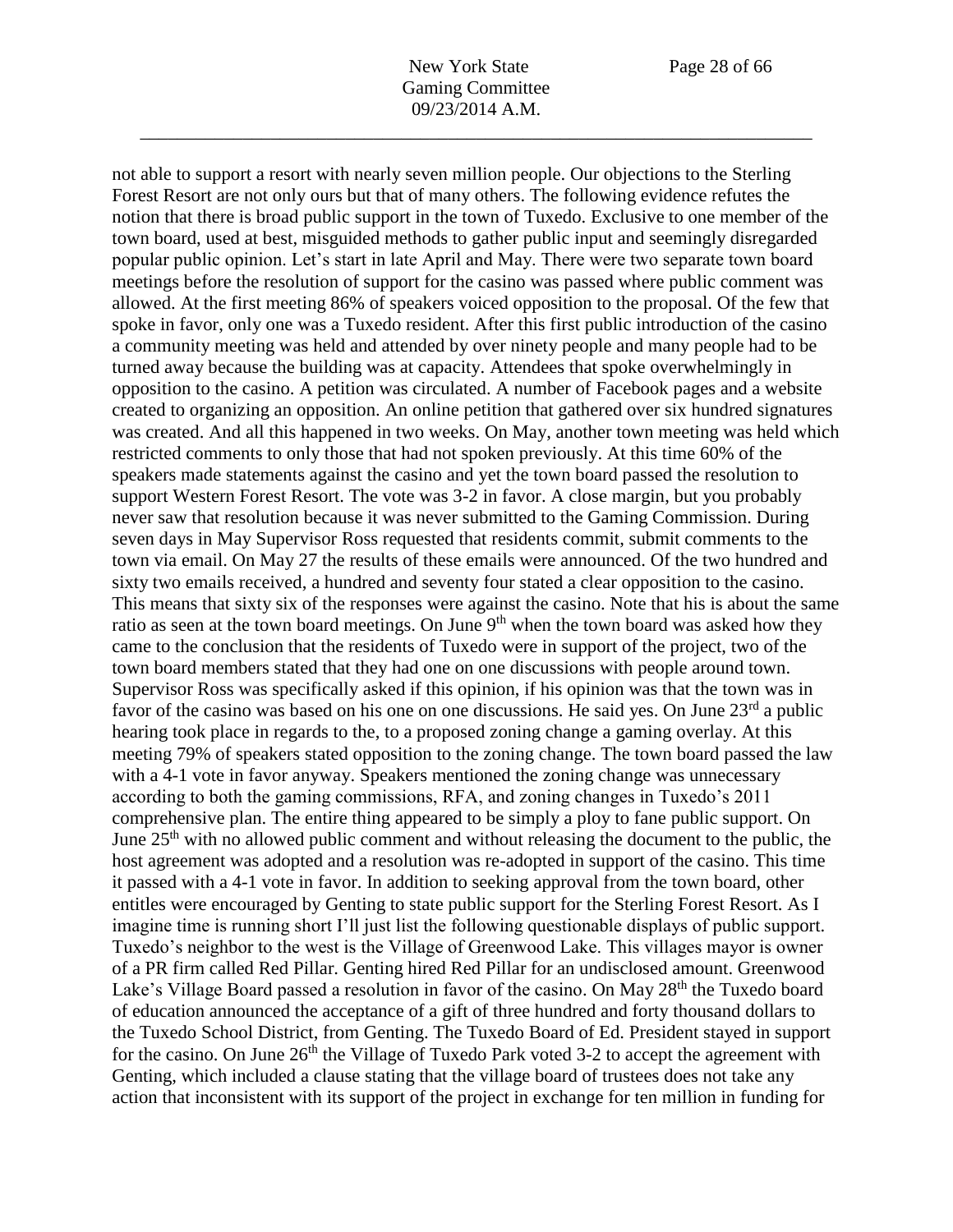capital projects. Genting's offers to the Palla State's Interstate Park Commission noted quote, noted several partnership proposals and stated that the casino is quote "prepared to support PICP with general financial support and or project specific support for projects that are not at all related to the casino development, such as building new exhibits in Fort Lee, New Jersey." Thankfully the Palla State's Park Commission was not so easily swayed and voted on September 15<sup>th</sup> to object Genting's request for access to parkland to build Exit 15B. And as noted by the times union yesterday, it would be interesting to know how many people wearing green shirts in support of the resort today were paid to be here. I urge the gaming facilities location board to consider the previous and yet to be heard demonstrations of opposition. See through the Sterling Forest Resort illusion of public support and site no casino in Tuxedo. Thank you.

Kevin Law: Thank you. Next up is Dan Gladding.

Dan Gladding: I'm Dan Gladding, from Tuxedo, and you can tell from my shirt I'm asking that you would not site a casino in Tuxedo. You're using many criteria to guide your decision. One criteria in this host community support for a casino. Tuxedo is deeply deeply divided on a casino decision. Although we have not been permitted to vote on a casino decision, our town supervisor did ask to receive emails from town residents to show their support or opposition. The result was sixty seven percent against the casino. A further analysis of each individual response shows that actually seventy four percent were opposed. We also had several public hearings at which seventy two percent of the speakers were opposed. Another indication of Tuxedo opposition is a petition by residents asking that the town board re-send its June vote agreeing to send a supporting letter. That petition was presented last night and had hundreds and hundreds of signatures. Our town board did not anonymously approve the supporting letter. The vote was four in favor and one against. The board of trustee of the Village of Tuxedo Park which is located within the town of Tuxedo was also asked to provide a supporting level, letter. The village trustees voted three in favor and two strongly opposed. Even though Genting promised to pay the village ten million dollars to buy that supporting letter. I have no other votes on casinos by town or village boards in twenty one communities around our region. Boards in 76% of those places voted unanimously to approve casinos. It's certainly much more fair to place casinos in communities that unanimously support them. In your deliberations please remember that a large number of people in Tuxedo and probably a majority do not want to host a casino. You also should know that there are a large number of homes that are very close to the casino location. The site is eight tenths of a mile from the entrance of one housing development and one point one mile from a second. In total there are two hundred and thirty nine homes in these immediately adjacent areas. The value of these homes will substantially reduce by a nearby casino and this attendant traffic and social issues. Confirming this opinion a 2013 study by the National Association of Realtors concluded that, in general, casinos appear to have a negative impact on home prices in the vicinity of the casinos. Sure there are other proposed sites under considering with far fewer nearby homes and people. A major goal of casino legislation is to provide economic support to disadvantaged communities. However we are now talking about a casino in Tuxedo, a town which is not disadvantaged. I'd like to read a few statistics from the US Census Bureau most recent American community survey. These statistics compare Sullivan and Ulster counties to Tuxedo. Average household annual income: Sullivan, sixty two thousand one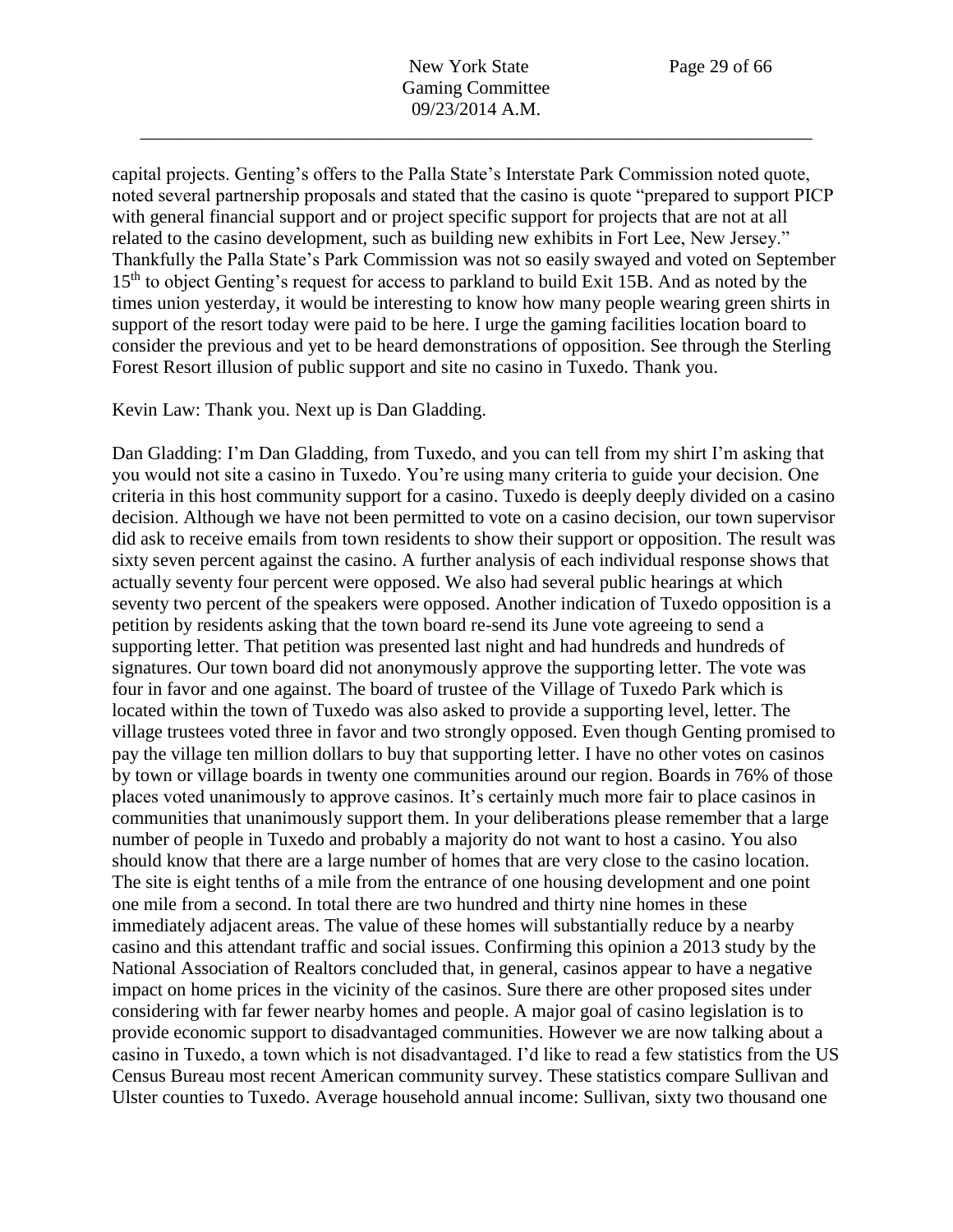twenty; Ulster, seventy six thousand six twenty nine; Tuxedo, one hundred twenty seven thousand and three dollars. Tuxedo income is more than double Sullivan's and the sixty six percent higher than Ulster's. Percent of families below poverty level: Sullivan, twelve point zero; Ulster, seven point seven; Tuxedo, one point six percent. A profound difference. Percent of families using food stamps or supplemental nutrition assistance programs: Sullivan, eleven point seven percent; Ulster, ten point four; Tuxedo, zero – absolutely none. The upstate New York Gaming Economic Development Act is supposedly to high economic need areas. The greatest need is obviously not in Tuxedo. It will be incredibly unfair to the many struggling upstate communities if you decide to site a casino in prosperous Tuxedo. In summary I ask you to be fair to the many towns who so desperately need and want a casino, and which are willing to live with all the negative consequences. Please do not site a casino in Tuxedo where a very large number of residents are opposed and there is absolutely no economic justification for one. I have a few seconds left. I would like to begin reading a list of organizations that are against the casino: Scenic Hudson, Appellation Trail Conservancy, New York/New Jersey Trail Conference, Natural Resource Defense Council, Ramapo River Committee, Hudson Highlands Land Trust, The New Jersey State Senate, Appellation Mountain Club.

Kevin Law: Time's up.

Dan Gladding: Okay thank you very much.

Kevin Law: Thank you. Thank you. Next speaker is Judy Kennedy, mayor of the city of Newburgh. Mayor thank you.

Judy Kennedy: Yes first I'd just like to say thank you to all you board members for serving. It's a big job. As mayor of the city of Newburgh I think I have a little of a feeling of that heavy mantle that's been laid on your shoulders. Consider twenty six thousand people in a twenty mile square, twenty mile radius around the city of Newburgh living below the poverty line. Eight thousand students in our Newburgh and large city school district receiving some kind of aid and needing a subsidized lunches. Twenty seven percent point nine percent of our people who just in the city of Newburgh living below the poverty line. When you consider, oh and the other statistic, the average median income in the city of Newburgh is twenty five percent less than that of those living in Sullivan County. When you consider the density of the poverty in that twenty mile square radius, the number of people, never mind percentage, the sheer number of people that really need to have help. There is no place else in this region that needs it like this city does. We have sewers falling in this year. Bridge fell in. We have infrastructure falling apart. We have all kinds of things going on. Fifty years of being in this hole. Newburgh was voted the all American city in fifty two and started the downwards slide and it's pretty much down there now. Now the good news is is that there's some pieces in place to start pulling it together. This casino would be the jump start to put those pieces together and start building something. Don't get me wrong we actually support a casino in Sullivan County. We truly believe that two is the answer. And when you think about economic the economic factor, seventy nine percent of this decision is built on economic factors. You have to consider both the plusses and the minuses, the assets and the debits. When you consider that number, twenty six thousand people living below the poverty line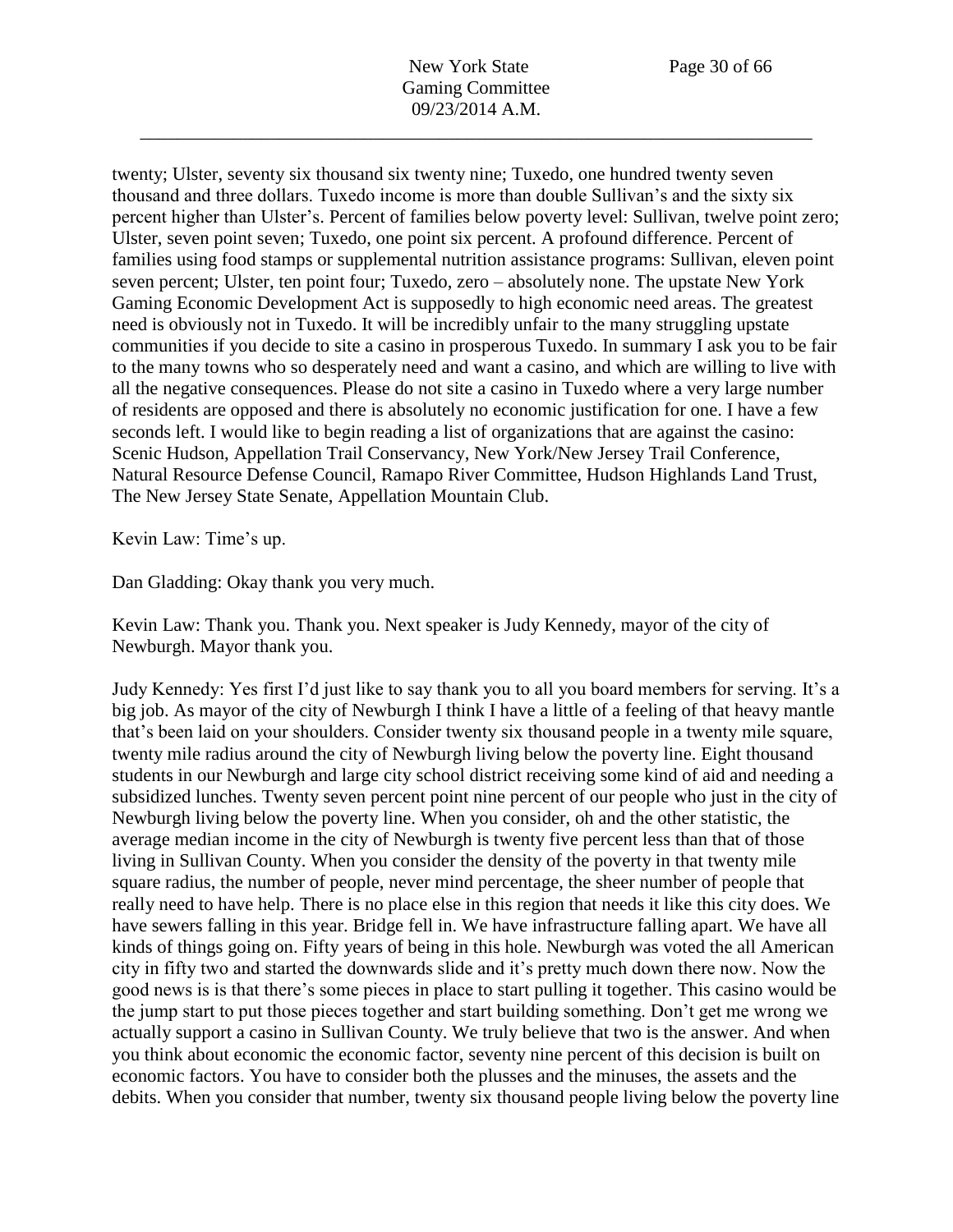in a twenty mile radius. You have to consider what that means in terms of social services going out by the state, it means in terms of crime prevention, police support, the amount of money the polices have to spend on a yearly basis dealing with the poverty issues. That's on the negative side when you look at the checks and balances. So when you and I'm sure that Sullivan county has some of these same social issues. When you add jobs, and we're talking between direct and indirect jobs at the casino level and then all of the secondary and ancillary jobs that come in. For instance I have somebody right now talking about a shuttle service coming from New York City coming on the, on the river back and forth. All kinds of secondary businesses spring up to support that tourist industry. When you consider both sides of this fence, this decision, it's going to come out at two casinos: one in Sullivan, one in Newburgh – is really going to bring that line up. It's not just the amount of money a casino brings in but in terms of helping, fixing social issues, reducing the social services budget because people have real jobs: they have jobs that are union wages. This casino already has PLAs in place with all the unions. Both inside and outside the casino. The construction folks as well as the people who live inside the, err work inside the casino. So when you change that whole economic picture, you change that balance and consider both sides of this both the expenditures of what it costs right now to support that number of people that are living below the poverty line you're gonna find that that just putting that jumpstarted is gonna make a big difference in turning this state around in the Hudson Valley and in the Catskills. Not to mention that we also have agreements in place this this resort has agreements in place with all of the regional performing arts. With other, and by the way I'll mention those – Sugarloaf, Mid-Hudson Civic Center, Paramont just off Broadway and Shadowland. Shadowland happens to be in Ulster County. And then there's one in Duchess County. So it's a broad circle of support for people. It's supporting the black dirt farmers. It's supporting a whole lot of other businesses that are behind this. You have a lot of power as a board to really change the destiny, the destiny of people that are living in this twenty mile radius. And I'm asking the board today to consider both the pluses and minuses. To consider the tourist industry. To consider the school district. Ten million dollars to the school.

Kevin Law: Time's up.

Judy Kennedy: Okay. Ten million dollars to the school district, two point five million to the city alone by this decision because of the agreements in place. Thank you very much.

## Kevin Law: Thank you mayor

Bill Thompson: Scott can I follow up with a question? Mayor. Mayor how do you think of the the job issue? Have you had any conversations with Hudson Valley Casino and Resort or others about whether the, you know the employees that would be in on this, whether they're gonna come from the same group that is included in the twenty seven point nine percent poverty rate you have in the city?

Judy Kennedy: Absolutely I've had those discussions because that's where my heart is. And so we've talked about one of the big issues in the city of Newburgh is transportation and getting people to jobs. So there's an agreement in place to to bring people from the east side of the city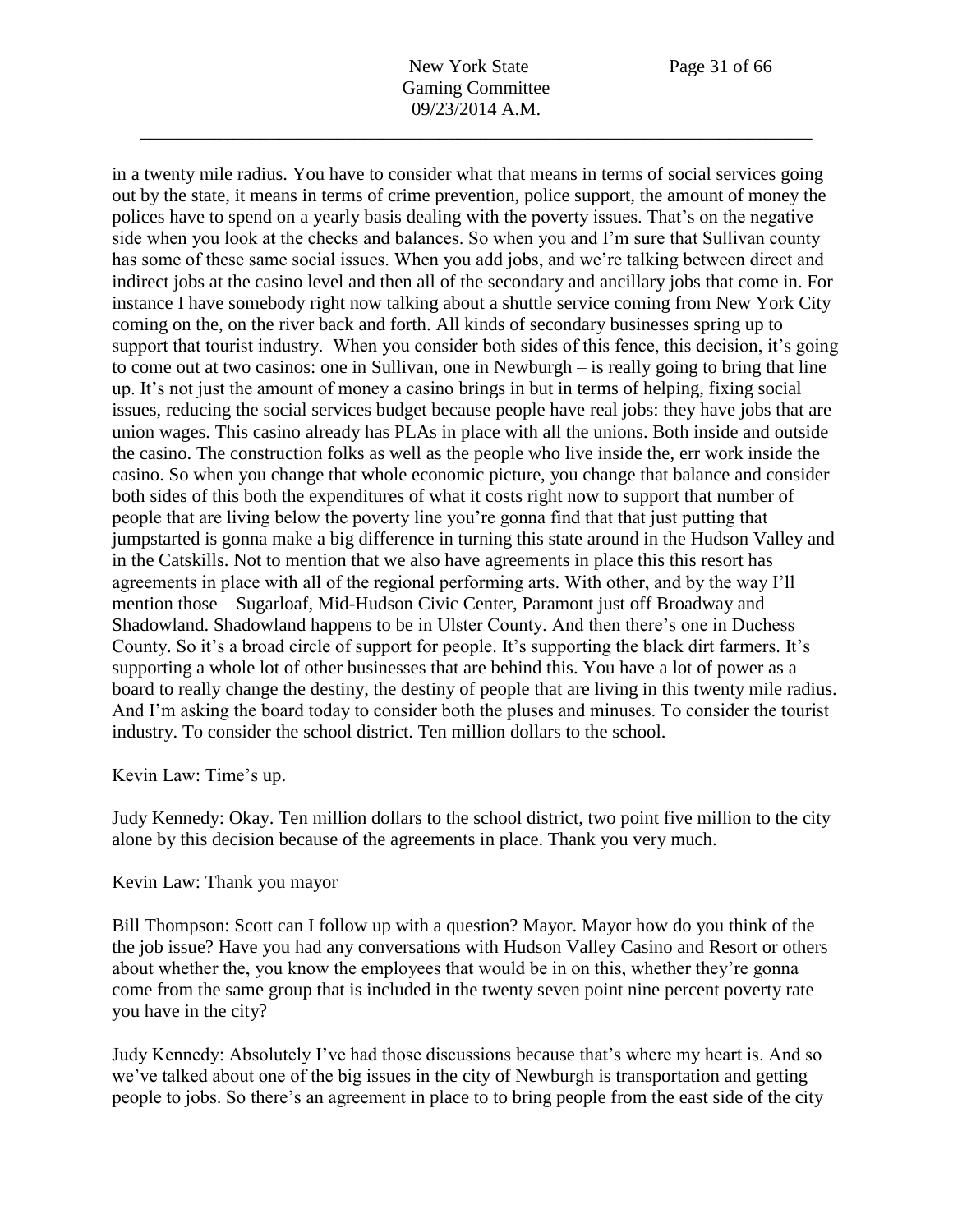which is where census track four and five are. So transportation is one issue. The other issue is training and really life coaching and skills to help people be prepared for those jobs. Hudson Valley Casino and Resorts is very aware of those issues so that we can get ahead of those and have people prepared to take these jobs. They're very committed to working with the census track four and five where so much of this poverty is condensed into and to bring about a change to the city of Newburgh. And I really can't tell you how passionate I am about it. Those folks need help and we need help. Okay? Any other questions?

Bill Thompson: Nope.

Kevin Law: Thank you mayor. Herb Clark. Thank you Herb. Five minutes.

Herb Clark: Good morning. My name is Herb Clark. Vice president of the Sullivan County Visitors Association. I would to thank the board for their time and diligence in this process and do not envy you one bit on the decisions you're about to make in the next month.

Gaming Committee Board (Kevin Law and Bill Thompson): Thank you.

Herb Clark: You're welcome.

Kevin Clark: We're gonna make four people happy and twelve people enemies. Right?

Herb Clark: Yes you are. Two years ago Governor Cuomo said "when small businesses do well, New York does well." I could not have said this better. As the Sullivan County Visitors Association, we represent over three hundred small businesses in the Sullivan County Catskills that together we promote and market. It is these businesses that generate over forty million dollars in sales tax dollars a year and they are the backbone of Sullivan County and New York State's economy. These family owned and operated businesses generate the majority of their revenue in a short six to eight month window when visitors come and travel here. If you factor in a cold spring, a wet summer, an early fall, visitation drops and so do their revenues. These businesses face a long four month off season in that event. Where a county with only seventy thousand plus do not offset the losses that they have lost through their tourism season. For many businesses it is a daily struggle and I hate to say a lot of them don't make it from this poster that's in front of the podium today. We see too many businesses closing yet despite the lackluster economy they've held high hopes for an economic revitalization to reignite tourism and increase year round spending by visitors and local residents. Resort gaming in the Sullivan County Catskills is that spark that will help fuel spending and increase revenue. Sales tax, jobs, and an improved quality of life for the residents. Combining new year round resort gaming destinations with the existing natural assets of the Sullivan County Catskills will create a very sustainable model. Just imagine a Disney without walls, where couples and families come to enjoy gaming, but also indoor and outdoor water parks. Golf at one of the most famous gulf courses in the world. Fly fish on the famous Beaver Kill or Willowemoc Rivers. Water sport on the beautiful Delaware River. Enjoy music at the original nineteen seventy nine Woodstock site. Or just sit back, watch the artisans, and the performers that have made the Catskills their home. Or sit and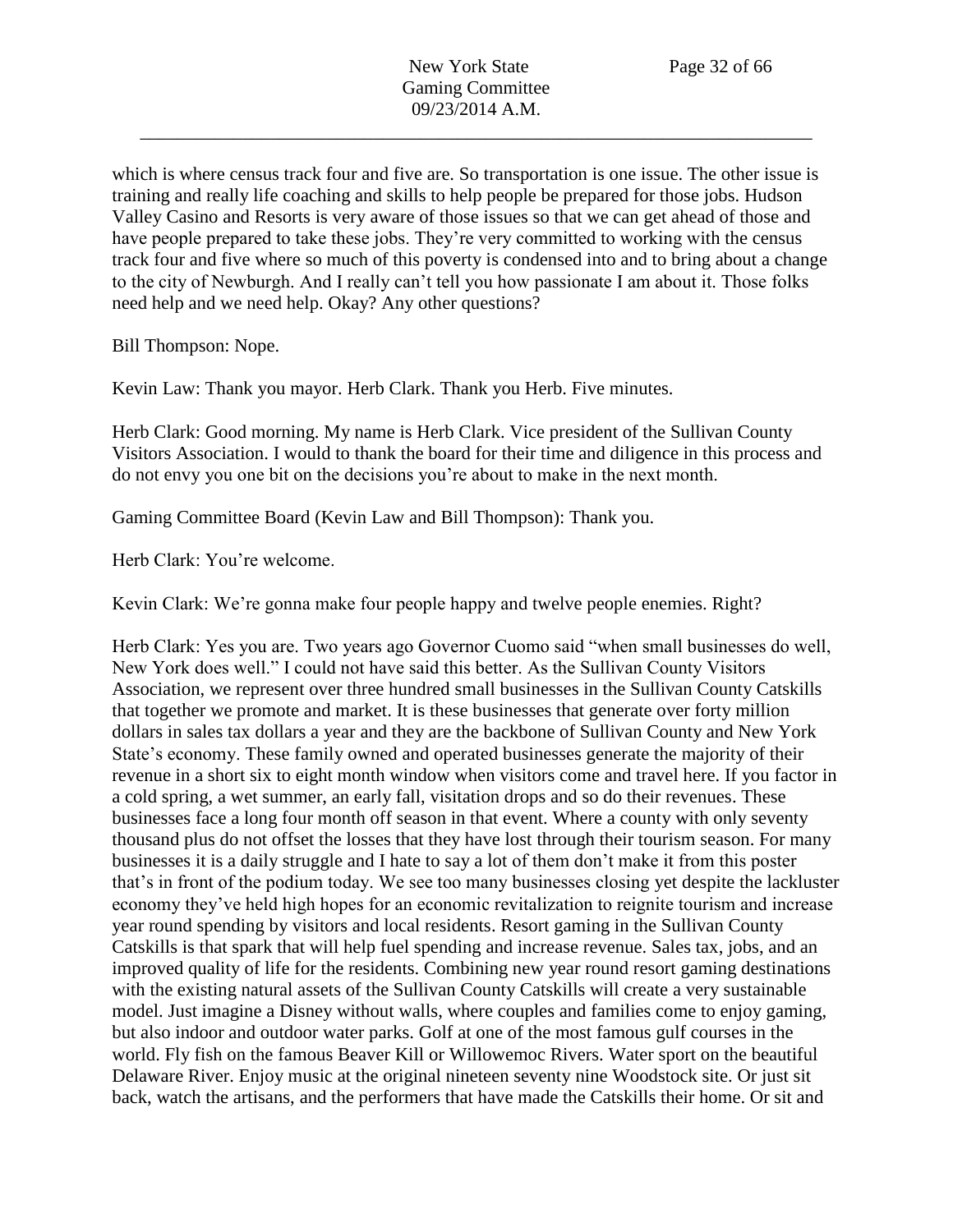watch the eagles fly over the majestic mountains. 'Scuse me. The two applicants for the casino licenses in our Sullivan County Catskills understand how critically important their business is to our businesses small businesses. And they've already conducted meetings with our small businesses and begun to forge relationships to partner together when the casino resort destinations are licensed in the Sullivan County Catskills. I don't believe any other regional applicant has reached out as much as our two applicants have. These small businesses that continue to serve the travelers and provide jobs to the residents of Sullivan County have invested their lives and future in the tourism industry. And they look forward to the economic resurgence that Destination Gaming Resorts will provide. On behalf of the Sullivan County Tourism Industry we ask you, the gaming facility location gaming board, to support the small businesses of Sullivan County who for decades have welcomed national and international visitors. Award us the two gaming licenses and we will be the small businesses that can make New York do well. Thank you.

Kevin Law: Thank you Herb. Back to our list for those who signed up this morning, Tom Wasserman. Come on up Tom. Five minutes or less please.

Tom Wasserman: Good morning members of the board. My name is Tom Wasserman and I am a lifelong resident of Sullivan County. Since I was fifteen years old I have been involved in the hospitality industry in the county and still am to this day. I worked in a multitude of hotels that once spread throughout our county. The sad role call of extinct hotels could continue for hours but I am not here to dwell on the past. I'm here to impress upon you the absolute need for casinos in Sullivan County. As I drive around the county in my job as a sales representative for crafters distributor, I see shuttered storefronts, abandoned buildings and speak to many people who are frustrated with the lack of opportunity and jobs in our county. I counseled my own children to leave our count y because of that. In my opinion Orange County should have never been considered for a casino site. The authors of the legislation, Senator Bonacic and Assemblyman Pretlow, never intended that a casino be located in Orange County. After the referendum passed allowing gaming, which by the way passed in Sullivan County with the largest plurality of any county in the state, we were once again slapped in the face with all the late to the game players making their pitches. As you probably know the casino carrot has been dangled in front of us in Sullivan County for over forty years. Just last week the Times Harold Record reported that Sullivan was the only county in the seven county Mid-Hudson region to lose jobs in the year ending August two thousand fourteen. The need is so apparent. To grant a license anywhere in Orange County would be yet another punch to the Sullivan County gut. The overwhelming majority of Sullivan County residents want this to happen. There are no organized anti-casino groups in Sullivan and as you have seen that cannot be said for Orange County. The following is the last line of an editorial in the Albany Times Union pertaining to a group attendant to attain a license in Orange County. I quote "selling out to the highest bidder would corrupt the selling process and like so many economic development schemes before this, lie in the face of all the promises to help areas that need help the most," end quote. The groups that want to bring casinos to Sullivan, Mohegan Sun and Adelaar, are highly qualified and respected. Their plans will involve the community and bring many well-paying permanent jobs to our county. Mohegan Sun in Connecticut has the highest casino grossing gross in the western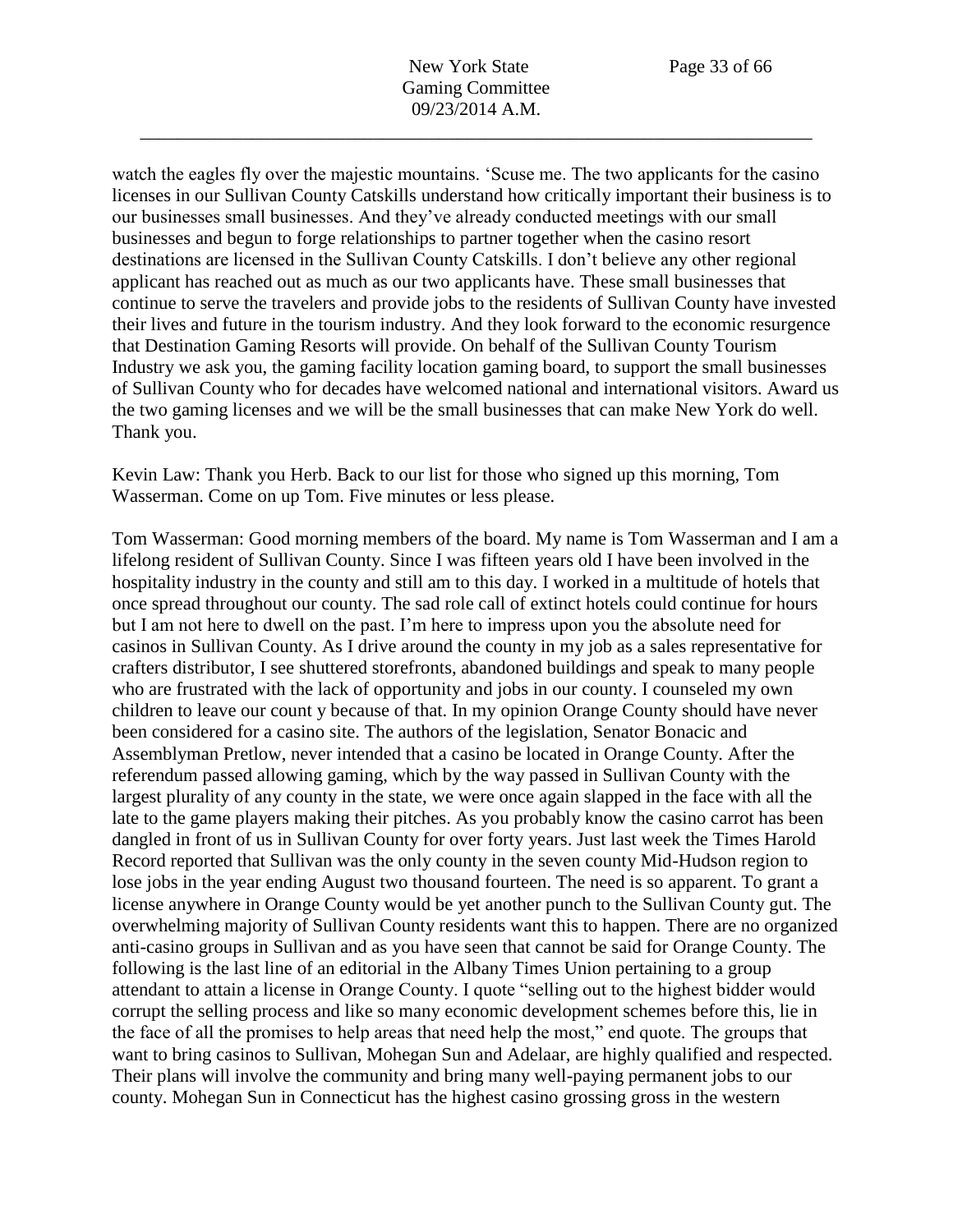hemisphere. So they obviously know how to get this done the right way. And both groups are ready to build as soon as licenses are granted. I believe any thoughtful person knows what the right thing to do is, and that is to grant two licenses in Sullivan County. Members of the board, I hope you will see what the right thing to do is. We want them. We need them. And we deserve them. Thank you very much.

Kevin Law: Thank you Tom. Craig Pissante. Is Craig here? Craig.

Craig Pissante: How are you? Pleasure to meet you today.

Kevin Law: Thank you.

Craig Pissante: I come here kind of frustrated. And I'm frustrated because I have five minutes to defend the survival of a forty four year family legacy. A ski area that was built in nineteen fifty. A father of two with one on the way, hopes for their future. My father purchased the Villa Roma Resort back then in nineteen sixty nine. Back then we had twenty four hotel rooms, one outdoor pool. We've grown up today to two hundred hotel rooms, two hundred and fifty time share suites, eighteen hole golf course, six outdoor pools, you name it we have it. Back in the day growing up in the early eighties. I'd go with my father to the hotel association meetings and we'd watch the hotels start to fall one by one. As a naïve child I said to my dad "isn't that better for us? Doesn't that mean more business for us? Less competitors." He said "son I'd rather be the best of ten than the best of one." And that's what we are right now. We're the best of one. In fact no one in this room has mentioned the Villa Roma Resort and Conference Center. We're forgotten about on the western end of the county. Back where there's farms. Back where we could have had gas drilling for natural gas, but it's not good for the environment. But farms nowadays: too expensive to run them. So what do we have left? We have the tourism industry and everyone spoke to you about how casinos have been ripped away from us for decades. And that's proven for how many hotels have fell. I go to Holiday Mount Ski and Fun Park. I purchased it myself in the year two thousand with some partners and my family. In two thousand and five we invested two point five million dollars in an outdoor family fun park. At that point there was still four or five hotels left that used to feed us business. Since that point right now, our revenue has dropped to half of what it was originally, just ski in two thousand. So in, we are right now currently our revenue is half of what it was in the year two thousand. And we have two year round facilities. What the casinos will mean to us is traffic. What the casinos will mean to us is bringing back tourism. That's what we know. We don't want handouts. We want to do the work ourselves. We have two great projects in Sullivan County. We've got a mega one, you can't deny it, Adelaar. But they have an inward facing model. And we've got Mohegan Sun. Which has an outward facing model. And when you see their track record and how they deal with local businesses, it's one that we wanna count on. And don't get me wrong, Adelaar will be a great asset for us also. However the two of them are imperative. History proved it. You'd never even really heard or mentioned the Villa Roma Resort and Conference Center today. Cause we're the best of one. Don't make that happen in the casino process and how you pick them. They need to be together so they can create the destination that they need to be. Final, and my most important hat is a father. I grew up on my family's business and I don't want to let that go. I'm trying to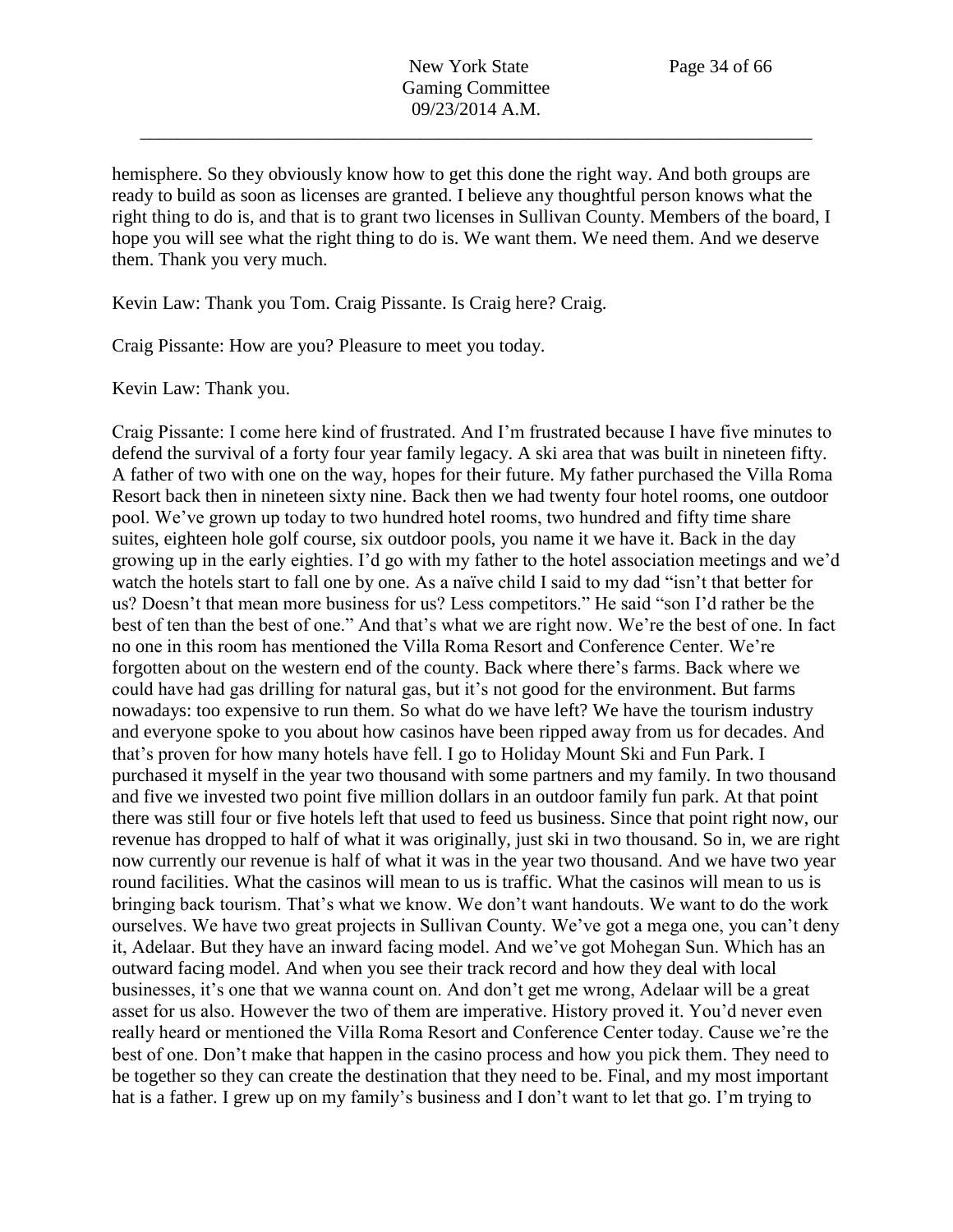build a destination and home for my two daughters, third on the way. Best things that have ever happened to me in my life. But alls I want is a place and a family business for us to work at. So I'm not asking you guys for any handout, alls I'm asking you for is to bring tourism back to where it belongs. Bring it back to the Catskills. Thank you. God Bless. Have a great day.

## Gaming Committee Board: Thank you

Kevin Law: Thank you. Good job. Thank you Craig, great job. Next up Gwen Johnson Duchess County Legislator. Is Gwen here? Is this Gwen? Yep. High Gwen. Gwen like the other electives I'm gonna hold you to five minutes as well.

Gwen Johnson: Don't worry I'm gonna be short and sweet.

Kevin Law: Oh I love it. Love it.

Paul Francis: You're already sweet.

Gwen Johnson: Good morning. My name is Duchess County Legislator Gwen Johnson. I also served on the city council for eight years. My husband is on the school board here in Pokipsy and my son is a council member, the youngest in the city of Pokipsy ever elected at twenty one years of age. So I have a lot of history here in the city. I am here in support of Hudson Valley Casino and Resort. This project will bring ten million annually to the Newburgh school district. Provide two point five million annually for the public school safety and infrastructure. Provide almost three hundred permanent good paying jobs with benefits. Newburgh has many challenges. Having the Hudson Valley Casino and Resort located so close to our precious Stewart Airport will increase ridership of people flying and staying at our hotels. Spending money at our malls. The Hudson Valley Casino will not only revitalize Newburgh but will revitalize Beacon and Pokipsy as well. The Hudson Valley Casino and Resort will benefit the three counties: Orange, Ulster, and Duchess. We have route eighty four. Eighty seven. We have Metro North. The airport, to bring many visitors to help our economy. Thank you so much for having this public hearing and allowing our voiced to be heard. And welcome to the city of Pokipsy and the Grand View and Shadows, our waterfront project that we are very proud of. Thank you.

Kevin Law: Thank you Gwen. Thank you Gwen. Next Mr. Christian Mathews, Tuxedo Town Board.

Christian Mathews: Hi, good morning. Thank you for service to listen to. Thank you for your service, good morning and thank you for listening to everybody. I'm here, my name is Christian Mathews and I'm on the town board. I am on the town board

Bill Thompson: We can hear him.

Kevin Thompson: There you go, better.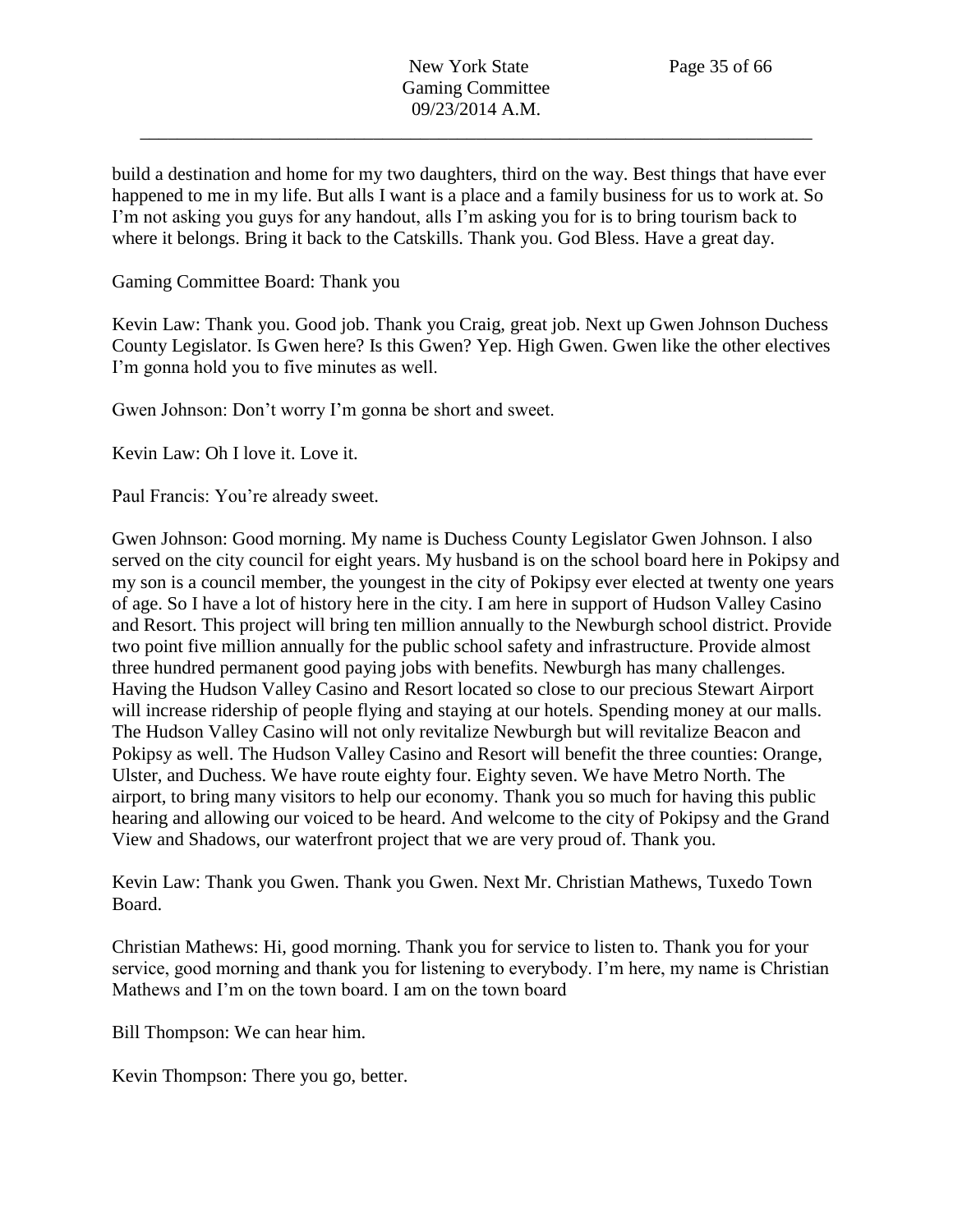Christian Mathews: in the town of Tuxedo. And I'm here solely to speak of sound mitigation on the New York State Throughway. You have two areas of town that straddle directly over, on the New York State Throughway, interstate eighty seven. And there's many children that live in that area. We've been promised sound mitigation by the New York State Throughway and all we have gotten is a pile of construction debris dumped and an attempt to cover that with top soil and call that sound mitigation. I think the children, I think the residents and all my constituents deserve sound mitigation. The studies have been done. They ran out of money and inadequate attempt at it was.

Bill Thompson: What can we do about that?

Christian Matthews: Excuse me?

Bill Thompson: What can we do about that?

Christian Matthews: If it can be looked at in the seeker processes. If, I understand you are a board of placing it. However New York State has put out requests for four casinos and Orange County Tuxedo, New York is the gateway to a a tremendous amount of increased ridership that'll be heading to these casinos and if there is anything you can do. I, you would know better than I would of what you folks can do. However if it can be mentioned through the process wherever possible, we need sound mitigation. And we need it to coincide with these projects. And anything you could do would be very helpful.

Bill Thompson: There's a proposal for a casino in your town.

Christian Mathews: I'm aware of that.

Bill Thompson: Are you in favor of that or are you against that?

Christian Mathews: Well we have a host agreement and I don't know how much I'm allowed to speak about all of that. As I could jeopardize, there's language in it and umm.

Dennis Glazor: How did you vote?

Christian Mathews: I voted no. I don't know what to say about that if I'm allowed to speak on that or not.

Bill Thompson: Right I don't. Listen I don't want to put you in an uncomfortable position but, what we're here to do today is to hear thoughts of the public for and against the proposals that are for their communities and we don't have much to do with sound mitigation so.

Christian Mathews: Yes well I appreciate you being here and I thank you for listening to what I have already said.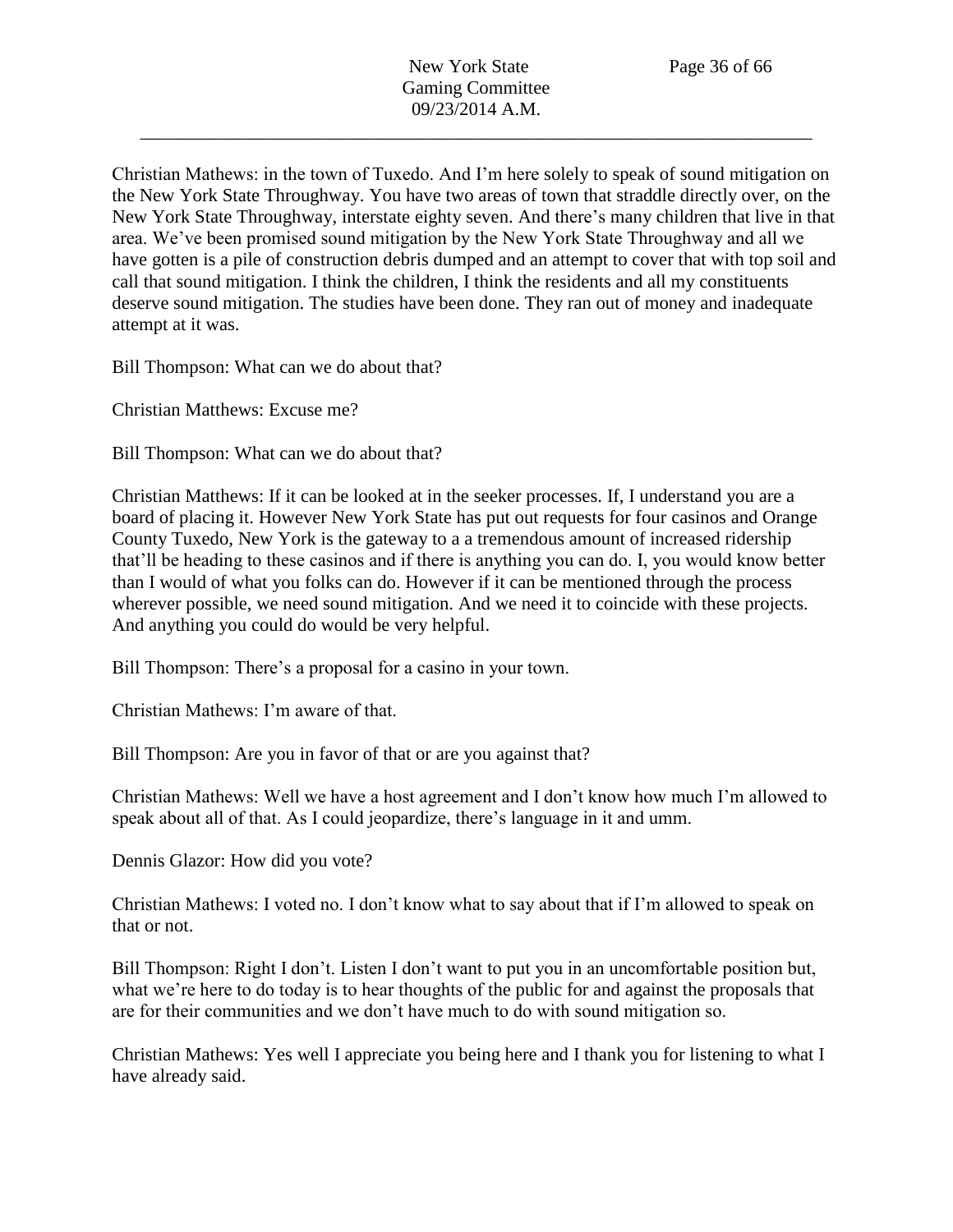Kevin Law: Thank you Christian for coming down.

Christian Mathews: I appreciate your time and thank you.

Kevin Law: Thank you. Next up Patricia Malarky, town of New Windsor.

Patricia Malarky: Good morning.

Kevin Law: Hi.

Patricia Malarky: I am Patricia Malarky, deputy supervisor and councilwoman of the town of New Windsor. I have been a servant in the town of New Windsor for over twenty years. We have a great town. We know we do. But we could be even better. One of the jobs that we're looking forward to in the town of New Windsor is to have a casino. Our own casino. Right there at Stewart Field. You're looking for a great site. People with other casinos in mind have talked about Stewart Field. We have Stewart Field. Stewart Field is in the town of New Windsor. We are ready to go. Stewart Field will not bother any other construction. It is set. It is located on eighty seventh and eight four. We will not disturb any other property in the Town of New Windsor. We're looking forward to getting this casino. Our people in the town of New Windsor support this. We will bring money into the state, the state needs money. It's a great location and our time in the town of New Windsor that we serve is serving not only the Town of New Windsor, the County of Orange, and the state of New York. We're looking forward to doing that. And one way to serve the state of New York is to give New Windsor the casino. Thank you for your time.

Kevin Law: Thank you. Helena Manzione and Dally Leevie. They're coming up together. Okay how you doing?

Helen Manzione: I'm doing well. Thank you.

Kevin Law: Sharing your time? Or?

Helen Manzione: We're gonna share our time.

Kevin Law: Okay thank you.

Helen Manzione: Okay. Good morning my name is Helen Manzione. I'm general manager of Watermark Communications WSUL, WVOS radio stations. Sullivan County's heritage radio stations. One component on commercial radio stations is to serve the public which we can do much better in a healthy economy. I also sit on the board of the Sullivan County Chamber of Commerce. While figures released this past Thursday revealed Orange, Duchess, and Ulster counties have shown appreciable increase in private sector jobs. Sullivan, the only county in the seven county Hudson Valley region, has experienced job loss. We strongly support the forward movement of the two proposed casino resort projects in Sullivan County. There is no question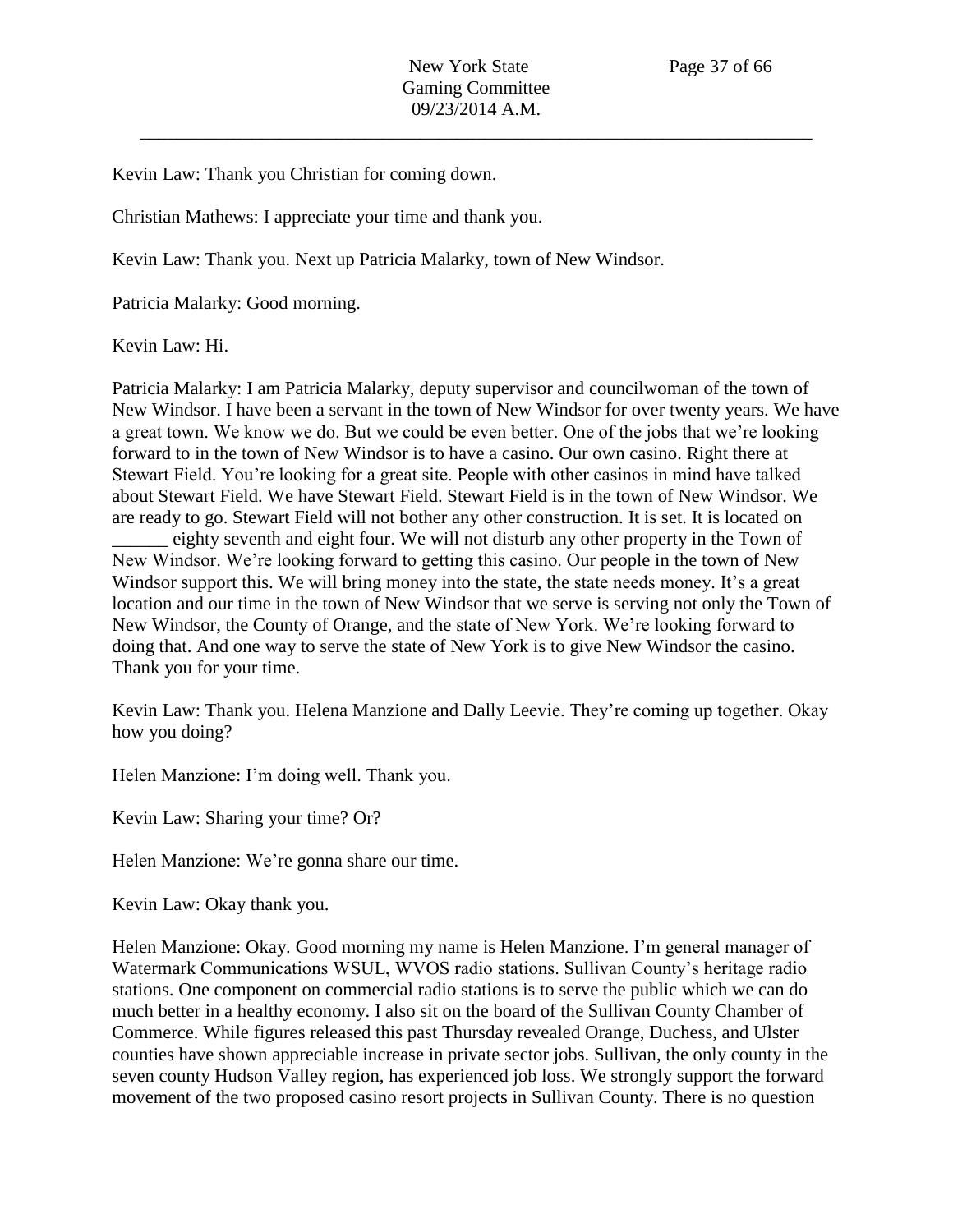that the economic growth potential that would ensure the residents of Sullivan County not only good paying jobs, but new ancillary business opportunities as well. As the population grows the need for additional products and services also grows. Better paying jobs mean an increase in per capita income. Making the area a more desirable place to live and work. Since income from the stations is derived from advertising and marketing, and increase business would have an almost immediate, direct, and positive impact on my business. Since both Mohegan Sun and Adelaar are ready to provide the much needed business development to Sullivan County, we are ready to welcome them and we hope that you will feel compelled to let this happen. Thank you for your time.

# Kevin Law: Thank you. Your colleague?

: Good morning. My name is Dally Leevie. My business is Catskill Promotions. I'm located in Sullivan County and I've worked in the hospitality field and event marketing for most of my career. I have been involved in my community, local business, and the campaign to bring a casino to Sullivan County for over twenty five years. I chose this business to be a part of the new Sullivan County movement. It is because I live and work here that I see the potential, but it is hard to attend events and travel shows to hear person after person talk about how they used to come there. With all that I love about Sullivan County, it does not have multiple attractions that bring millions of visitors. The Montreign Resort Casino will be located on the site of Adelaar. A four season destination resort that will not only help our economic needs but immediately help us regain our placement as a premier tourist destination. There are already large tourist destinations in our surrounding counties. But they do not provide us with the overflow that we need. It is easy for Orange County to join a path when the road has already been paved for them. When others have prepared the foundation. Sullivan County has been in this from the beginning. It has been a long time with a long bullet list of more disappointments than hope and progress. I am grateful that these developers want to invest in a project of this scope in Sullivan County. They deserve to be able to do it with the security and chance to succeed. I want to see them given one hundred percent and give us a hundred percent. With hope as close as it has ever been, I came here today wondering what could I say after all of these years, all of these meetings, to stand out, to make a difference. To remind you the power of impact that you hold. The power of hope, the power of revitalization for Sullivan County. There's a famous quote by Margaret Meade: "Never believe that a few caring people can't change the world, for indeed that is all who ever have." I'm asking you to be the few, to be the part of the change that Sullivan County needs today. We are ready now.

Paul Francis: Dally, before you leave. You mentioned the Adelaar project, you didn't mention Concord specifically. Do you favor both?

Dally Leevie: I favor progress in Sullivan County. I do feel that one casino to start would give us the exploration that we need to see and then we have a lot of potential down the road.

Paul Francis: And as between the two?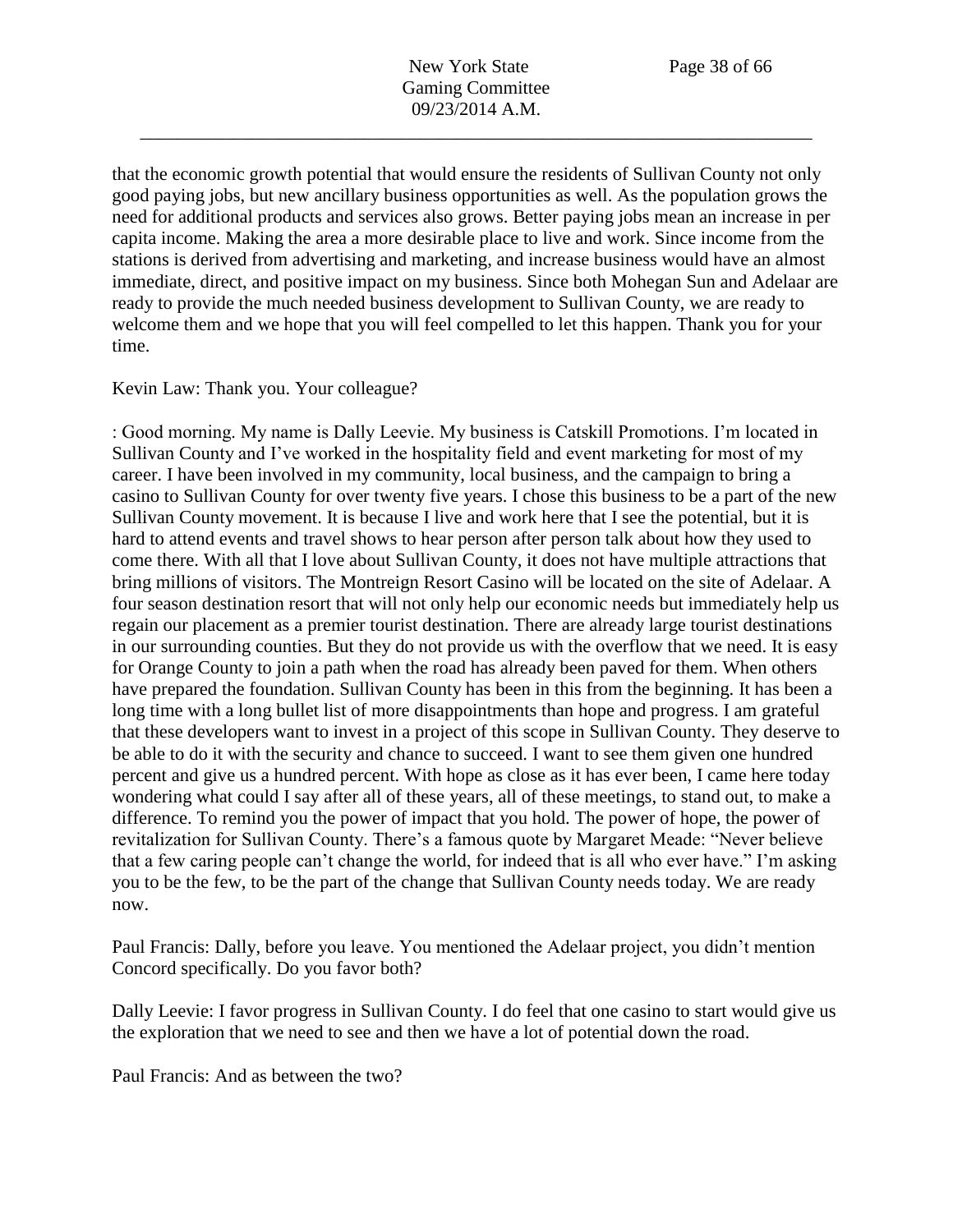Dally Leevie: That's between the two.

Paul Francis: As between the two?

Dally Leevie: I'm sorry?

Paul Francis: You prefer the Adelaar to the Concord proposal?

Dally Leevie: I am more familiar and have supported that project from the beginning.

Paul Francis: Thank you.

Kevin Law: Great, thank you. Thank you Helena and Dally. Funny story from yesterday, and we welcome if two people want to come up and share their time that's fine, these two guys come up last night up in Albany and you know the first guy says "I'm Joe Smith and here's my partner." He speaks for the whole five minutes and then he says "now I would like to hand it over to my partner" and was like uh-uh. If you're partners then you should have given two of your five minutes. So you guys did it perfectly thank you. Jackie Leventof. Hi Jackie.

Jackie Leventof: Good morning. Thank you so much for being here and giving us the opportunity. My name is Jackie Leventof and I was the President CEO of the Sullivan County of Commerce for seventeen years. During that time I also had the pleasure of serving with the late New York state assemblyman Jacob Gunther and his gaming task force. Casino gaming was always part of the future plans for Sullivan County. I want to take you on a time journey and explain how the two proposed projects will bring us back to the future. Just like the movie of the nineteen eighties I want you to imagine Sullivan County in the mid nineteen fifties. We have over five hundred hotels. Two thousand bungalow colonies. One thousand rooming houses. And so many tourists that people don't have a problem finding a job. The trip from New York City was not a problem from them then and it's not a problem for us now. Back in our time machine it's nineteen sixty six and with the help of the major hotel owners we're celebrating the grand opening and ribbon cutting of our international airport. It has almost sixty three hundred feet of runway which is long enough to land commercial airliners. Which we're gonna be needing soon because the talk of us getting gaming, the first gaming casino in the north east. Well the first legal gaming casino that is. Our resorts have been running card rooms for years and people can't seem to get enough. There are waiting lists for people that wanna gamble and just not enough chairs. The idea of gaming coming to the Catskills is born. Casinos mean jobs. It's the white button with big red letters my father wears every day as he goes to work at the Raleigh Hotel as the captain of the dining room. It is nineteen seventy four and the gas shortage has an impact on our tourist trade. Hotel owners and business people have banded together to form the Sullivan County Chamber of Commerce and advertise that visitors are guaranteed to have gas available for the trip to the Catskills. They know they have to keep people coming back to the Catskills. There's talk about casinos in Atlantic City in a few years and that may hurt our tourist trade. And in nineteen seventy eight, the first casino did open in Atlantic City and did have an impact on our businesses and our history was changed. But we continued to fight to bring casino gaming to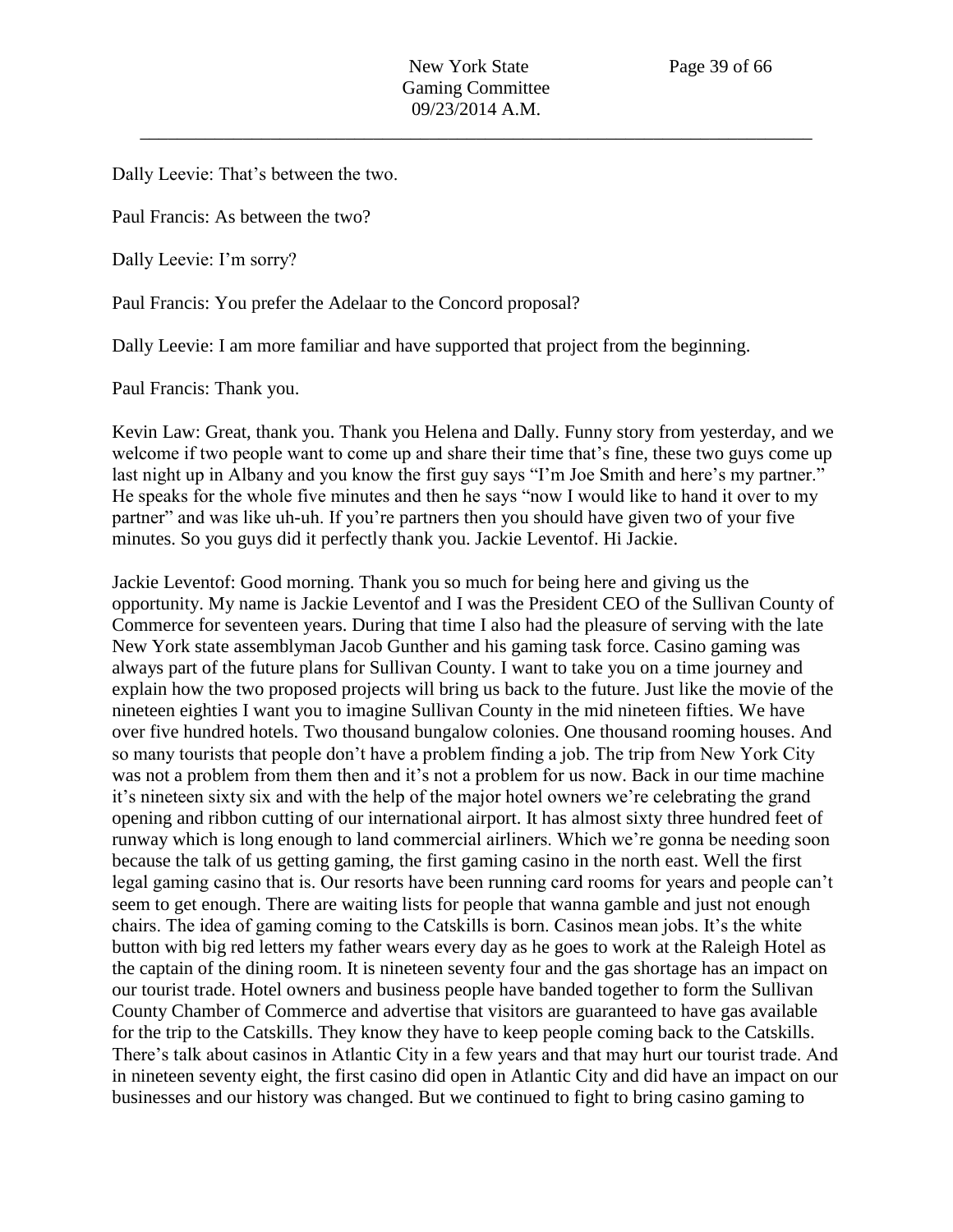Sullivan County because we know it's what we need to compete. Not only just for Atlantic City

but for other places. Since then surrounding states of Pennsylvania, Connecticut, and even our neighbors to the north Canada have opened casino venues and all have taken dollars out of New York. This brings me back to our future. Sullivan County has the history and experience to have resort properties work together to be a world renowned tourist destination. It's time for us to bring back the venues for conventions. Tourism and year round economic prosperity. We need to go back to that future. Our future holds national conventions, jobs, new businesses and attain to our place as a destination of choice. But ready? We are more than ready. For over fifty years we have been planning. Not ten months, fifty years. We have done studies. We have held rallies in the county and in Albany. We have casino conferences. We have had task forces looking at everything from housing to education to daycare on casino gaming and what it will do to our community. We are ready and we are ready now. The two projects for our community are led by recognized leaders in the casino industry. Mohegan Sun project is led by individuals have Sullivan County hospitality in their blood. Mitchell, Grossinger, Ettice, and Cliff Earlick, Sullivan County is their home. They remember those days. Their families were intrical parts of the Sullivan Counties hospitality industry and they will take us back to the future. For them and for many of us it's just about the money. This is personal. The operatives of Empire Resorts have been a part of the Catskills since nineteen fifty eight. They are our neighbors, our friends, our colleagues, and our trusted partners. They have been with us on this wild ride for the entire time. Sullivan County is right for the growth. We're right for the words and more importantly we're right for the intent of the legislation. We are right for the community revitalization that will come with this combined one point five billion dollar investment. The approval of both Montreign and Mohegan Sun, by creating the business cluster, will form a cooperative research and competitive striving for the better of New York. A recent article shared that one of your major concerns is the decision that is a proximity to metro New York that the Orange County properties have. I ask that you look at this as a detriment and not an advantage. With less than being an hour away, those projects have the likelihood of being just day trips or evening trips. People will go there, spend their money, and go home. The concern of being boxed out by surrounding states is just a short term issue. The greater issue is that in seven years, venues in metro New York will have gaming. And you will see exactly what is happening now in Atlantic City with locations striving to survive. The Key points of Montreign and Mohegan Sun are the integration of the entire community sharing this development. Local venues, skiing, rafting, and other wonderful offerings are all part of the two entertainment destinations planned.

Kevin Law: Time's up.

Jackie Leventof: Their our true community partners because they are Sullivan County and they're already working to bring us back to our future.

Kevin Law: Thank you Jackie.

Jackie Leventof: Thank you.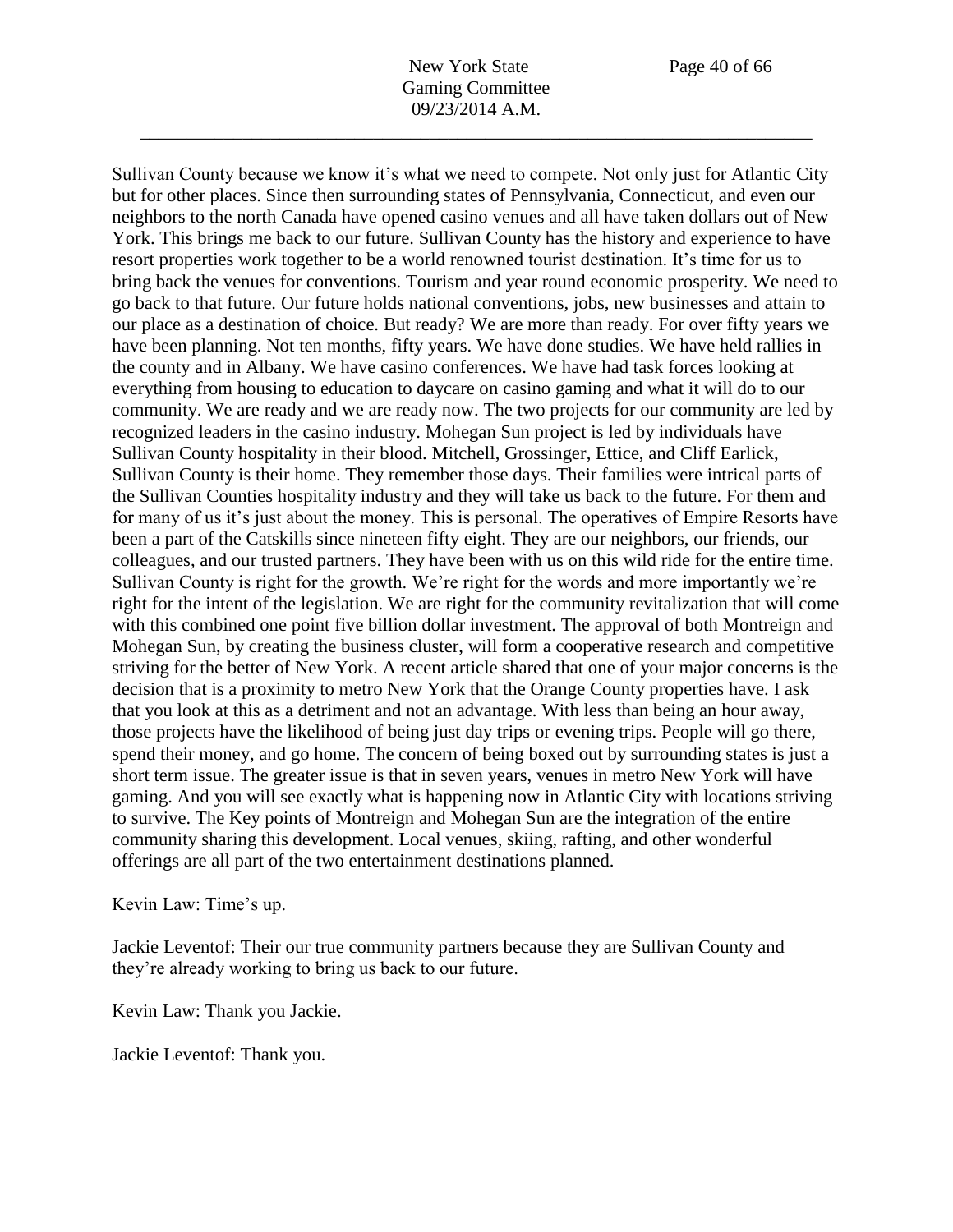Kevin Law: Thank you. Okay now we're going back to the other list of preregistered. William J. Reeber Junior. Supervisor of the Town of Thompson. Supervisor, good morning.

William J. Reeber Junior. Good morning.

Kevin Law: How are you?

William J. Reeber Junior: As you said my name is Bill Reeber. I am supervisor of the Town of Thompson, Sullivan County. I'm also a realtor. With our family business Reeber Realty located on Broadway and Monticello since nineteen seventy. I'd like to thank the board today for this opportunity to speak. Today you have and will continue to hear from folks across Sullivan County that our projects are ready now. I would like to focus the bulk of my remarks on how truly ready our projects are and how the Town of Thompson ensured that these projects will be ready to begin construction once a license is granted. Well before an anticipation of the referendum passing in last November, the town, county, and both Town of Thompson applicants worked on their respected proposals for years, not months. It is beyond a doubt that both Sullivan County proposals are by any measure shovel ready. The Town of Thompson and an open process completed and approved all the necessary permits and plans submitted by both of our applicants. In fact one of our projects Mohegan Sun at the Concord has been issued a building permit and has foundations already poured ensuring their speed to market. A copy of that permit issued in two thousand eight is before yield and it has been continuously renewed by the applicant since two thousand and eight. The other project Montreign has full site plan approval for the hotel and casino and can be issued a building permit shortly If the commission were to grant a license to Montreign and allow them to operate at Monticello Raceway during construction, they were be the first casino to market. To get our projects to this point did not happen overnight. To get it right it took the time and dedication of our town employees, volunteer planning board members, professional staff, and the cooperation of our applicants over the past several years. As you're well aware the state and environmental review process requires a hard look at all potential impacts. The seeker analysis on projects this magnitude should take any applicant years to properly complete. The Montreign proposal took two years to complete. The Orange County projects have come to the game late and are in the early stages of environmental seeker review and have not completed site planning reviews to the point of final approval. I find it incomprehensible that a proper environmental review for a project the size of a casino resort can be as fast tracked as some developers would have you believe. Furthermore many of the Orange County proposals are froth with the probability of well-funded court challenges on many fronts and have tremendous community opposition. In comparison our applicants have completed their environmental and planning reviews and have been awarded final site plan approvals. Seeker findings have been fully vetted and finalized. Most importantly the statute of limitations has passed for most challenges to be brought, thus making our projects again, truly shovel ready. Throughout the process Sullivan County residents have had countless opportunities to review, comment, and have input on the two proposals. Our residents have been informed throughout the approval process and they overwhelmingly support it. The town of Thompson which is home to the Monticello Raceway and Casino does not want to lose sight of our commitment to the horse racing industry and the families that depend on it. They have struggled for decades of economic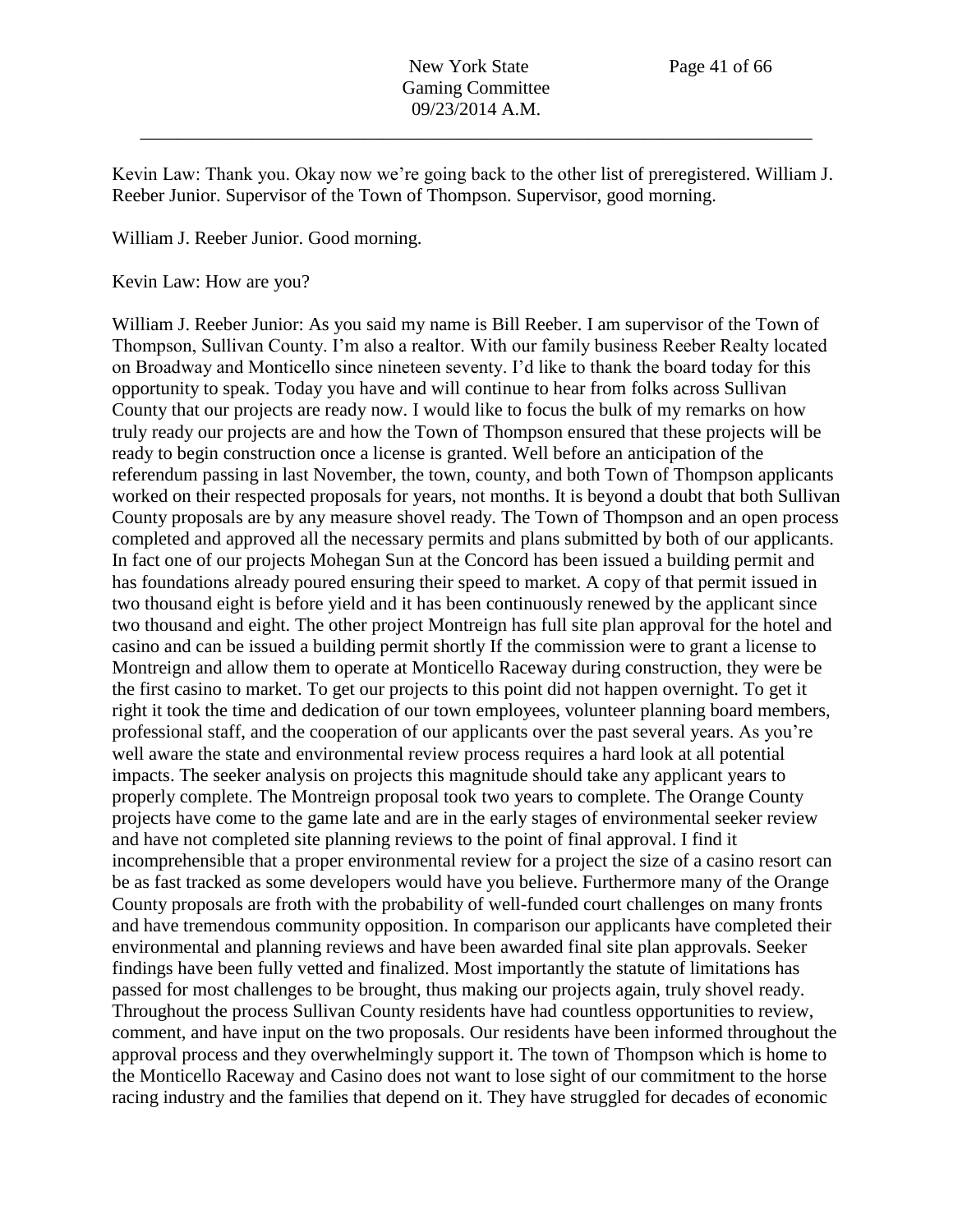decline providing jobs job opportunities for our horsemen, breeders, and residents. Monticello Raceway and Casino has committed to retain horse racing and continue to provide job opportunities for horsemen, breeders, trainers, and others if they are awarded a license. Let's also not lose sight of the fact that requirement of the RFA was for bidders to recognize and appreciate the racing and gaming facilities currently in place. There is not a proposal in Orange County that can show anything but a negative impact on current racinos, both here in Sullivan and at Yonkers and Ecuador raceways. Without a doubt a casino sited in Orange County jeopardizes the future of those facilities and becomes a nail in the coffin of our horsemen and their families whose livelihood depend on the racing industry and the hundreds of direct and indirect insularly jobs at Monticello Raceway. Economically both of our projects have demonstrated that they have financial commitments in place to make this happen. Personally as a realtor, Thompson Supervisor, and as a community member I see the difficulty our residents have of making ends meet. Jobs here are few and far between and those paying a fair and living wage are even scarcer. Sadly many struggle to pay even the most modest rents of six to seven hundred dollars a month. And housing affordability is at a very low level. The focus and intent of the governor's legislation was to revitalize and reenergize the Catskill region. Siting two casinos in the town of Thompson will create a regional, four season destination resort. When played with family friendly venues such as a waterpark, skiing, outdoor adventures, an entertainment village and more. It will be an economic engine which can and will transform the Catskill Mid-Hudson region and tourism, drive tourism for decades to come. The Town of Thompson and Sullivan County welcome and respectfully request your approval. We are indeed ready now and we are one voice for Sullivan County. Thank you.

Kevin Law: Thank you supervisor. Michael Amo. Michael the floor is yours.

Michael Amo: Thank you humble members of the gaming location board. My name is Michael Amo. I am the chairperson of the Orange County Legislators Economic Development and Gaming Committee and I thank you for allowing us to present today. In April the legislature reconstituted its Orange County off track betting committee to form the Economic Development Gaming Committee for the purpose of monitoring off track betting in the establishment of a casino in Orange County and to speak on behalf of the Orange County Legislature. The committee is comprised of eight legislator members. Myself as chairman and the principal party leader, minority leader Jeffrey Burklin, and legislators Bennell Heins, Simmonds, Wong, and Veril. Committee met on six occasions beginning in April through September seventeenth. We developed criteria that we thought would be appropriate to apply to make a decision on whether or not a casino would benefit Orange County in any way. It was, it was, we received input from the county executive, departments and agencies, and the impact may have, a casino, more than one casino may have on the government, the residents, and the taxpayers of Orange County. The committee convened on its first meeting on April twenty ninth to hear from the county executive and we then considered the discussion of the general consensus of the committee. What should we do? What positions would the county take? The committee then discussed a proposal draft resolution for the legislature to consider that supported Orange County casinos so long as they complied with the following criteria. We wanted to see full local support from the principalities. We want to see a demonstration of collaborative working with other counties which we've heard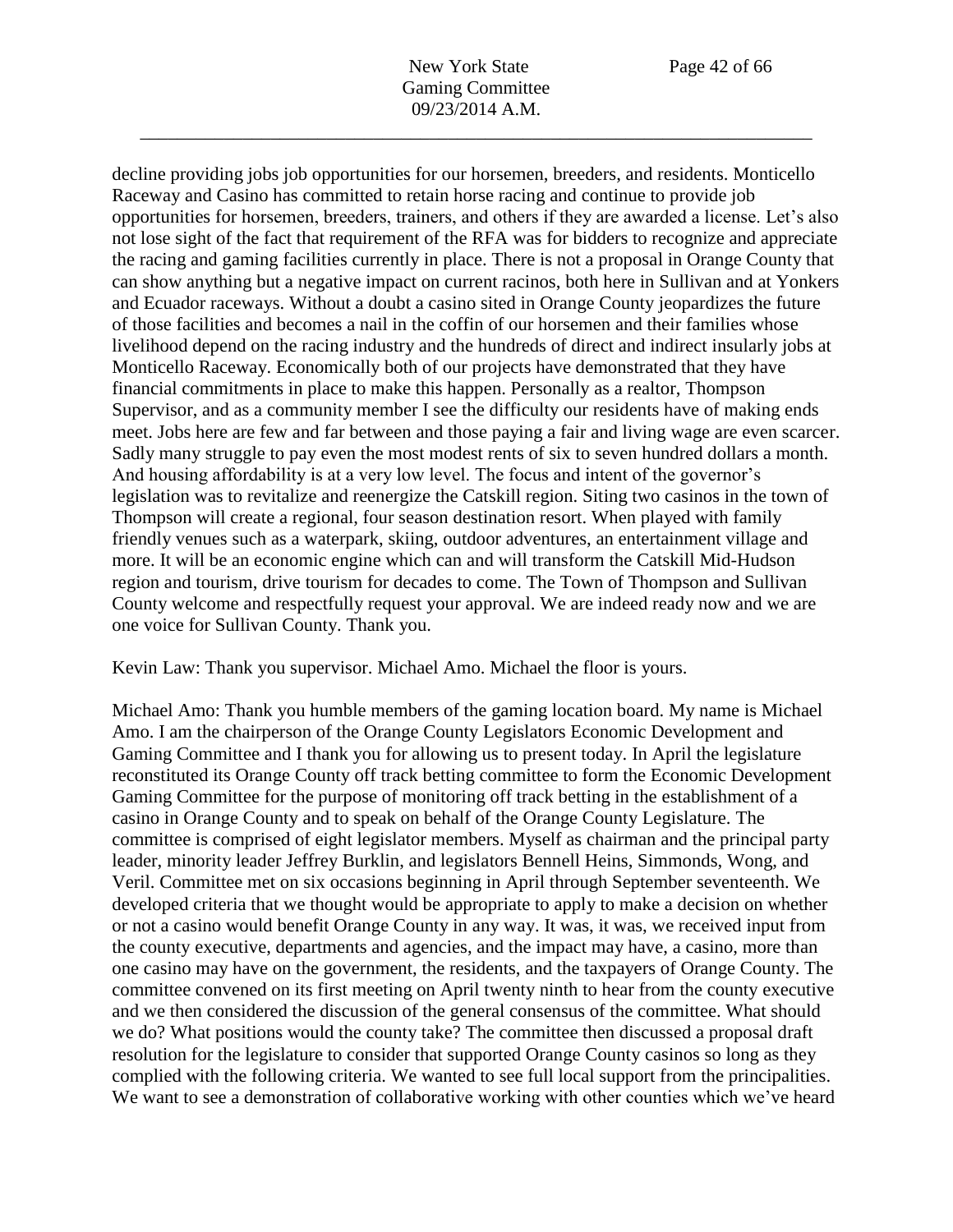is a problem. We wanted to provide funding and resources to institutions in Orange County that

would benefit or be benefited by casinos, namely Orange County Community College Hospitality Program, to all county wide infrastructure, countywide traffic improvements, local emergency improvements as well as county wide and especially social service programs and mental health programs, adult early addiction and mental health services. And finally we would only support a casino that did not ask for any tax abatements. The above criteria was formally and overwhelmingly adopted by the legislature number one hundred of two fourteen on May first, May first two thousand fourteen. Each committee member was tasked with evaluating how each proposed member address the county's criteria. All developers were asked to submit their a letter in support of these resolutions, these resolutions and how they would comply. On July twenty third the committee reviewed the applications that were submitted, the materials were submitted from the Hudson Valley Casino Resort and Live Hotel Casino in Caesars, New York. The legislature staff then contacted the other six projects who had not submitted and asked them to to give us the details that we asked for and also we asked them all to include something in regarding waging benefit packages for Orange County residents. The committee reviewed on August twentieth all the responses from the casinos and all the developers had this submit their responses on time. Although the responses were good, we thought they were a little uneven and we needed an opportunity to talk with them. So it was the committee's desire to then hold a public meeting on September twelfth where we invited all the developers to come before us and speak. One of the underlying themes of this process was that we kept hearing the negative impacts, and I'm sure you're hearing them today between Orange and Sullivan County, from surrounding counties in our area about who gets a casino. And the media reported this and probably promoted this. That our committee felt that the county needs an outreach mechanism whereby all counties in the Catskill Hudson Valley work together in the siting process so that we can have it for the betterment of the entire region. So the committee has asked me and the chairman of legislature to make sure it's clear to you that it's our desire to emphasize that point and our desire to engage in a regional collaboration during the testimony today. On our September twelfth meeting the committee considered all the proposals and listened to the developers which were: Caesars New York, Hudson Valley Casino and Resort, Live Hotel Casino, Stewart Phillips Resort World, Hudson Valley, and New Windsor. It is the anonymous decision of the economic development committee that all of these six gaming projects satisfactory addressed all our concerns that the legislature had set forth in its main resolution. Some perhaps better than others but all satisfactorily met the conditions. Therefor the gaming committee supports each and every application proposed for gaming facility in Orange County.

Bill Thompson: You had me there Michael right until the point when you endorsed all six. You had me there until you endorsed all six.

Kevin Law: And time is up. The time is up thank you, thank you very much for your presentation.

Bill Thompson: It's a perfect process.

Kevin Law: Jorge Delgado.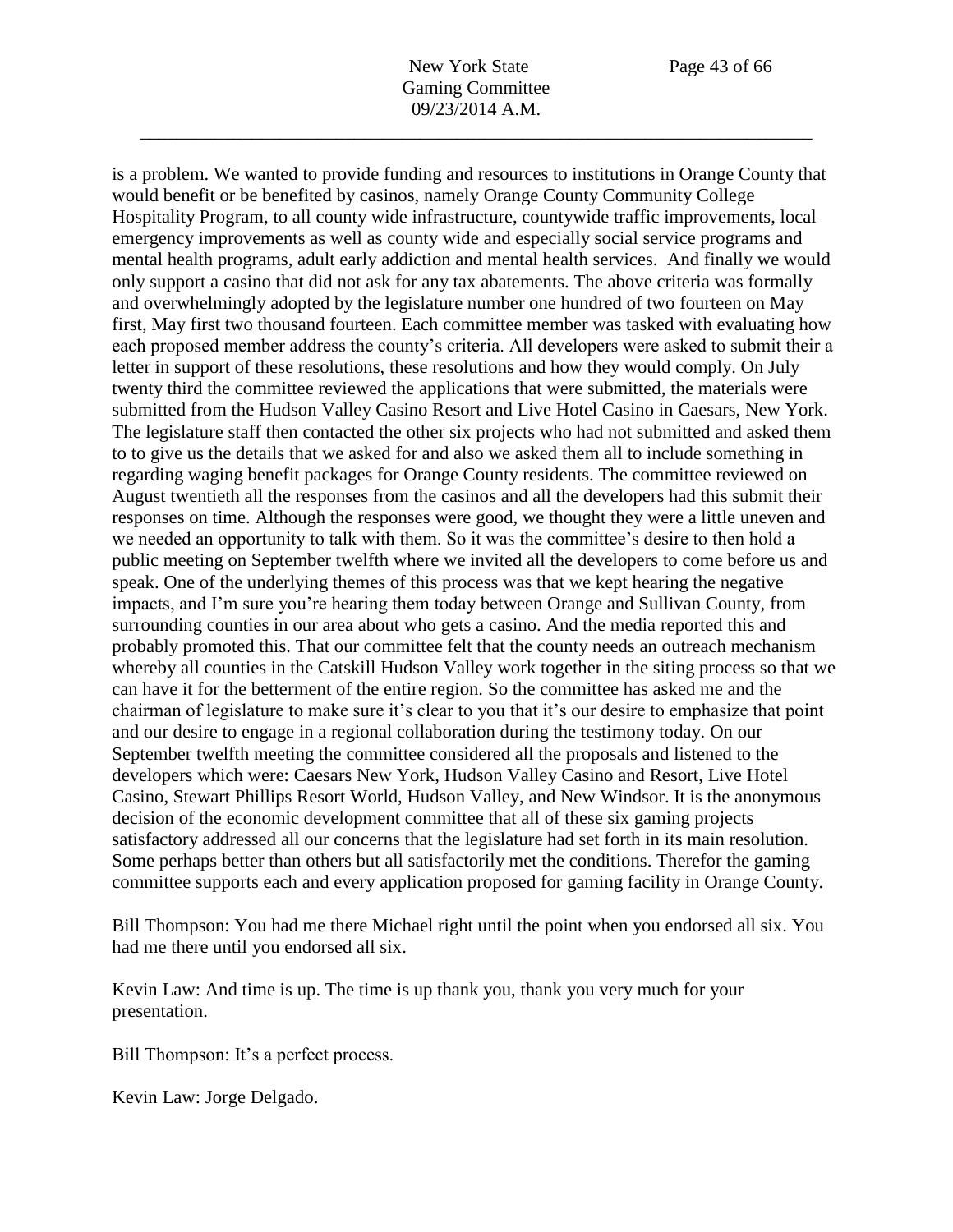Bill Thompson: Making the tough decisions. See you don't get to do that.

Kevin Law: Five minutes starts now.

Jorge Delgado: Good morning.

Kevin Law: Hi.

Jorge Delgado: I'd like to take this opportunity to thank you at the board for its time. My name is Jorge Delgado. I am a healthcare provider in Liberty, New York. I have lived and practiced in Liberty, New York for over twenty years. I would like to present a background myself before I go on. My family and I are immigrants who are now proud citizens of the United States. We came to this country to better ourselves. While growing up in Newburgh, New York my goal was to become a healthcare provider. The time came for me to start attending college but did not have the full financial resources to cover all my college expenses. I became aware of an employment opportunity in the Catskills. I started working for the Pines Hotels and their Ehrlich family back in the summer of nineteen seventy nine as a busboy. I was amazed at how busy South Fallsburg and Monticello and the surrounding community were back then. The areas were full of businesses and were vacationers. A very different struggling community exists now. I worked at the Pines until nineteen eighty three when it was time for me to leave the area and continue my professional education in another state. During the time working at the Pines I was able to work weekends, holidays, and summers in order to help subsidize my college course. To this date myself and many other college students that worked at Pines and other resort hotels in the Catskills give our thanks to them to help us achieve our goals throughout a place of employment. This employment opportunity has long been gone and needed in this region. This opportunity will be re-established when the Mohegan Sun opens its doors at the once magnificent Concord Hotel. Bringing the Mohegan Sun to the Catskills will provide opportunity for immediate employer to come to the area and provide healthcare coverage benefits to the a community that ranks low in the health ranking. Sullivan County, for many years, has had a health ranking of sixty one out of sixty two with the Bronx being the worst. Not a good stat. Bringing in the Mohegan Sun to the Catskills will help generate additional future business to come into the region that will also provide additional health insurance. This will help the county and this date with the plan to reduce the challenges that the unemployment rate, one of the highest in the state, places on the growing social medical program system. The health department of this county needs help. It needs lots of financial help in order to turn this band trend around. Bringing in the Mohegan Sun to the Catskills will assist the health department in this county and its plan to help increase the health of the community. This will ultimately assist at reducing the high mortality rate, the high cancer rate, and the high premature deaths that Sullivan County faces. As mentioned before, this county has a very low health ranking. Sullivan County has been in health crisis. This crisis that Sullivan County health services has been tackling for years with progressive shrinking financial resources. This community has a staggering shrinking tax base. Residents are moving out, businesses are closing, and high school graduates are not coming back to this region after college graduation. The Mohegan Sun at the Concord will help stop that trend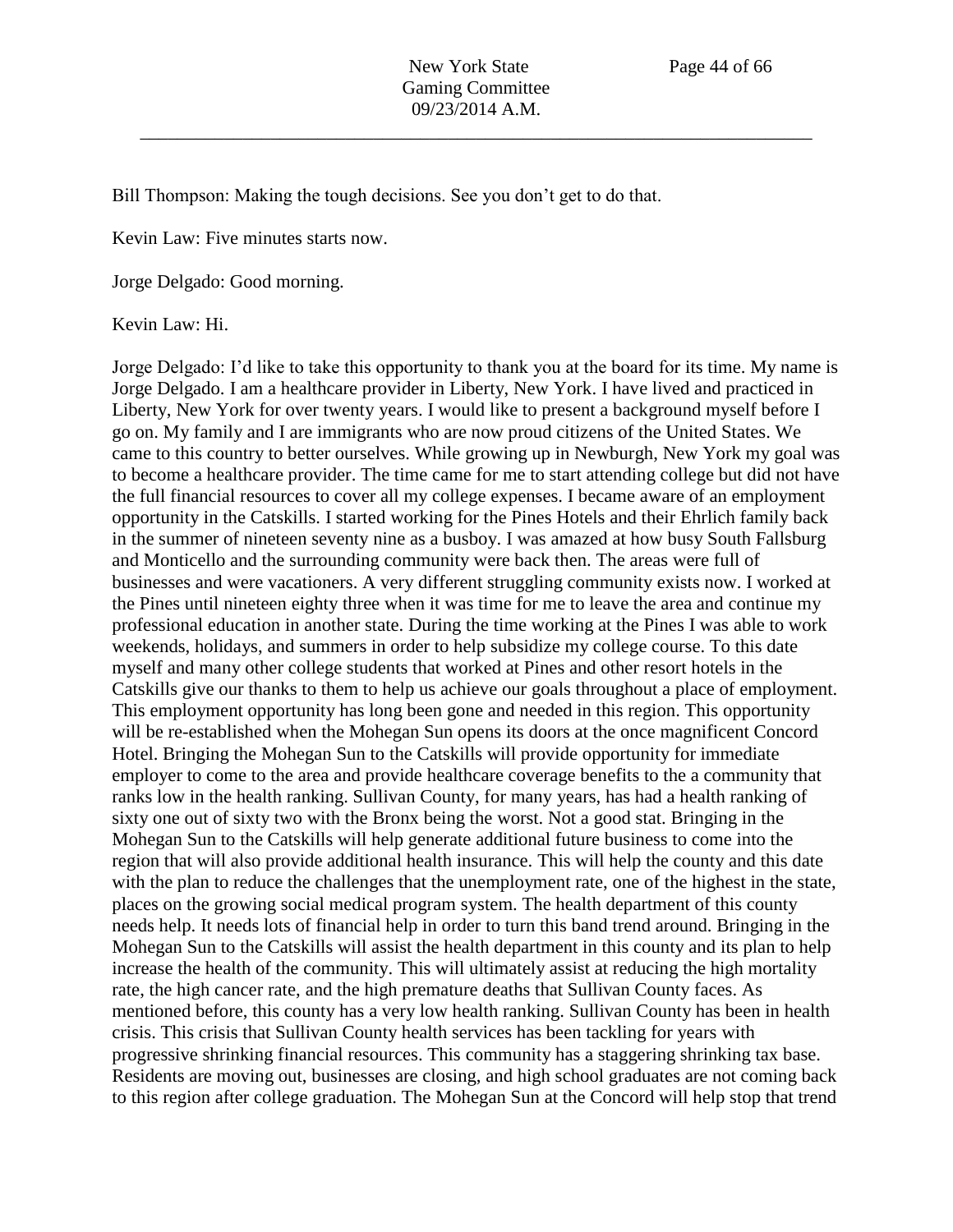by affording a long-term employment opportunity with health benefits and motive all the businesses to open their doors in the region. And help give a reason for our kids to come back and stay in New York in the community that they grew up in. As stated at the Mohegan Sun's presentation on September ninth to the board, Mohegan Sun is ready to break ground immediately with the permits to do so. The Mohegan Sun will bring positive community impact by having three development projects at three different sites across the county. Along with developing a local business model involving the reward points program. I am affiliated with the state's largest chiropractic association and for years one of our yearly convention has been held at Mohegan Sun in Connecticut. Our association has kept going back there because of many factors. Friendly courteous staff, cleanliness, and efficiency at making sure the convention ran smoothly are just a few to comment on. This experience is not unique to that Mohegan Sun. I've also visited and stayed at the Mohegan Sun in Pennsylvania. Courteous, knowledgeable, happy to work there staff. Clean efficient facility. This past weekend we stayed there to celebrate a friend's report of being cancer free. Our friend made reservations for lunch with Ruth Chris Steakhouse and was asked if there was a special occasion and she mentioned her report. Upon bringing out our dessert order, our waiters also brought out, unknown to all of us at the table, a congratulation dessert arrangement with our friend's name on it. A very nice touch.

Kevin Law: Jorge we're out of time.

Jorge Delgado: Thank you.

Kevin Law: Thank you very much.

Jorge Delgado: Thank you.

Kevin Law: Thank you. William Cirone.

William Cirone: Good morning gentlemen I would like to recede my time to my wife Joan Cirone who's scheduled at two o'clock.

Kevin Law: Sure.

William Cirone: Thank you.

Kevin Law: Hi Joan.

Joan Cirone: Hi, how are you? Thank you all for your time and attention this morning. We are thirty five year residents of the greater Tuxedo area. And the best that actually, that could have ever have happened to the Tuxedo Sterling Forest area is that the developer Genting America chose this incredible location for their proposed resort casino. The fact of the matter is that Tuxedo is not what it used to be, regardless of what you've heard so far this morning. Taxes have skyrocketed over the years and residents cannot afford to revitalize the town, its schools, and all of the infrastructure that has suffered greatly because of lack of tax revenue. The fact that a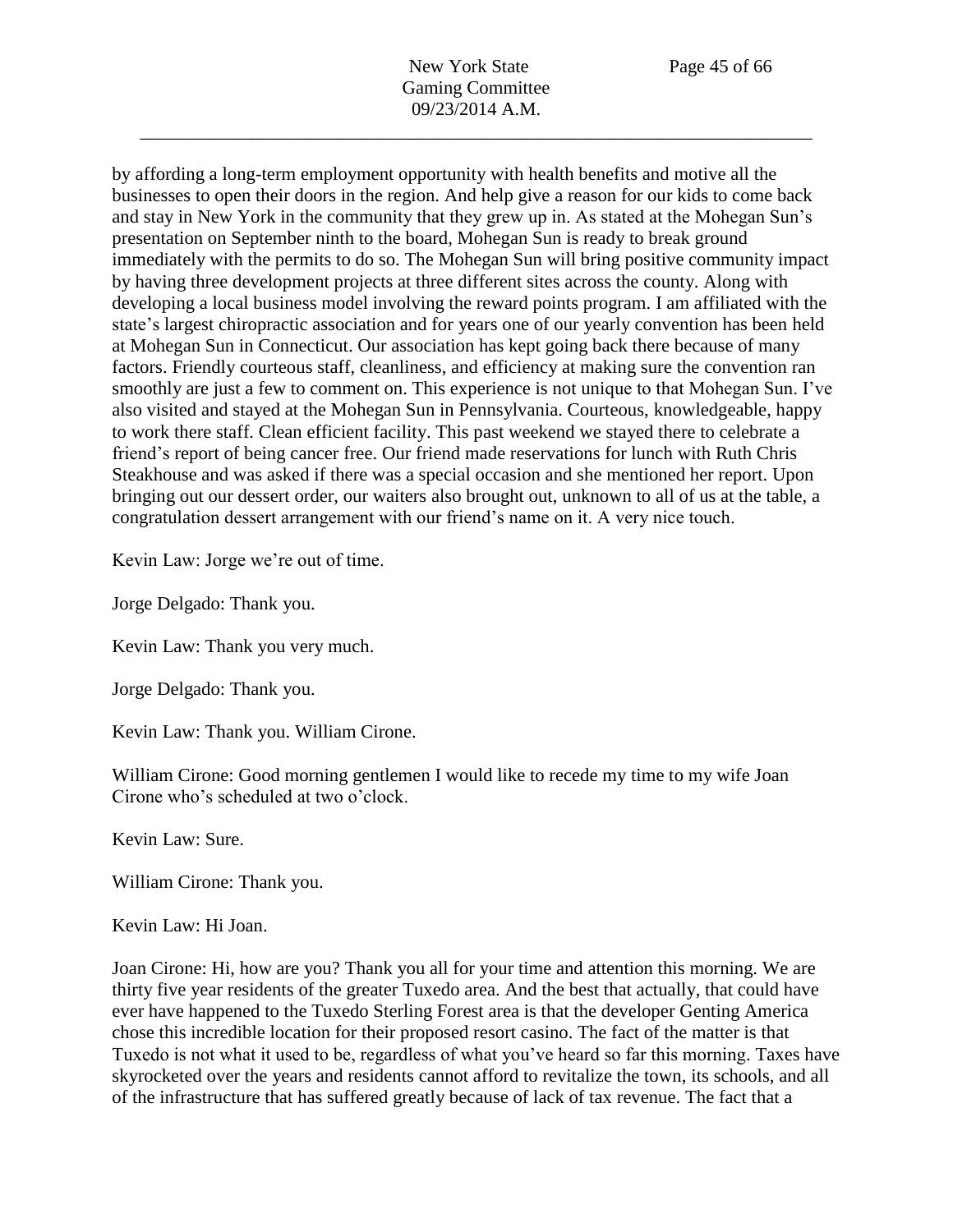world class resort along with the vision that Genting has to revitalize the area is a once in a lifetime opportunity to many of us. Times change and Sterling Forest Resort will greatly aid the town of Tuxedo, its neighboring communities, and all of Hudson Valley in their quest for financial stability in the not so distant future.

Kevin Law: Joan, can I just interrupt you for a sec?

Joan Cirone: Sure.

Kevin Law: Hey folks, take the conversations in the back outside. Show respect for your neighbors so we can hear their views. Thank you.

Joan Cirone: Thank you very much. The building of this project, by the way, will not take years to achieve and it will achieve the financial stability for the region much faster than any of the other projects. I could expound on all of the proposed resort amenities, however that is not the point to emphasize today. What I will mention for example that right around he corner is a corporate industrial area that used to house major corporations like IBM and it has become somewhat abandoned over the years with much tax revenue being lost. Imagine the creation of the resort casino and the generation of renewed interest from corporations that now do have a reason to locate back in the Sterling Forest Tuxedo area again. A world class resort for their clientele to enjoy and have nearby commendations is something that the area has never had. What we have seen in the greater Tuxedo area truthfully is a slow deterioration of commerce, stores closing, and some of them just hanging on hoping for the positive change that the resort with bring to the community. Residents who are considering leaving the area are actually waiting to see what the outcome of is of the licensure that is being considered. Many many need tax relief to maintain and keep their homes. Many people do not average the one hundred and two thousand dollar annual income that was reported today. The area does not need any more empty homes and foreclosures than it already has. It also is in dire need of Exit 15B off the throughway. So many towns in that general area are landlocked and by building this artery it will encourage people to really consider living in the greater Tuxedo area again. I have occasion to listen and talk to realtors almost every day. I am in property management and the realtors in the area are absolutely, positively all in favor of this project going forth. The real estate has stagnated terribly and many of property values in the area have also gone down. The irony of it all is Tuxedo is worth the effort to revitalize. It will not take years and years to do so. It is a prime location for people to travel from New York City, Westchester, northern New Jersey, and Fairfield County. Today people want convenience with amenities and a unique hospitality experience that Sterling Forest Resort will offer. It is important also to say that thirty million dollars has been pledged for parklands and as well as to address any concerns for land preservation. We thank Genting for doing that as well. Genting has planned a wonderful destination resort complete with family entertainment. It is the way of the future and the proximity to so many metropolitan areas will bring people to the resort casino and bring out locale, the county and state, a tremendous amount of revenue to allocate for many many years to come. I thank you very much.

Kevin Law: Thank you Joan. Next up is Anthony Scanderiato. Hi Anthony.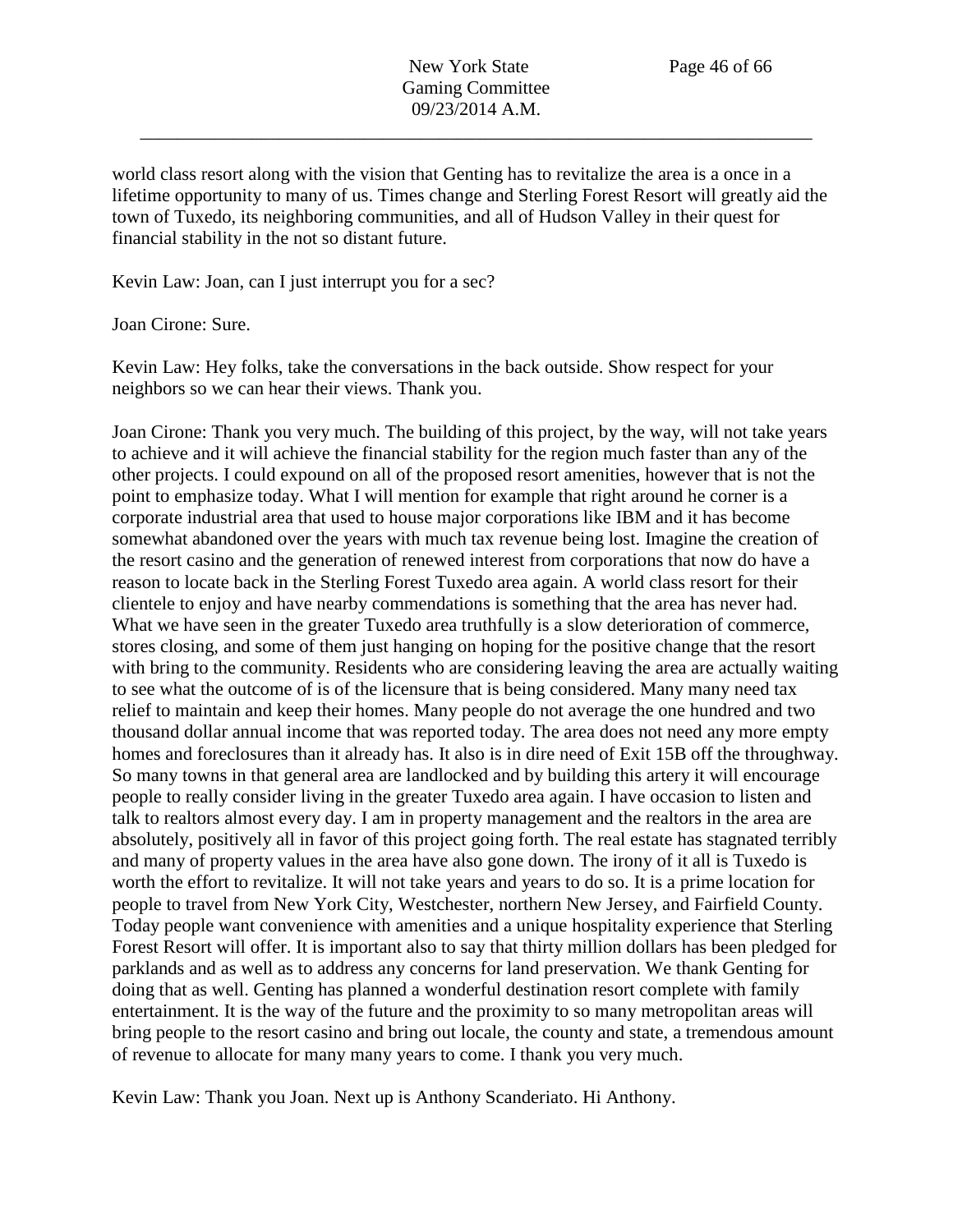Anthony Scanderiato: You said my name pretty good.

Kevin Law: Thank you. You have five minutes pal.

Anthony Scanderiato: Sterling Forest has empty buildings. Come to Liberty. Liberty is like the, is like the movie Car's Radiator Springs. We are the Radiator Springs of Sullivan County. My name is Anthony Scanderiato. I am a retired New York City police officer and I'm living in Liberty and I'm going to be educated on Sullivan County casinos over Orange County.

Kevin Law: Lift up the mic a little bit.

Anthony Scanderiato: Sorry.

Kevin Law: Yeah perfect.

Gamming Commission Member: You're welcome to take it off there and a have a seat.

Anthony Scanderiato: I'll stand its ok. I'm going to educate you, you said you need to be educated; I'm going to educate you and tell you why Sullivan County needs casinos over Orange County. I have my top ten reasons why. Number ten: seventy five percent of Sullivan County voted for casinos while almost fifty percent of Orange County voted against it. Liberty Town was as high as eighty five percent. Number nine: Sullivan County has made organized pro-casino groups while Orange County has many anti-casino groups as well as many lawsuits and many on the way. Number eight: Sullivan County sites are over a thousand acres, with golf courses and water parks. Just like the Turning Stone Casino, which is over two hundred and fifty miles from New York City and is booming and very successful. Orange County sites are posted stamp properties with a hotel parking lot just like Atlantic City which we all know is a losing proposition. Number seven: both Sullivan County sites are shovel ready, while none of sites in Orange County have completed the seeker paperwork. That paperwork takes years to complete. Number six: Sullivan County properties are in upstate New York depressed areas which the law is intended for. Orange County sites are all New York City wealthy suburbs, including the Newburgh site which is the town of Newburgh. Not the city. Don't let them fool you. Number five: Sullivan County sites are in formerly well-known resorts that are vein for destination resorts with a casino. All the Orange County sites were never resorts and should never be. Number four: Sullivan County sites are what Senator Bonic and Senator Putlow helped craft the legislation for. Both the senator and the assemblyman said that Orange County was only part of the region for profit sharing, not for casino. They never attended for it to be a casino. It's ridiculous that they would accept applications to be a casino. Number four: number three sorry. Sullivan County was the only county to lose jobs this year while Orange County was in the top five with the biggest growth and might I add Ulster County was ranked number two in New York State job growth. Do they need a casino? I don't think so. Number two: Sullivan County sites are formal destinations for families from New York and bordering states. Orange County sites are more interested in high rollers from Asia and other countries. They don't even care about New York.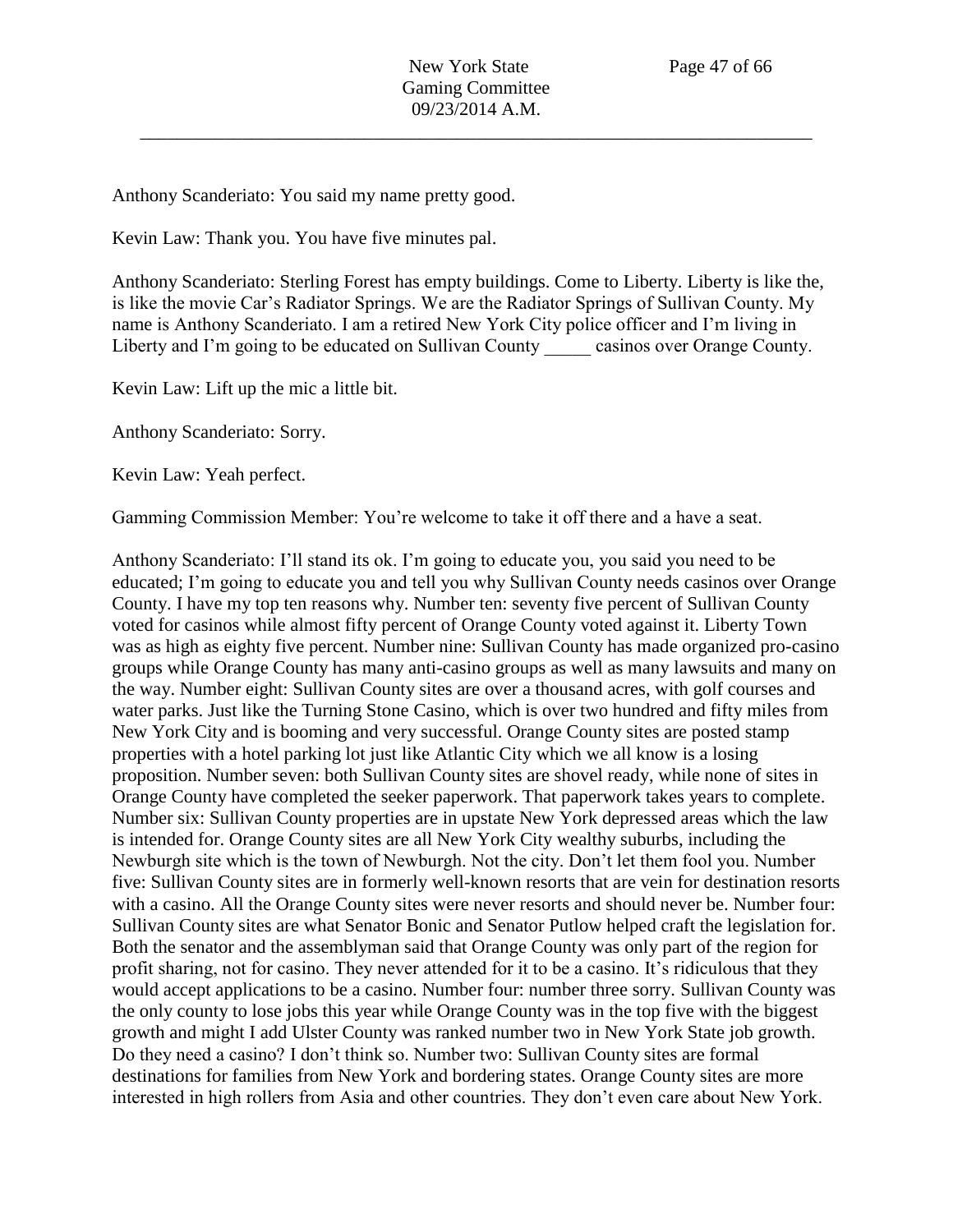They don't even care about the surrounding area. They want people from out of the country. That's American? I don't think so. And the number one reason why you should pick Sullivan County: they've been waiting for over forty years and Orange County has been waiting zero! That's what I have to say about that.

Kevin Law: Thank you. Thank you Anthony. Ok. Thank you Anthony. We are now going back to our list of those who signed up today. Shirley Ann Felder.

Shirley Ann Felder: Good morning gentleman.

Kevin Law: Hi.

Shirley Ann Felder: I am a forty eight year old mother, sister, ex-wife, aunt, and yes a grandmother and a twenty one year old business owner. I have sat on nine different boards in my community and one state board. I've had a business in Saint Thomas, Saint Croix, and the Dominican Republic. I tell you that because I don't want you to confuse me for just some ma and pa business owner. I have done in the last five years of the worst economic turndown, eleven million dollars, in Sullivan County gross revenue. My mother was a maid, a bartender, and a nurse. I spent most of my young life embarrassed by that fact. She was a maid for at least eight of the hotels in the Sullivan County area and passed away at the age of thirty nine when I was eleven. So I had to leave my beautiful community and I returned ten years later. I remembered the ski lodges where one of my brothers worked as a breakfast chef. My other two brothers were bakers in two other restaurants and hotels. My other drove for an egg company and he also drove cement truck. If you are following me I am talking about opportunities. I'm talking about dreams and hopes. I'm talking about memories. But again I'm gonna remind you we're talking about options. At this moment we have none. Well we kind of do and I'll tell you about that in a minute. My dad drove garbage truck and a concrete truck. He couldn't even read or write and he had options. My parents came here in the sixties. They answered an ad, my mom to be a nanny in Gramsville and my dad to be a jockey in Yonkers. Fast forward nineteen eighty seven, I come back home. I'm six months pregnant and I remember that there was a place of beauty and options. I had no clue about ten years later the condition of my home, my town that I loved and was forced to be moved from. I needed help medically and I couldn't afford to have this child. I went to what we call today DSS. O-m-g how degrading, depressing. And I could use other colorful words but I won't use that here today. I asked how do I pay it back because I didn't know the process. They laughed at me and they offered me other benefits of being depressed and having no options. I talk about this and I continue to ask them "how do I do this?" And as long as I kept telling them this doom and gloom story. They just kept adding to my benefits. I tell you this because as a twenty one year old college dropout and a single mom, I worked as receptionist at a lumber yard, a hotel front desk clerk, a switchboard operator on weekends, and yeah with the Oak Gables. And I also was a cashier at a ski lodge when I came back home. Are you with me? I even had options eleven years later. Are you with me on those options? Because they did not allow me to be comfortable with a hand out. They made me comfortable with a hand up. And today the young parents today do not have a hand up. They just keep giving a hand out and we keep talking about them. How about help them. I don't care about your numbers and statistics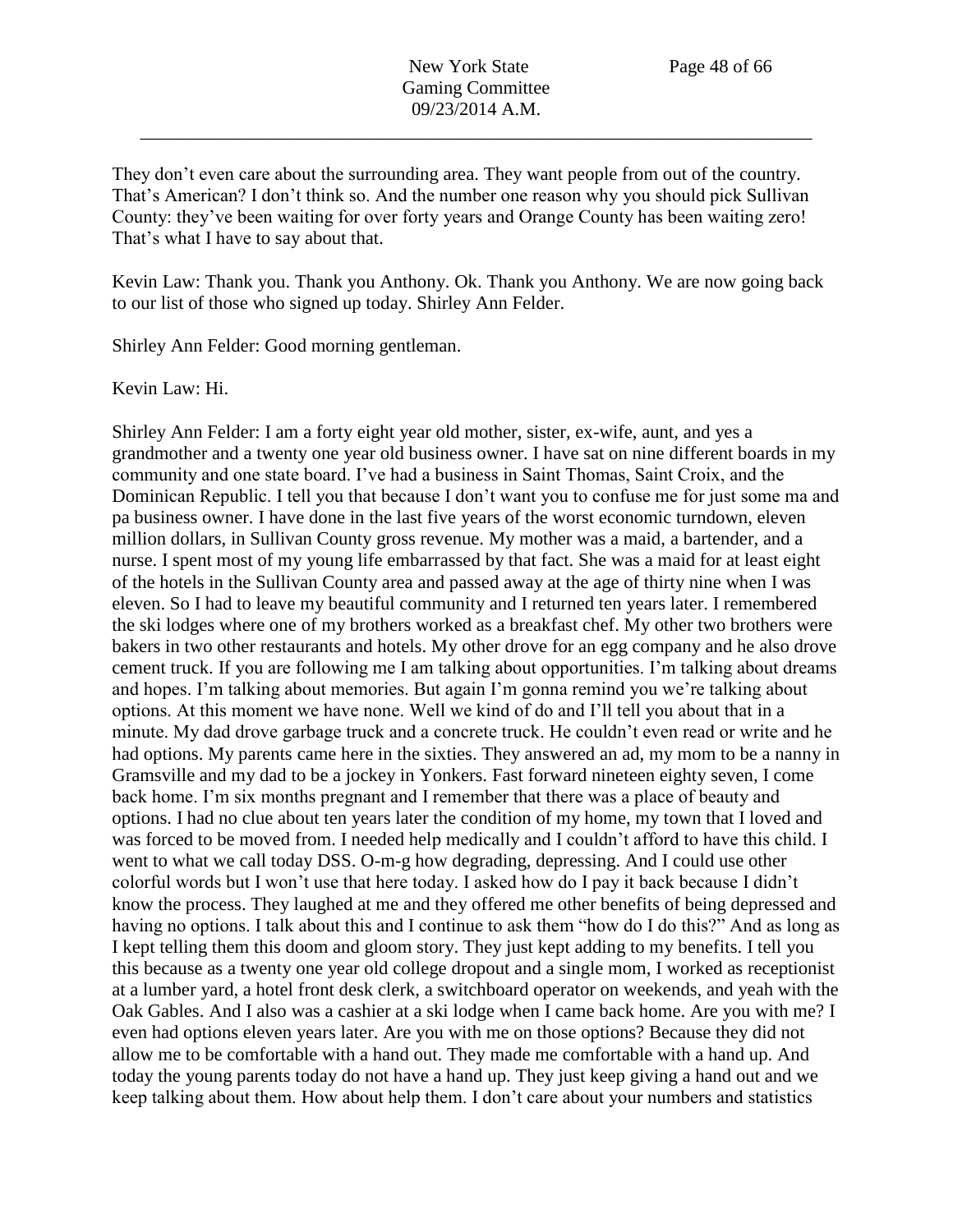today. I care about people. I don't care about who's on the take or the pay. I care about people and helping parents become good parents again and understanding what hard working parents is about. They have no options. Why you ask? Desperate people have nothing to lose. I had to report to the state police that copper was brought into my business by old and young. That's how they're feeding their families now, stealing copper. That's how they're putting heat in their homes now. My friends, yes all this stuff happened before but now we have solutions. We have the advantage over all others. We now know what is like to have traffic, activity, several police officers, we had them on motorcycles and even horses before. The other factors that give us the advantage is who the players are. Let's face it. If we don't have to reinvent the wheel while others are looking for spokes and rims and etcetera, all we need is the oil to make it smoother. We have experienced people with skinning the game. These people have proven they know what they're doing and have made impacts in a positive way in other areas. They're the crème de la crème as the two gentlemen that were head of the growth and the comeback of the originally Catskill Mountains. They were born into recreation and destination. They are second and third generation hospitality specialists. The other group has been with us at Monticello Raceway since nineteen fifty eight. When my dad left Yonkers to be closer with my mom as a nanny he came to the racetrack and he worked there. These people have to also worry about Google. Their grandchildren will Google them and see what they said they were gonna do and they're gonna have to put their money where their mouth is. I don't know about you, but I'm not lying to my grandkids and my kids but other people they have to lie about it because they don't know what it takes.

Kevin Law: Alright time's up.

Shirley Ann Felder: One last thing. Governor Cuomo flew in and he said "Sullivan County, we did it!" He didn't fly into Middletown or Ulster County. He flew into one of our destination sites Bethel Woods. Why? Because we're ready.

Paul Francis: Shirley. Shirley. Which of the projects to you prefer?

Shirley Ann Felder: I would favor Mohegan First, and then definitely other. But we need two, it's not an option we need two and one thing we've proven is that we know how to work well with ourselves and others.

Paul Francis: Thank you.

Kevin Law: Bill Laforet.

Bill Laforet: Good morning. I'm here not to discourage your casinos but to bring light attention that faces us in Mahwah, New Jersey. I'm the mayor of Mahwah, New Jersey which is not too far away from here and I call it the choke point of all the infrastructure road system. Over the last three years we had very productive meetings with the New York State DOT, Tap Seabridge Authority, New Jersey DOT to all attempt to address the issue of traffic. On Thursdays and Fridays Mahwah and surrounding communities of Bergen County are crippled and in Rockland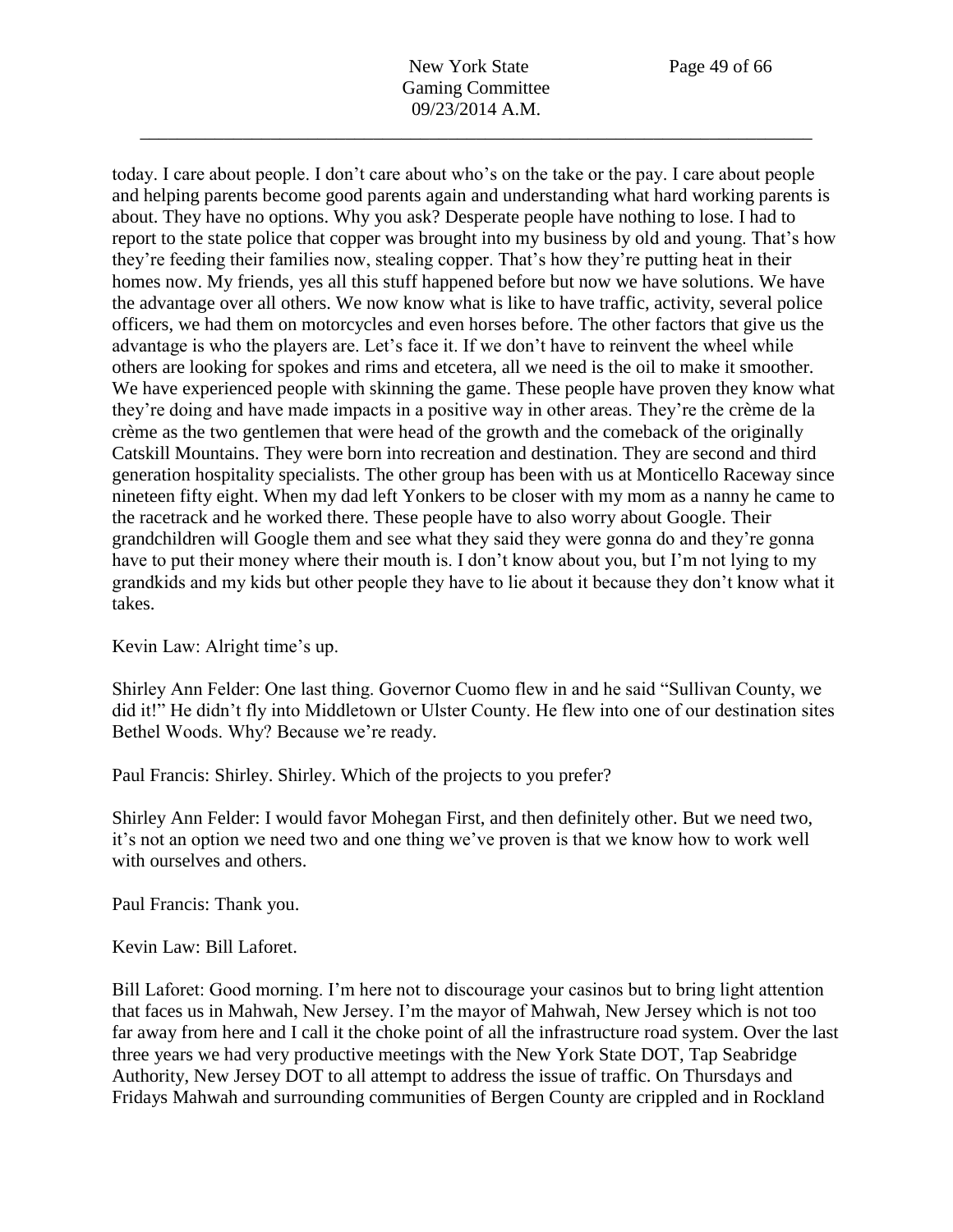County suffer New York, crippled by traffic. Those people desiring to get onto the New York State Throughway. I suggest that on the weekends that your casinos will be open, this will only multiply. You'll basically put the Atlantic City Expressway on this intersection of Route 17 to 87 into New York State Throughway. I will tell you this that while you consider this growth, which is a positive thing for New York, you cannot roll the dice until you get through Mahwah and I would encourage you to address the infrastructure of roads that'll deliver these affluent people from Bergen County, New York City, all the people have discussed here today, they will not get there unless you improve the road system. So I'm calling on October fifteenth in Mahwah, New Jersey, we will hold a traffic conference. We'll invite all of the DOTs that have been so productive before and anyone interested in solving this problem. I don't think you can address the growth until you address the traffic. On a separate note, we also have the Ramapo River. The Ramapo Aquifer feeds water to millions of people in New Jersey. By pulling down the aquifer and transferring the waste to the Hudson River, you are gonna suck down the Ramapo River and compromise our ability and our production of wells based all along from all the way from Tallman all the way to the New York Basin. So while you're in your journey consider those two things most important to us and the biggest standing issue is traffic. Now I don't hear anyone discussing traffic to the benefit of this development. Economic development is great but it's crippling the economic growth in Bergen County and in Rocklin County and it's not being mentioned in this conference. So I thank you and I invite you all to come October fifteenth in Mahwah Town Hall. We'll have a conference. We'll sit around. We'll talk about it. And let us at least shed some light on a problem that's gonna stifle your ability to have these casinos successful. Thank you very much.

Kevin Law: Thank you mayor. Susanne Williams.

Susanne Williams: My name is Susanne Williams and I have lived in Tuxedo park since nineteen ninety one. I have come here today to speak in proposition to the proposed Sterling Forest Casino. A development that I and many other people in Tuxedo, almost certainly the large majority, feel would be a disaster for our town, for the surrounding communities, and for the beauties of nature that surround us and that the states of New York and New Jersey have so wisely acted to protect in creating the Sterling Forest State Park. When you tote up all the reasons why the idea of building such a huge and disruptive casino in a town that has very little economic need of it. In a place right above a critical watershed of Orange and Rockland Counties, and Northern New Jersey. And projected to attract so many visitors a year that it will inevitably overwhelm our municipal resources and clog our roads with traffic at all hours of the night and day. You have to question the competence and integrity of the local officials who have allowed this process to proceed as far as it has. Other speakers here will surely address in detail the ecological and social damage the Sterling Forest Resort Casino would cause. Still others will discuss the shaky and untenable legal basis in which the developer plans to proceed with the new throughway interchange 15B which the Palisades Interstate Park Commission has firmly said cannot be accessed via their land or roads. This last development alone would seem to rule out the casino for any further consideration. But I wanna register here my objection to the arrogant and patentry untransparent way Genting has dealt with the Town of Tuxedo and its residents. We know that they had secret meetings with our town board before the casino project was sprung on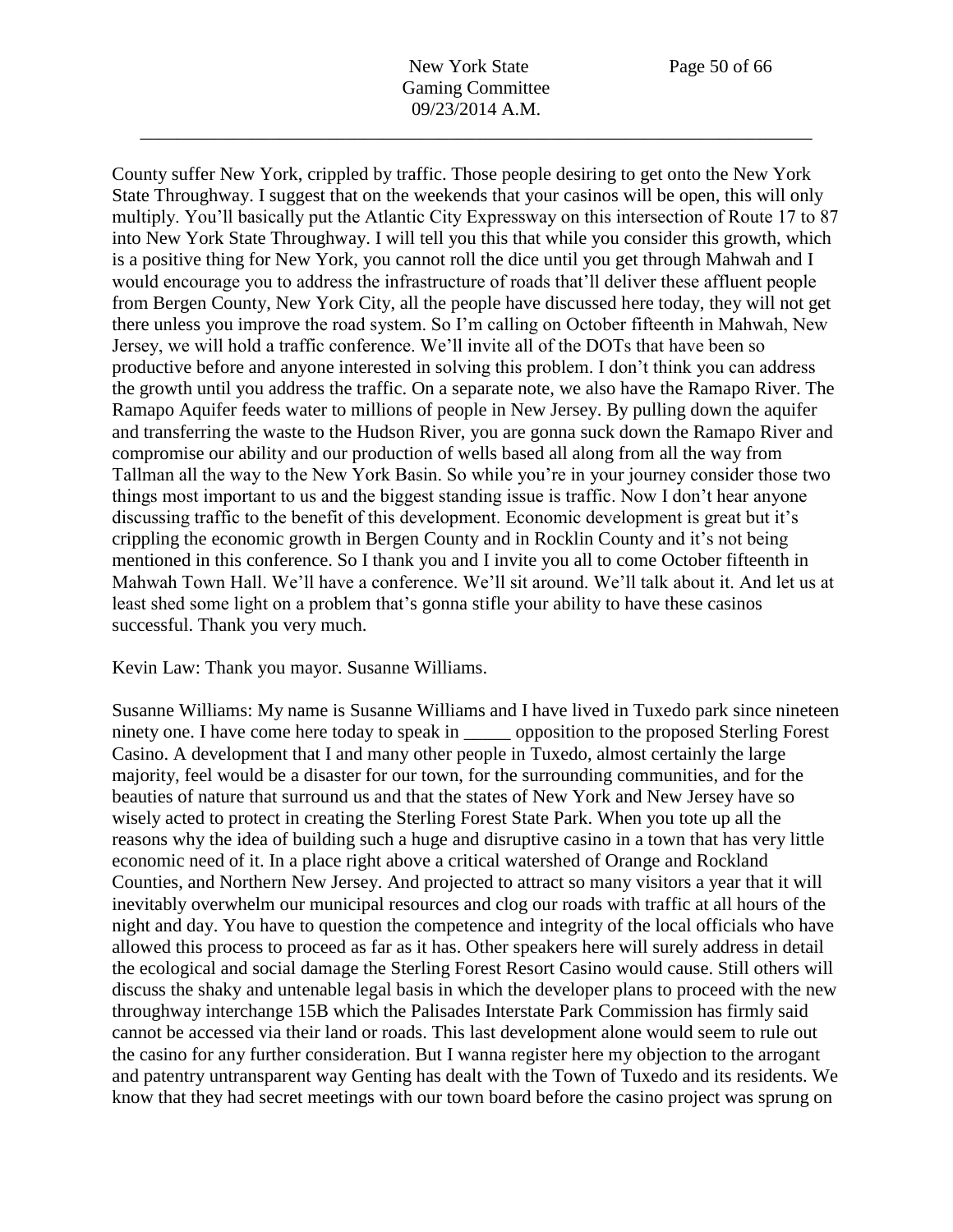us in the third week of April of this year. With hardly any time at all for public commune and debate before the hosting agreement was to be voted up or down. A representative of Genting was allowed to speak at length at the town meeting where that vote took place on May seventeenth, despite the fact that there had been ample time for Genting to make their case at other town meetings. And also at that meeting, when legal questions were asked concerning the hosting agreement, our time attorney shocking deferred to that Genting representative. And even (microphone breaks) more shockingly was seen in the company of Genting representative.

Kevin Law: Time out.

Bill Thompson: Hold on one second.

Kevin Law: Susanne hold on one sec. We're hearing you but the folks in the back aren't.

Bill Thompson: Yeah we'll add to your time don't worry.

Susanne Williams: Ok thank you.

Bill Thompson: Tell you what, take this one. Oh you can't. Well that reaches her. If you can. If you can't.

Kevin Law: Now move the podium up. We got battery?

Susanne Williams: I can hold, I can you know stand here. Thank you Mr. Thompson. I'm gonna start that sentence over. A representative of Genting allowed to speak at length at the town meeting where that vote took place on May seventeenth despite the fact that there had already been ample time for Genting to make their cause at other town meetings. And also at that meeting when legal questions concerning the hosting agreement were raised, our town attorney shockingly deferred to that Genting representative. And even more shockingly was seen in the company of Genting representatives at a local restaurant at a local restaurant following the meeting. If that doesn't constitute malfeasance please tell me what does. Things like this give us ample reason to believe that the big decisions are being made behind closed doors and that our town officials are either overwhelmed by the complexity of the issues the proposed casino raises and/or are unduly under the influence of a powerful corporation with a far too much money and too many favors to spread around to reach their objectives. Genting wants us and you to regard them as community partners but they are not at all shy about raising the threat of some other undesirable entity buying the site of the casino if they do not get their way. Some partners. The only language that Genting is truly fluent in is the language of money. Whenever some objection to their plans is raised their immediate response to throw money at the problem. They have attempted to buy off any local opposition by gifting three hundred and forty thousand to our school system which they have identified as a point of vulnerability. And further by offering forty six and a half million to the Town of Tuxedo if a casino license is awarded to them. Their additional offer of ten million dollars to the Village of Tuxedo Park came with a gag order requiring members of the village town board not to speak out against any aspect of a resort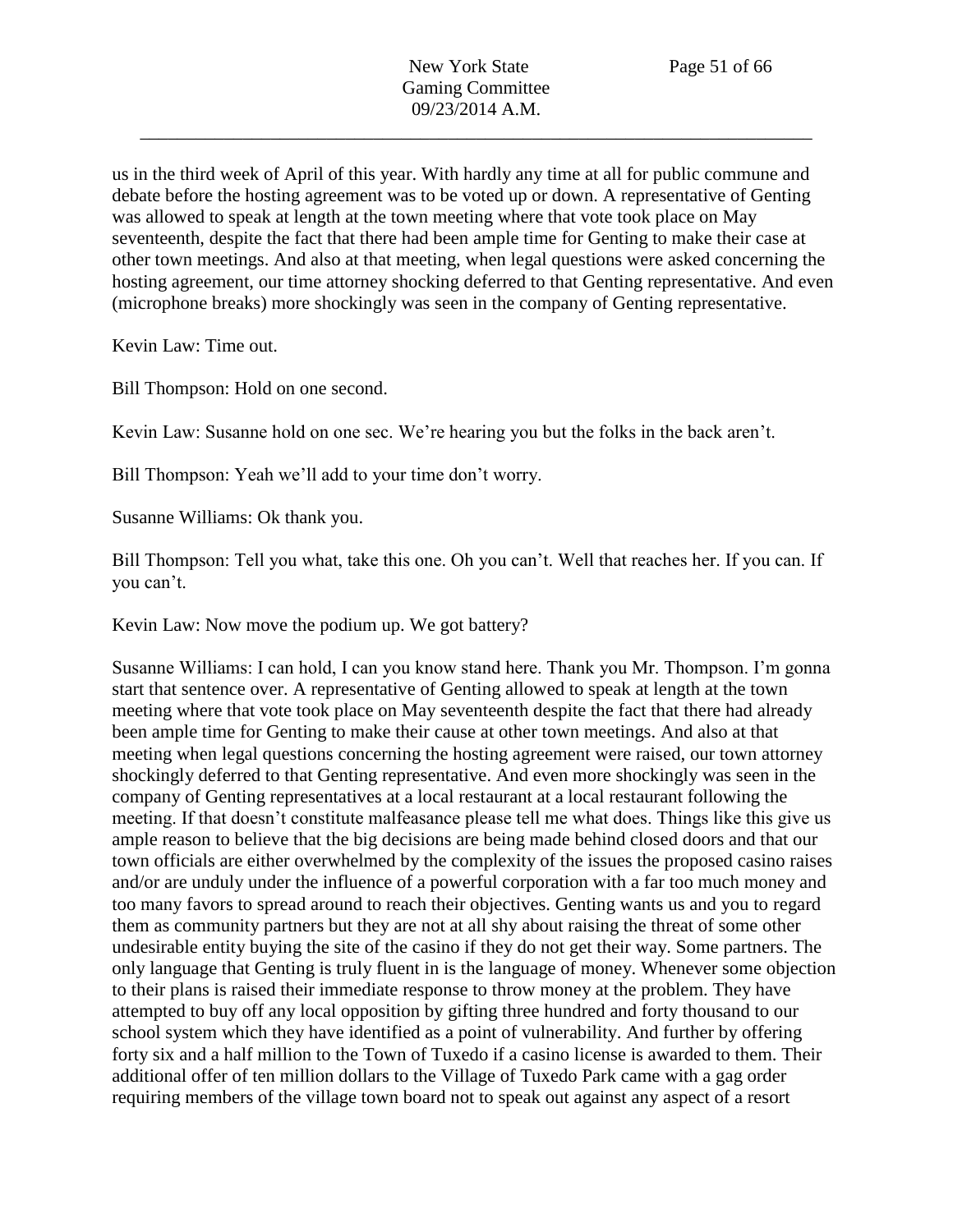casino. Apparently, you make a large enough to buy public support and do it in the open, then don't expect anyone to call it what it clearly is, corruption. And when an uncorrupt able entity like the Palisades Interstate Park Commission made the right decision to protect Sterling Forest Park State Park and Harriman State Park, Genting representatives reportedly sputtered in anger and disbelief that their land swap offer to the commission couldn't buy its vote. The idea that democracy means that people in institutions cannot simple be bought off appears entirely foreign to the Genting world view. This casino is a development of the actual residents of the Tuxedo never want to see built. There are towns way north of Tuxedo. Many of which we have heard about this morning that are begging to have a casino. Towns that the proposition that was voted on last November were intended to benefit. Let them have their casinos and let us residents who cherish Tuxedo, have our town and our piece of mind back. Thank you.

Kevin Law: Thank you. Paul Goldstein. Paul.

Paul Goldstein: Yes hi. My name is Paul Goldstein. I'm from Harvard Touch Payment Solutions. We're a credit and debit card processor. I'm a specialist in the hospitality industry. We put in customized point of sale systems into businesses throughout the country. Now I have no relationship, no financial relationship with any of the casinos here today. But I do have a very long-term relationship with Sullivan County where I am a resident. I've been in Sullivan County Catskills and I've seen it in its hay day. I've seen it when it was the premier vacation spot not just in the east coast but across the country. I've seen what millions of people flock to Sullivan County hotels to see the likes of Milton Burrell, Buddy Hacket, and Joan Rivers. Where they came to watch Mohammad Ali train on a regular basis in these hotels. I grew up working in the Sullivan County hotels. I worked in the Laurels. I worked in Stevens Burrell and I worked at the Concord, the future location of Mohegan Sun. I saw the Sullivan County Catskills in its prime and I also watched it in its decline. I saw when tourism in the county gave way to unemployment, to welfare, to food stamps, and other despair. We are the county that pushed for gambling, not last month, not last year, but for forty and fifty years. We're the place that it belongs. Instead of economic development, what did Sullivan County get? We got poverty and one of the highest levels of suicide in the state. Today we have an opportunity to change that. We can take the residents of Sullivan County off the state welfare roles. We can give them jobs and we can give them a state of well-being. We have a team of people in place with these casinos that have a leveled expertise second to none. They have a comprehensive county-wide plan, not just for the site, not just for the one location, but one that's unlike any other plan for the Catskill Hudson Valley region. With a proven track record of people with twenty years of expertise and the highest grossing gaming floor in the entire western hemisphere and a homegrown team of people with generations of Catskill Hotel experience. And that's the Mohegan Sun group. Not just for plans for the hundred and thirty acre Concord facility, they have plans to redevelop Grossinger's site and to turn the Town of Monticello from the ghost town it is to the thriving town it used to be. The partnership and out, they have a partnership program which will cut across and bring businesses business throughout the county. And my company Harvard Touch will make a commitment to Sullivan County where we will provide free point of sale computer systems to businesses and restaurants saving them upfront income of somewhere between five thousand, sixty thousand dollars per location. And we will save the businesses millions of dollars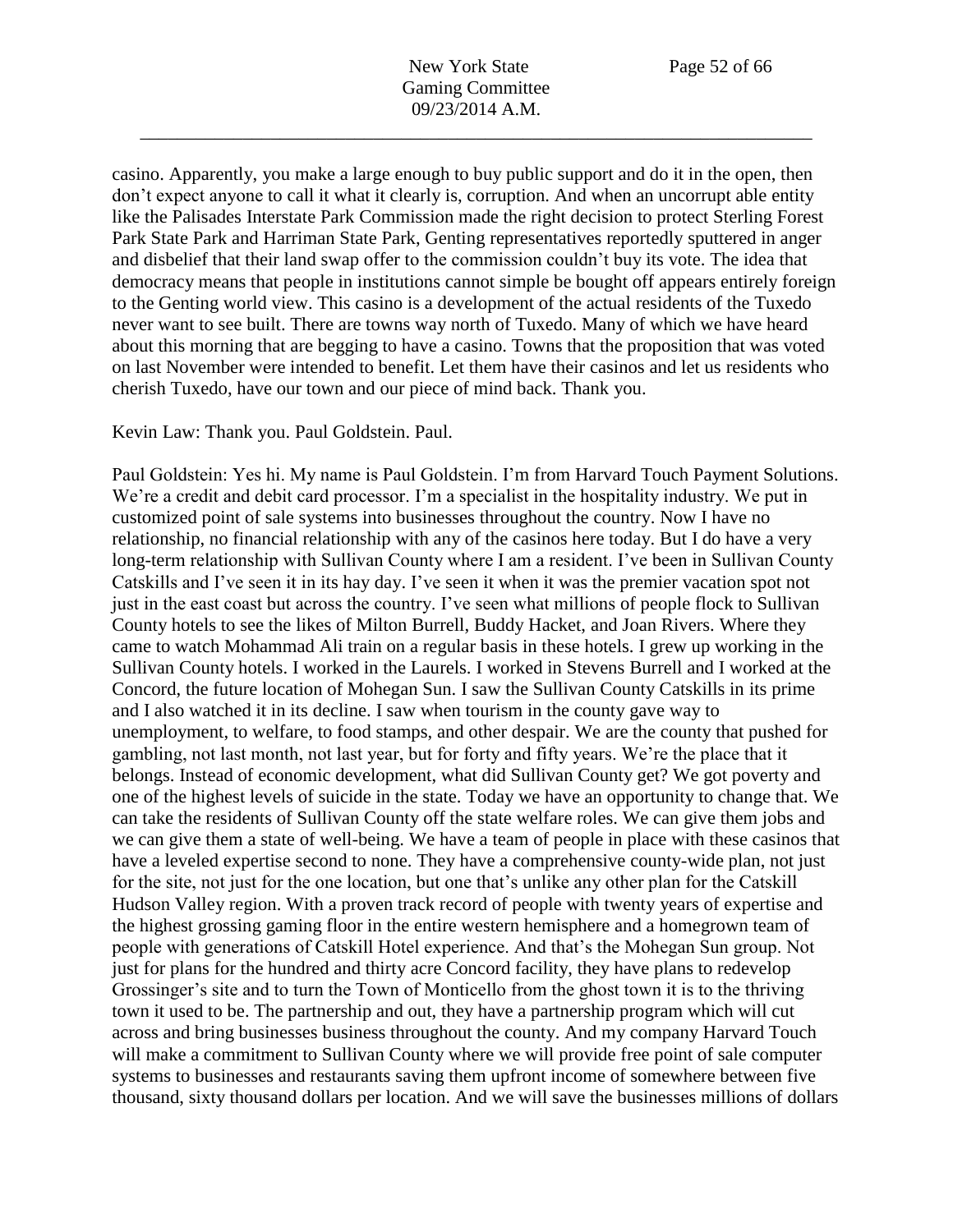and invest in Sullivan County. What is important is that we are the place of gaming, we are not a Johnny come lately county. Sullivan County is where gaming belongs. Sullivan County is the home where the hotel and hospitality industry belongs. As we approach this cold winter, and as you make a decision in this winter, you really need to keep all of that in mind. You need to let the sun shine over Sullivan County. Let the Mohegan Sun shine over Sullivan County residents and bring the county, the unemployment rate down and bring the income back to the home of Sullivan County.

Kevin Law: Thank you Paul. Greg Distefano. Did he? Is that Greg? No, you're not Greg. Are you Greg? No.

Lois Distefano: I'm not Greg but there was a change at the desk, I don't know if it came through. I'm Louis. I'm Lois Distefano.

Kevin Law: Oh.

Lois Distefano: Hello there.

Kevin Law: Very good. Hi Lois you've got five minutes or less.

Lois Distefano: Hi. Ok. Good morning and thank you for your service. My name is Lois Distefano and I've been a Sullivan County resident all my life. I have a twenty year career in hospitality. I was certified by the Career Industry Council, I mean the Convention Industry Council and I am a certified meeting professional. I'm an active member of Professional Women of Sullivan County and the Mid-Hudson Valley Society of Human Resource Managers. I got involved with the Mohegan Sun project and I am here to speak to support Mohegan Sun. Esteemed council, let's take a little look back at the Catskills and why they deteriorated. Prior to legalized gaming in Atlantic City, the Catskills had a vibrant mid-week business mostly comprised of senior citizen groups. A resort could easily host twenty bustles of seniors from the Sunday to Friday. The senior market provided a cash flow and it kept the employees working and it allowed the resorts to utilize a profit from weekend business. When Atlantic City casinos opened our senior market found a new playing ground. They saw less and less bustles, we saw less and less bustles until they were virtually non-existent. This resulted in the hotels having to operate a year round business on just a fifty two weekends a year. That is impossible. With that said the plight for gaming became stronger and stronger. We gave notice that many times that our area would undeniably deteriorate without a gaming catalyst. Forty plus years of seeking legislation. Forty plus years of hope, hope. Forty plus years of trusting that the right thing would happen for the Catskills. Now we're here again today standing before you to confirm the plight of the Catskills and the state of our case with hope and with trust in you. How many times are the Catskills going to be denied a right for a casino? Haven't we paid the price? Haven't we paid our dues? Today we have the right entity to get us back on track and that's Mohegan Sun. Mohegan Sun with the highest gaming revenue of any casino in the western hemisphere. Mohegan Sun with five hundred and fifty thousand momentum members within a hundred mile radius of Monticello. Mohegan Sun with a database that will draw visitors from other states. Mohegan Sun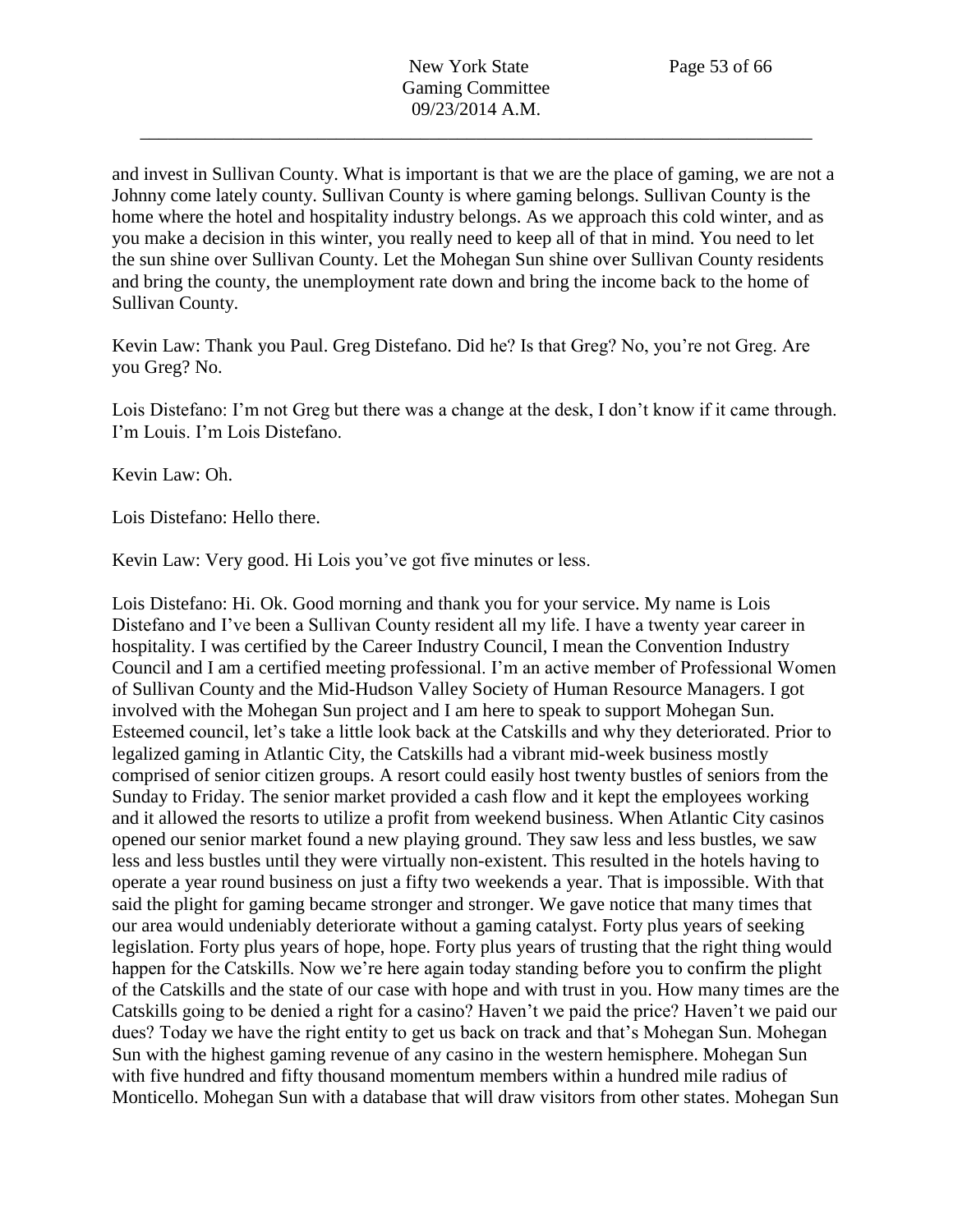as a manager resorts in Atlantic City, is now seeing a profit where others are falling and closing. Mohegan Sun knows how to do business because they have exceptional leadership and they understand management. Mohegan Sun is ready today. I invite you to visit their facilities to see how a first class operation is run. Then compare it to the others. I'm sure you will agree that they are number one. Mitchell Ettice, the one with Cliff Earlic, are leaders in the hospitality and gaming field and they got there with roots from the Catskills. Mohegan Sun is investing in the community to promote the excitement of zip-lining. We're home to white water rafting, multitudes of lakes, distilleries and wineries, trout fishing, and gulf courses gulf courses gulf courses. It's all here. Under the guidance of Mohegan Sun the Catskills will be the greatest travel destination that once was. Mohegan is the choice, it's the best choice. We are a country we are a county that's just waiting to come alive. It's our destiny. Mohegan Sun has real solutions for the Catskills. They are the experts of growing business for the good of all. The outward facing marketing program from Mohegan Sun will drive existing business to new heights and will encourage the creation of new businesses. This will happen quickly and within eighteen months you're gonna see us in motion. It's time that New York gets ahead of the casino phenomenon, and that will happen with Mohegan Sun and the Catskills. We will use our Catskill history that's known worldwide. We are the only ones with a bagel festival. Dirty Dancing was all about us. We are home to the nineteen sixty nine Woodstock Festival. Everyone in the world, gentlemen, the world can recognize the Sullivan County Catskills. Mohegan Sun plus the Catskills is a sure thing. We have the desire. We have the drive. We stayed because we had faith that our voice would one day be heard. Please don't let us down again. Please don't let this be another time that casinos are taken away from us. We deserve it more than any other. So here's your best choice. Choose Mohegan Sun Casino that has proven success in different markets and then let's add it to the Adelaar project and the racino operators and we will have untold synergy. Please let's bring back the renowned Sullivan County Catskills. Thank you.

Kevin Law: Good job. Thank you Lois.

Lois Distefano: Gentlemen if I can ask you a question. There was a statement made earlier that was incorrect. How does one go about addressing that?

Kevin Law: Good question because it relates everybody. People can submit written comments if you didn't get all your points in either because the time got cut short or if you wanna rebut something that somebody said you can submit written comments.

Lois Distefano: You can submit, ok thank you very much. I appreciate it.

Paul Francis: You would be surprised at how many of those we pick up.

Lois Distefano: I'm sure. I trust you.

Kevin Law: Thank you Lois. Thank you Lois. Next up is Charlie Barbuti. Hey Charlie. I know you're gonna be under five minutes.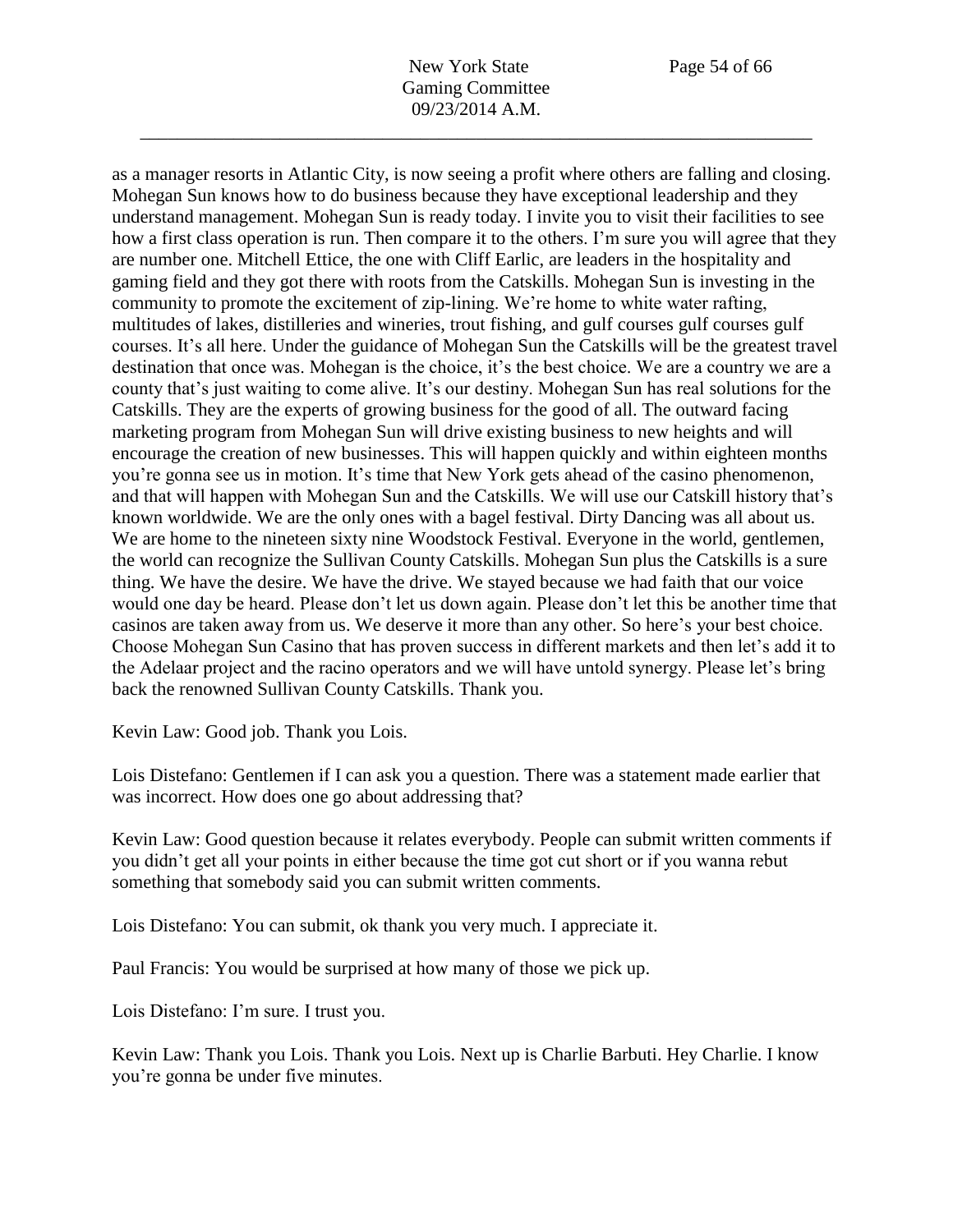Charlie Barbuti: I'm Charlie Barbuti and I'm the Supervisor of the Town of Liberty and I was born in Liberty and in business there for over forty years.

Kevin Law: Lift up the mic.

Charlie Barbuti: I raised my. I'm Charlie Barbuti, Liberty Supervisor. Born in Liberty, business there for over forty years. Raised my family there and I want to thank this election board for listening to the comments today. I thought I had a good speech until I heard my Liberty resident Tony give me the top ten reasons for opening in Sullivan County.

Kevin Law: That's gonna be tough to beat.

Charlie Barbuti: But nothing like that. My purpose here to speak in favor of the two casino applications in Sullivan County. The Adelaar Montreign Resort and the Mohegan Sun Destination Resort Casino. I've been reading in the papers and I think you guys have identified it pretty well that the decision comes down to is it about raising the revenue for New York State or it is about the economic bellament picture for counties like Sullivan that have been left behind by the current, we wanna call it recovery. If the answer to the first question is yes then I think that as Eileen Gunther, our assembly woman said, they should have put it in a place where they could actually get the best which would be in Manhattan or somewhere like that. But they didn't. The legislation said that it should go to some places like Sullivan County. So if your answer to the second question is yes, do we put these where we need the economic development, your answer has to be Sullivan County is the place. You have heard repeatedly that one in Orange County and one in Sullivan County, well the numbers won't work for the Sullivan County folks. They have scaled down plans for that. They won't be the destination that we are talking about. You have heard about the economic conditions in Sullivan County so I won't dwell on them other than to say that every day you read in the paper more and more about it and I'll just leave the facts that are there. We are in need of something like this. As a town supervisor I'm faced with providing municipal services to my constituents at a level that they appreciate with a dwindling tax base and what my folks need are jobs. That's what we need in the Town of Liberty and in Sullivan County. As a store owner I'm faced with trying to show a profit with an aging population base and customers trying to make ends meet with ever-rising taxes, energy costs, and low wages. They need jobs. My kids needed jobs before they left the areas. As a father my wife and I have watched our three daughters who really appreciated being raised in a small town, have to leave the area in pursuit of a good job. They grew up in an old fashioned neighborhood playing with friends, attending a multicultural school in a rural setting where picture postcards greet you everywhere. And that's my Town of Liberty. Anywhere you look it's a picture. My children were raised with both sets of grandparents in town, attending every one of their milestones. I'm that far away grandpa that sees them on Facebook and Face time or whatever they call it and tries my best to be a part of their lives. I'm also on the IDA in Sullivan County so I understand that major development decisions in America are made by the money folks.

(Announcement over intercom systems)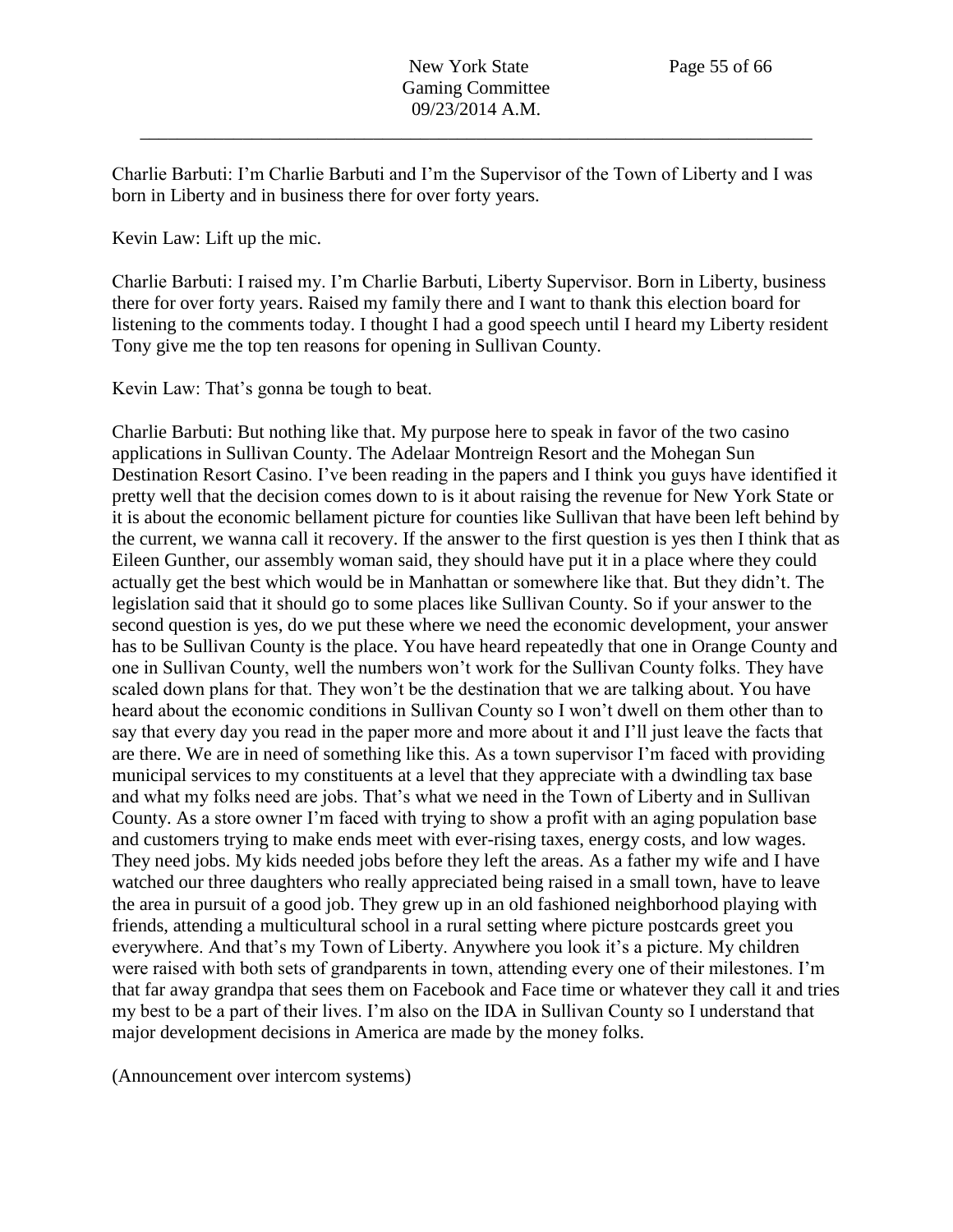## Kevin Law: Sorry Charlie.

Charlie Barbuti: Early in this process Muss Development Corporation and Foxwoods Casinos had an application planned for my town of Liberty and those spreadsheets and computer models showed it was very difficult raise the funding that they needed to complete that project. Money flows to areas where there is the best return on investment, that's the history of this. Businesses as usual. Business as usual has passed Sullivan County by. We need a different formula going forward. Our formula you don't need an equation for it, I mean a computer model to figure it out, we have only seventy thousand residents for Sullivan County of twenty percent the poverty rate or better, better than half our kids are in free and reduced lunch programs. That equals no economic development. That's our formula. I hope you guys saw the recent show on Roosevelt in the last week on public service and

## Kevin Law: Yeah it's great.

Charlie Barbuti: public TV. It's funny because I was working on speech and up comes this quote and I says "man there is my speech. Right there." Roosevelt in judging his program, which is right up the road here.

#### Kevin Law: Right.

Charlie Barbuti: He said the test of his programs of his new deal programs was not whether we add more abundance to those who have much, it is whether we provide enough to those who have too little. And if you think about that, I'm gonna repeat it because it's the crust of the whole theme. The test of this, this program that we're going through now, is not whether we have more abundance to those have much, it is whether we provide enough to those who have too little. In the end a decision to award two casinos in Sullivan County and Thompson at the site of the former Concord Hotel should be made. Not just because we deserve it, but we do. Not just because we earned it, but we did. And not just because our Sullivan County applicants have the best experience and the best plans to be a regional economic force, but you know they do. And not just because we truly need it, because we absolutely do. So I hope you will make your decision to award two casino licenses to the destination resort Adelaar, Montreign, and the proven casino leader Mohegan Sun because it's the right thing to do.

Kevin Law: Great. Thank you. Thank you supervisor. Next up is Orange County executive Steve Newhouse. County executive.

Steve Newhouse: Good morning still. It's a honor to be here as the Orange County executive. Exciting times for our region and I'd like to really address a couple of the issues that I think are really most critical as you make your decision as the Gaming Commission makes its decision. Tax breaks, one of the most fundamental issues in our region and this state is how many tax breaks are given out to businesses or people not paying their fair share. Not one casino in Orange County out of all six is taxing any tax breaks. As a matter of fact we introduced a law that was passed by the legislature that would forbid that. It goes against the spirit of this gaming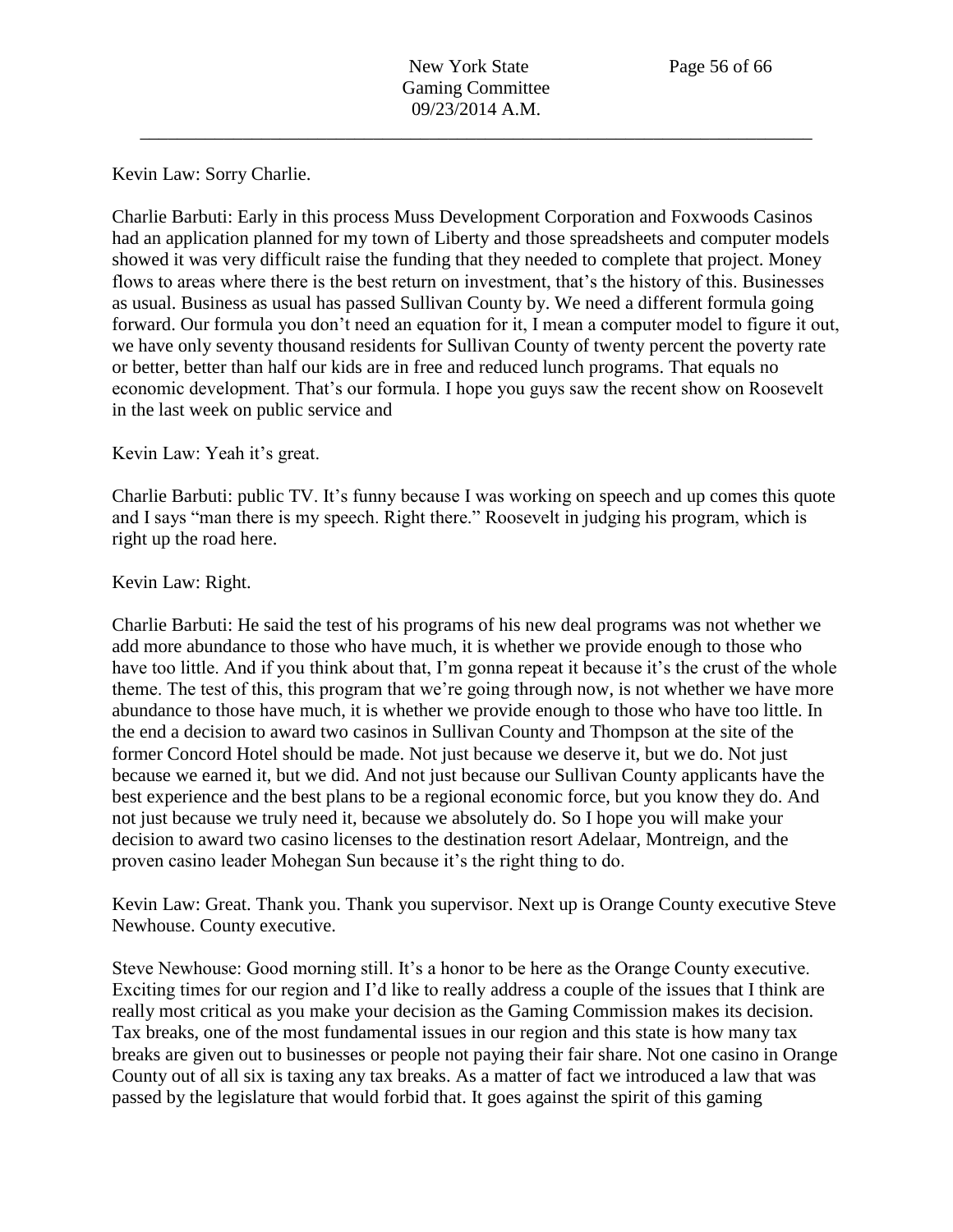legislation. Not one casino. So every school district that Orange County has, if we are chosen to

have one or two of these casinos, will be getting their fair share. So that leads to another question to me. What is the long term sustainability for an operation that needs massive tax breaks just to get off the ground? Because one of the fundamental thing that comes in the future is in the next seven, eight, nine years New York City could be up and running with their own casinos. How are you gonna be able to survive as a casino if you need massive tax breaks? And the other thing is what's the feed stock. One of the things in Orange County that we are happy to say that we have is the Woodbury Commons. Thirteen million people a year, and they're doing a major remodeling because they know it's gonna continue to grow. That is why you see, in my opinion, the major interest of casino entities putting applications in in Orange County. That is almost a guaranteed feedstock as we go through the future and with the five borrows maybe being online with casinos. With metal lands now toying with the idea of opening a casino. We need to look about long term sustainability and the other aspect I wanted to bring into this is two other two other one two on their two other major important issues is poverty. We have more people unemployed in the region than any of our other competitors do, number wise. Not percentage wise. We have three hundred seventy five thousand people in Orange County. We have a lot more people. Eight thousand compared to the other people in our region. We have more people living below the poverty level than the other people competing. City of Newburgh, I saw an article today where one of the senators said that you know we have places that are that have poverty and need help. City of Newburgh has seen decade after decade a decline. They are at a top ten most dangerous place ranked by the FBI. They need help. The six casinos being proposed in Orange County, any one of them can aid to helping City of Newburgh get some dollars that are much needed. The last thing that I wanted to mention is project labor agreements. Part of this law said that project labor agreements, union labor, people that are paying a decent wage, have to be working on these jobs. All six of Orange County's casinos have a project labor agreement signed. That's not true for at least one other applicant out there. What does that tell you? These things raise to me major flags as a county executive, as a government leader. When you have people applying for massive tax breaks just to get off the ground. When you have people saying "I'm really there for the union worker but I'm not gonna sign an agreement til after the fact." So at the end of the day I look at long-term sustainability. I look at people going right out of the gate saying they need all these different injections of help on this different level. At the end of the day who is going to deliver the most jobs, the most tax revenue, the most benefit for the people of not only Orange County or Sullivan County or Ulster County but the region and the state as a whole. So that's where I stand as a county executive. I appreciate your time. I know you have a long day and I thank you for fitting me in your schedule today. Thank you gentlemen.

Kevin Law: Good. Thank you county executive. Like your tie too. Folks just a little bit of process so you can plan your own schedules as well. We're gonna go through another round of people who pre-registered then at twelve twenty five we're gonna take a thirty minute lunch break and then convene at one o'clock again. And so far I know there's a lot of emotion in the room. A lot of healthy competition in the room. Some opposition in the room. Some support in the room. We appreciate the respect you're showing one another so far and to us and we thank you for that and let's hope it continues. Ok. Thank you. So let's start with Alex Sharalambedus. Close? Bad? Sharalambedus?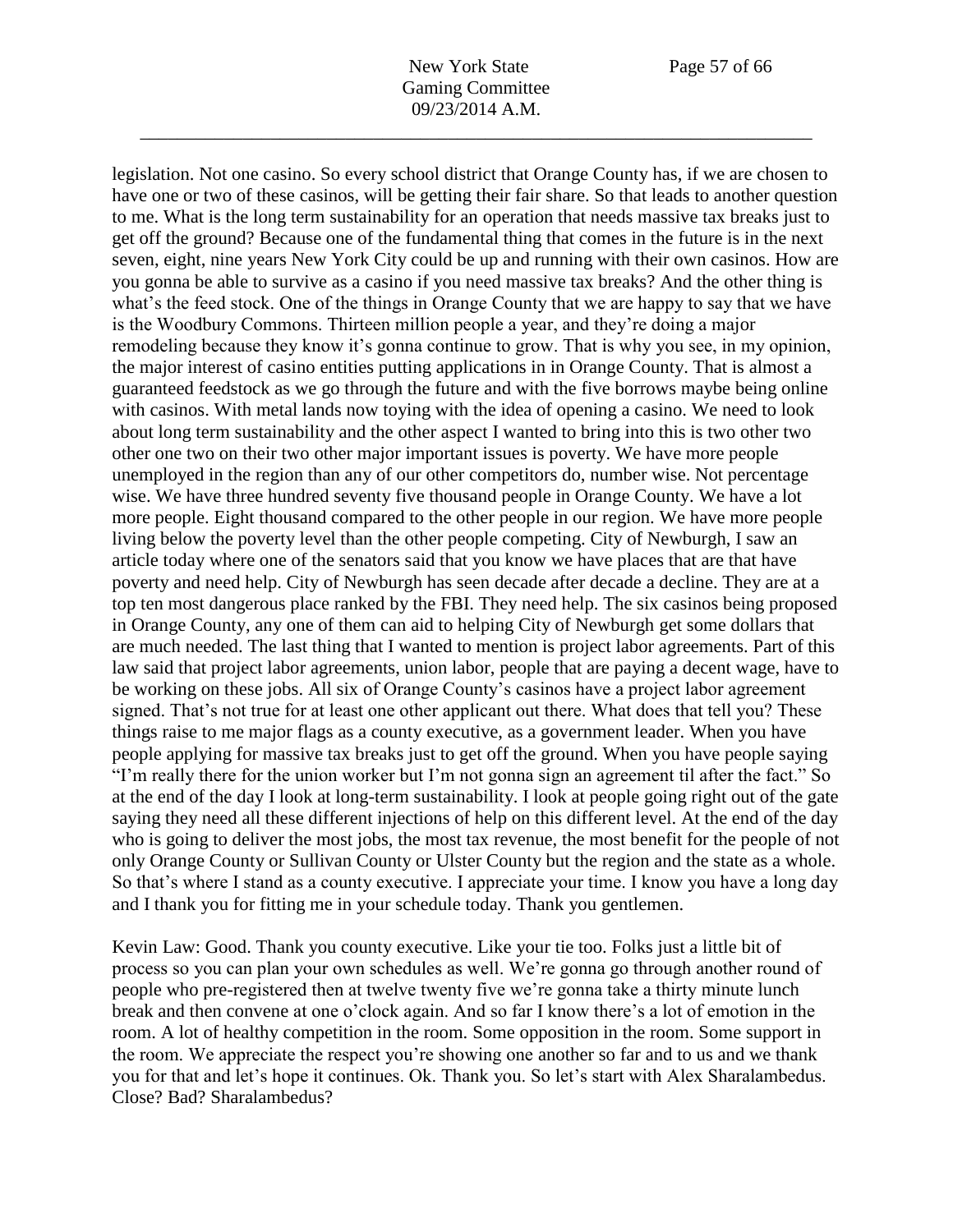Alex Sharalambedus: Close.

Kevin Law: Stick with the first one?

Alex Sharalambedus: Alex is fine.

Kevin Law: Ok. How about Charles?

Alex Sharalambedus: Yeah that'll work too.

Kevin Law: There we go. Thanks Charles.

Alex Sharalambedus: Cool. Good afternoon board members. Ladies and gentlemen thank you for allowing me to speak here today. My name is Alex Sharalambedus. I'm the chief operating officer for Live Technology. A technology company out of Tuxedo, New York. When we first moved to the New York area we set up operations and purchased in Westchester County. It seemed like the perfect location. We had access to the city. Great schools. Beautiful properties. At the time we were and still are a growing company. And we very quickly realized that property prices, taxes in the area, were prohibiting our people from being able to buy homes. They were renting exorbitant prices or living over an hour away from us in other counties. Which is ridiculous considering we're in the suburbs, not in New York City. We made the decision to move to Orange County and as it had all the same qualities as Westchester with one major difference, people will be able to afford homes and have a better standard of living. Again, perfect location. Hour from the city. It's beautiful and we were able to invest in a great property there. Surprisingly, the infrastructure is actually pretty good in the area as well. Since we've moved there we've involved ourselves in the community, volunteering our time, people, and technology wherever possible. Unfortunately over the years we have watched as taxes have soared almost creating the same prohibitive levels we saw in Westchester County. We've watched small businesses open in the community and seen half them close down. One after the other. We've watched landmarks like the Red Apple Race slowly decay into derelict husks. Mere shadows of their former selves in their hay day. We've seen exciting investments in the area such as the Tuxedo Inn being taken over and re-done. Only to see the tenant's businesses fail and the school fronts empty for two years now. It's an all too common story in the area and you just need to drive down seventeen to see it. The Sterling Forest Resort will bring new life into the community and bring with it much needed funds, tax dollars, and jobs. This will not only benefit the Town of Tuxedo but also surrounding towns Green lake, Monroe, and surrounding counties. It'll provide the sorely needed jobs in an economy that's stumbling for its recovery. Tuxedo Ridge Ski Resort, The Renaissance Fair, the defunct buildings opposite them will get a much needed face lift and become a destination of choice bringing even more commerce to the area, helping small business owners who are still managing to survive despite the already tough conditions. Finally as I mentioned earlier the reason, one of the reasons we moved up to Tuxedo was because it's beautiful. Genting's commitment to pour thirty million dollars into the parks and reservations in the areas means they feel the same way. It's not just a one offer basement;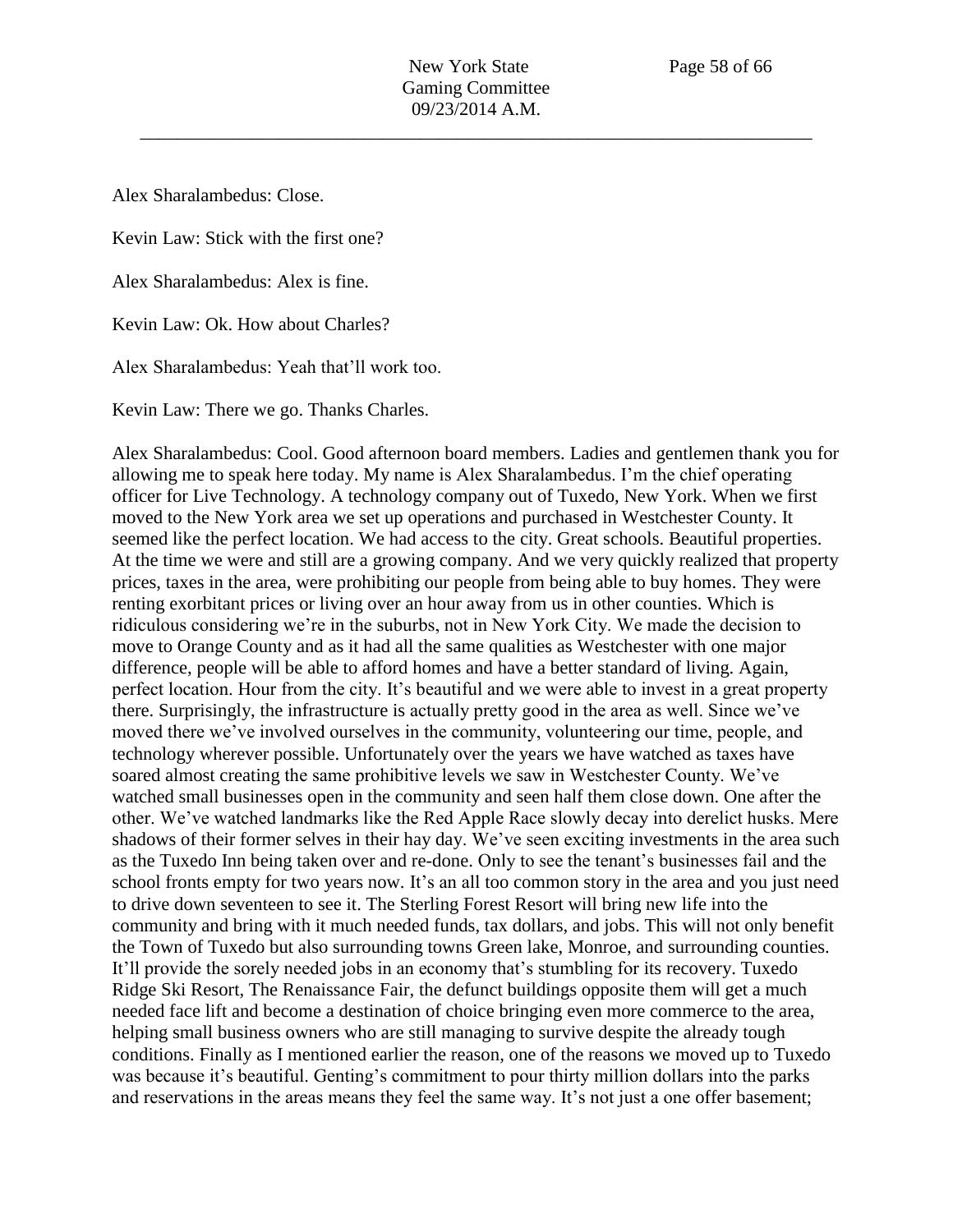it's an annual commitment so it's ongoing. Last they've committed twenty five million dollars to water, the water reclamation project. Take a decaying area and making it beautiful. The attention to detail they have paid to area, to the environmental impact every facet of the resort tells the same story. So in short, we support the Sterling Forest Resort in use of. We hope it gets the go ahead to proceed. Thank you very much for your time. Thank you for this.

Kevin Law: Thank you Alex. Walter Grigliano. Who'd you switch with?

Ira Steingart: The next four speakers. We should have, we cleared it up front and I'm Ira Steingart.

Kevin Law: I'm sorry who are you?

Ira Steingart: I'm Ira Steingart.

Kevin Smith: I got you.

Ira Steingart: Ok.

Kevin Smith: Ok you're switching with Walter?

Ira Steingart: We're switching the next four are changing. We're all together.

Kevin Law: Ok, is Mark Baez here too?

Ira Steingart: Yes, all four are here.

Kevin Law: And then, Roberta?

Ira Steingart: Yes.

Kevin Law: Oh so you're sorta doing a team?

Ira Steingart: Yes.

Paul Francis: Splitting time? Splitting time.

Ira Steingart: We all have five minutes I realize.

Kevin Law: Yeah I see you've all registered so ok we're gonna hold you to it.

Ira Steingart: Ok I'll do my best. Chairman Law thank you for the opportunity and the members of the Gaming Facility Location Board so that my comments are part of the record and are considered for determining the location for class three casinos. I'd like to give you some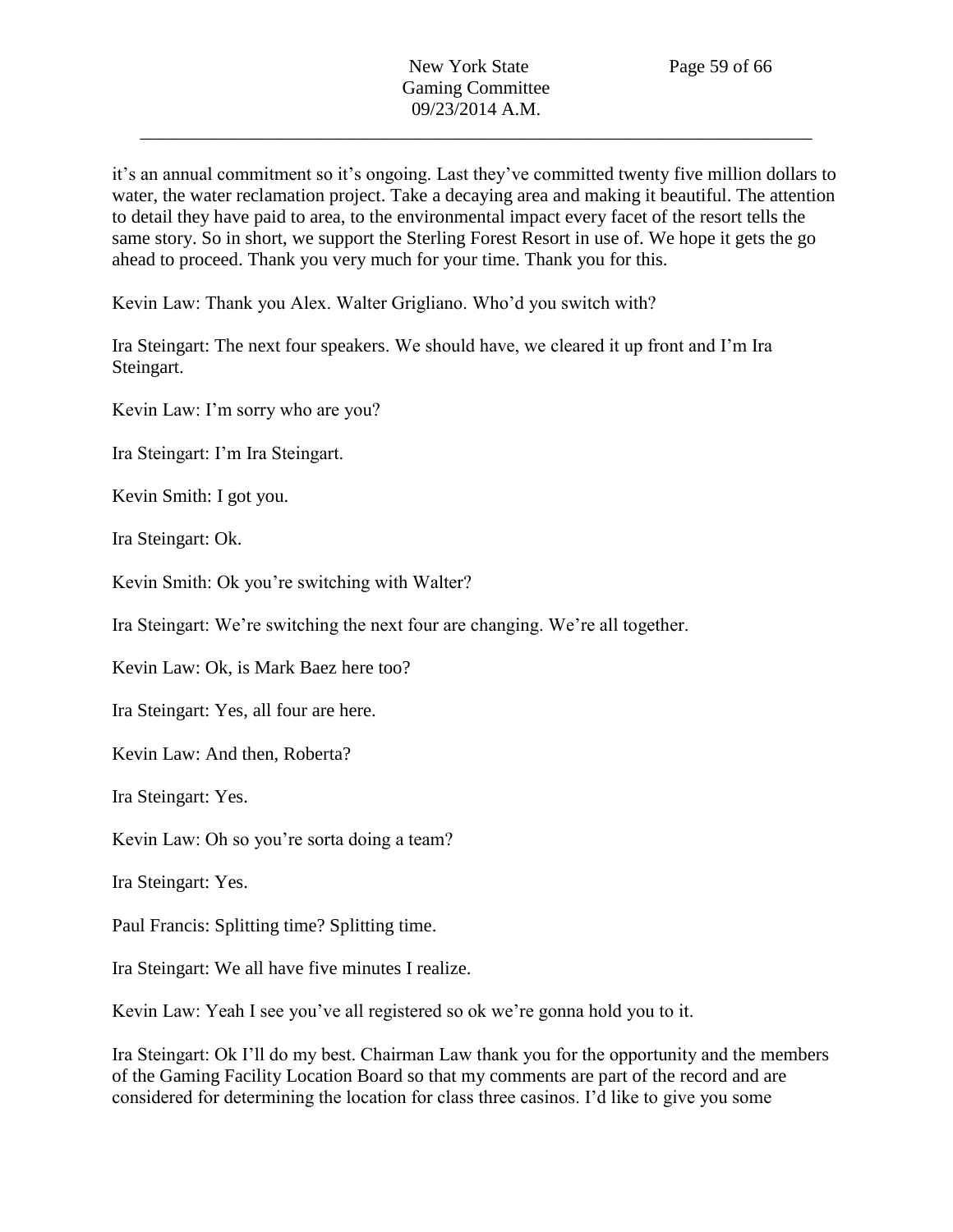background about myself so you better underappreciate why I stand before you today. My name

is Ira Steingart. I'm a Sullivan County legislator and district aid and I serve as a chair for the Community and Economic Development Committee. I'm also a chair of the County of Sullivan IDA and a partner in Steingart Printing, a four generation printing company in Fallsburg for almost a hundred years. I spent countless hours pondering what I could say that would help you conclude that two casinos in Sullivan County is not only in the best interest of the state but also meets the truest intent of the enabling legislation. My first thoughts were to share statistics about our need. The revenue stream that the two casinos in Sullivan County would provide to the state and how putting a casino in Orange County will hurt the harnessed industry. While all that is true, that is not what you need to hear from me today. You've sat through the hours of presentations. You've poured over the thousands of document pages. I did too. So let me tell you my story because it's representative of what happened to the people of Sullivan County. My great grandfather started our printing company around nineteen twenty and the resort industry counted for more than ninety percent of our sales. I started working part time in the business as a teenager and full time after college in nineteen seventy five. I've always loved the business and my fondest memories are working alongside my dad. It would bring me great joy if my sixteen year old son Zack was working side by side with me right now. Unfortunately that simply can't happen because our county's economic condition. Since the decline of the resort industry we've lost one of our biggest assets, our youth. For decades our best and brightest have left Sullivan County simply because they don't have a choice. People go where the jobs are. The Hank Greenberg's and the Ben Rochettes of the world, both born in Sullivan County, have moved on. If you would have told me when I graduated college in nineteen seventy five that The Concord, Grossinger's, Brown's, Pine's, Brickman's, Stevensville, Raleigh, and Windsor would be out of business I would tell you that you're crazy. But look at the stack of postcard that my family printed. All resorts out of business. I've struggled to survive hoping Sullivan County would rebound. But it hasn't. We've been trying to get casinos here for nearly fifty years. Up until now we have not been successful due to the lack of votes, wealth, and our ability to convince the decision makers. A few years ago I had a choice to make. Leave the area or try to make a difference. That's when I decided to run for the county legislature. Now as Chairmen of the IDA and Economic Development Committee, we're focusing on healthcare, agriculture, and tourism. We've been working with the casino developers for years. We are ready now. No other applicant can be open for business faster. Mohegan Sun already has building permits and Montreign is ready to get theirs. Both have said publicly and will feed off each other. And in combination with Adelaar and additional development of Grossinger's, will create a wonderful destination that will single handedly put the Catskills back on the map. Sullivan County is ready. Our residents want it. Our businesses need it. There are no controversies in Sullivan like our neighbors to the south. We now have our chance and our two Sullivan County applicants are shovel ready and destined to be the economic engine and job creator the state envisioned and intended when passing the enabling legislation. I believe that unless the state awards Sullivan County two casinos at the Concord site, we will remain an economic downspin we've been experienced for decades. In fact if we are not awarded casinos in our county and lose out to the more well to do neighboring counties, our economic conditions will become that much worse and beyond repair. We simply don't have the ability to escape this predicament and two casinos will offer the much needed rooms that our resort industry lost. More importantly, the jobs created will once again bring the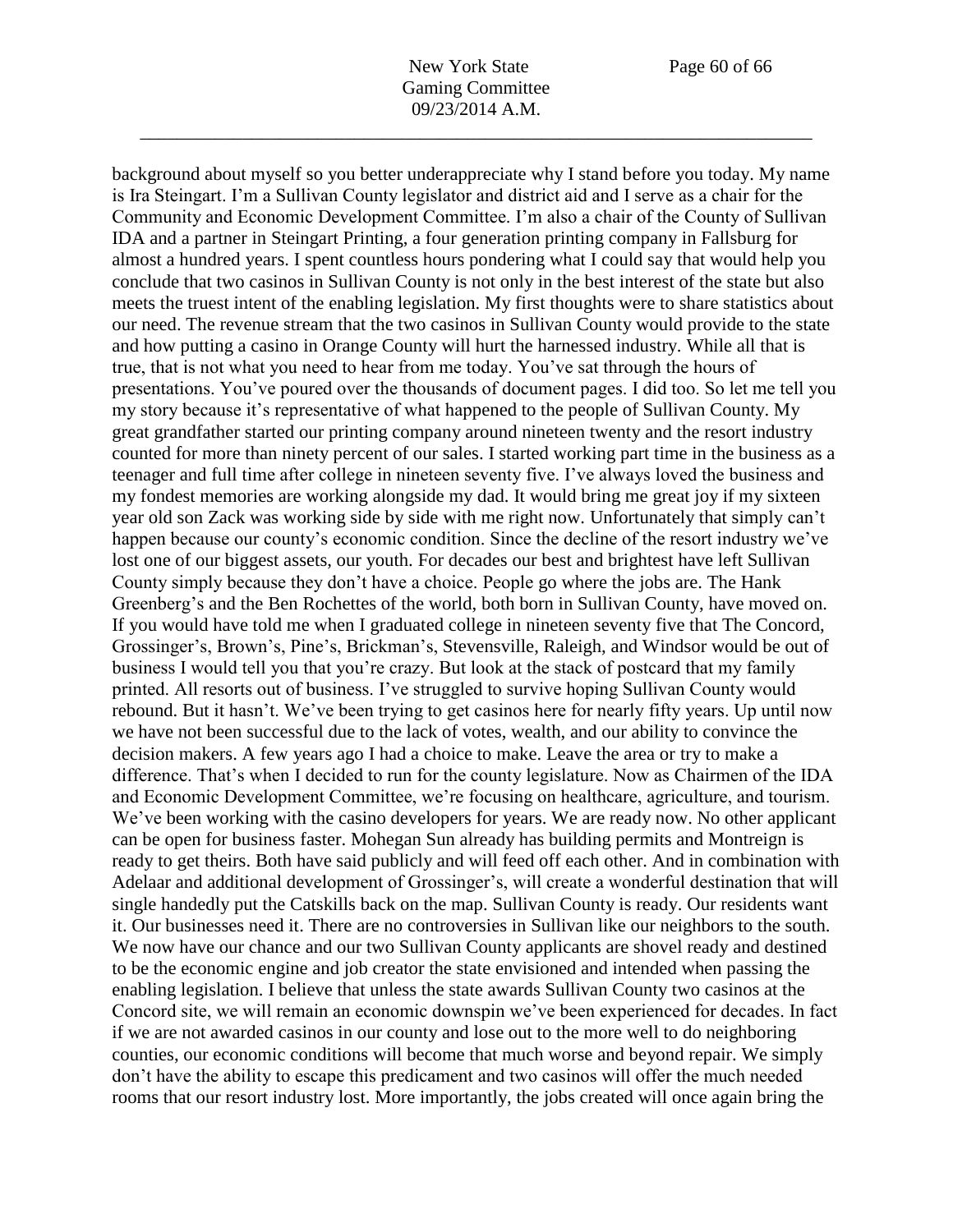disposable income to our very poor county. Creating jobs is what this is all about. When you visit our county the area is breathtaking, yet our towns and villages are filled with empty stores. Help us create jobs. We built our economy. Protect the horse racing in our region and let's return the Catskills to the rightful place as a premier resort and destination that it once was and can be again for New Yorkers and around the world. Thank you.

Kevin Law: Thank you Ira. So who's going next? Are we back to, are we doing Walter now?

Ira Steingart: Walter's last.

Kevin Law: Oh Walter's last?

Ira Steingart: Roberta then Mark.

Kevin Law: Ok Roberta.

Roberta Lockwood: I'm right here.

Kevin Law: Ok.

Ira Steingart: Thank you.

Kevin Law: Thank you Ira. Roberta you got five as well.

Roberta Lockwood: Oh dear, you're gonna pressure me. Good afternoon my name is Roberta Byron Lockwood and I'm the proud president of the Sullivan County Visitors Association. Thank you chairman Law and members of the board for allowing me to speak today. We're the tourism promotion agency for the Sullivan County Catskills as well as one of the sixteen convention and visitor bearus in New York State. Our mission is to promote and support the Sullivan County Catskills natural, historic, cultural, and recreational assets while optimizing our tourism revenue. And of course, our goal is to be the premier multi-season travel destination in New York State once again. Our Sullivan County Catskills has a long rich history of tourism and hospitality. From the nineteen twenties to the mid nineteen sixties, our Sullivan Catskills was home to over five hundred resorts, a thousand union houses, fifty thousand bungalows, at one count of over ten thousand rooms. Visitors enjoyed spectacular entertainment. We hosted a bustling corporate trade with scores of conventions. Our jobs were plentiful. Our economy thrived. Today only one full service resort is operating. And all but only a few quality hotels and B&Bs and lodges. And as you might expect, fewer accommodations result lower revenues. As a day tripper spends fifty percent less than one of our overnight guests. As a conventioning visitor bureau we receive proposals state and national organizations wishing to return to our Sullivan Catskills for conferences and meetings. Unfortunately, most conferences are too large for our existing facilities to bid. We lose millions annually in revenue and sales tax. Living in the Sullivan County Catskills for the past fourteen years of my thirty year New York State tourism career I have witnessed firsthand the hardships of our travel economy. I've also witnessed a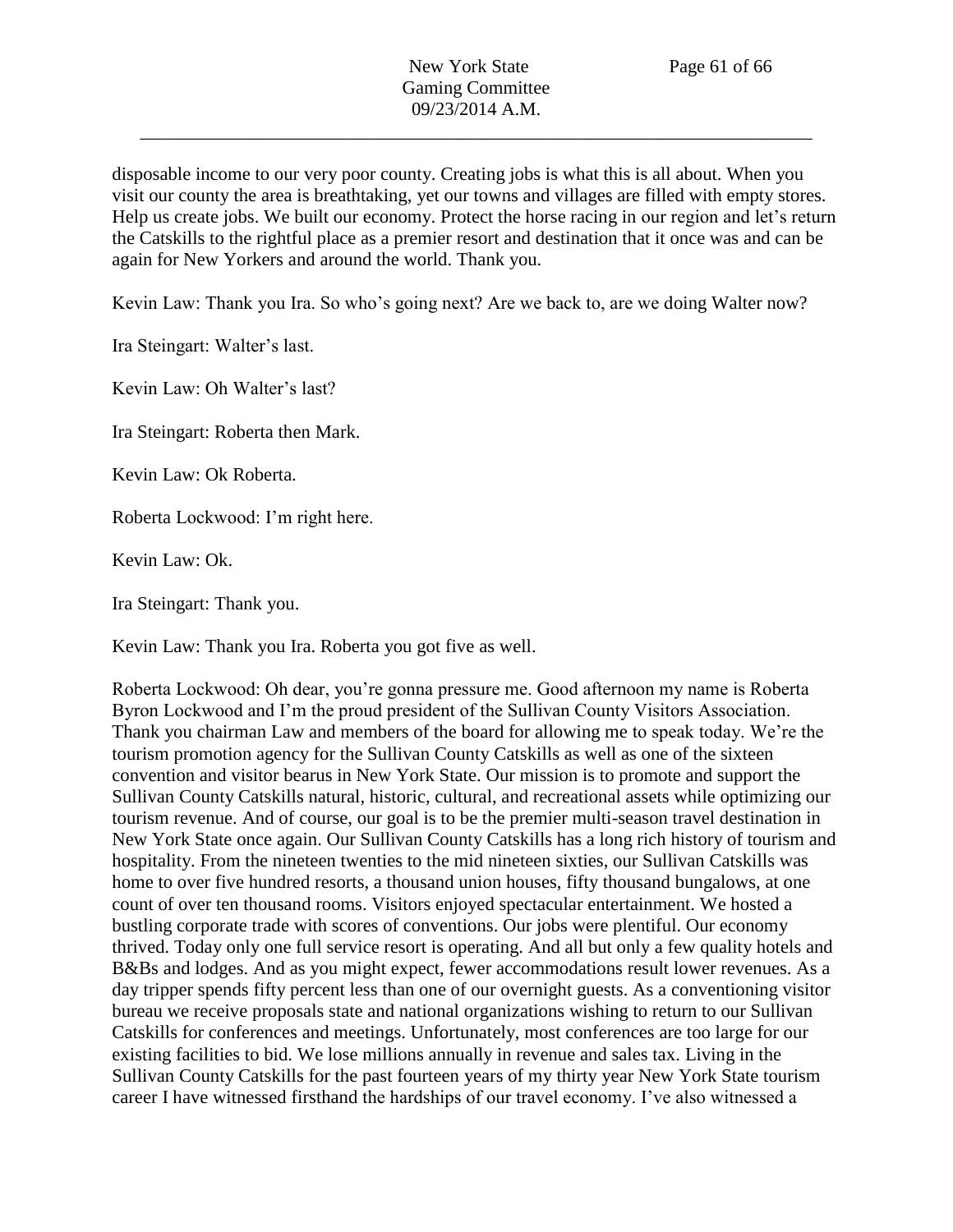New York State Page 62 of 66 Gaming Committee 09/23/2014 A.M.

\_\_\_\_\_\_\_\_\_\_\_\_\_\_\_\_\_\_\_\_\_\_\_\_\_\_\_\_\_\_\_\_\_\_\_\_\_\_\_\_\_\_\_\_\_\_\_\_\_\_\_\_\_\_\_\_\_\_\_\_\_\_\_\_\_\_\_\_\_\_\_\_

strength and perseverance of our businesses and residents. The willingness to work together, keep their businesses open, and try to rebuild this dwindling economy we have. The Sullivan Catskills has become a brand. Recognizable for arts, culture, and the scenic beauty of its Delaware River corridor. However without the opportunities the two casinos will provide, I'm saddened to say that I don't think that our struggling businesses will survive. I was fortunate to participate in the study by the state task force on casino gaming in the mid-nineties, and then, identified the Catskills as a successful destination for casino gaming. Resort full-service gambling facilities have served a successful catalyst for travel and tourism development. Our bright future lies in your hands. Montreign and Mohegan Sun have presented ready to marketplace proposals that will provide visitors with experience like no other. No other proposals provide clustering and the potential synergies these two projects offer at the site of the once grand Concord Hotel. No other proposals fulfill the spirit and the intent of this legislation. Our county is economically depressed. It has record unemployment and is desperate need of tourism infrastructure. Locating these full-service four season resort gaming mega complexes at the historic Concord site will inspire the necessary transformational development that the Sullivan Catskills requires. Standalone casinos that are proposed in neighboring Orange will not provide sustainable marketplace. The gaming market is just one piece of economic revitalization. Gamblers want convenience and safe locations close to their home. Travelers on the other hand visit destination resort casinos for the gaming opportunities but are much more interested in an array of experiences from food to entertainment. And that's why what makes sense to us is the proposed Mohegan Sun and Montreign destinations at the Concord. They're so appealing to visitors from across the country and we feel the world. The influx will finally afford Sullivan County Catskills the ability to realize its fair share of the lucrative and highly competitive travel dollar while seizing tremendous marketplace appeal. Forty five years ago the Sullivan County Catskills made history on a small farm in Bethel. Hosting five hundred thousand people for three days of peace loving music at the generation defining nineteen sixty nine Woodstock Festival. Let's make again make history by awarding two resort gambling licenses to the Sullivan Catskills that we endure beyond another forty five years.

Kevin Law: Time's up.

Roberta Lockwood: Got one line?

Kevin Law: One line.

Roberta Lockwood: One line! We're ready to build, recognized Catskills. We are upstate. We are the Catskills. Let's make our loved New York proud.

Kevin Law: Good job.

Roberta Lockwood: Thank you. I tried to get that in. Thank you for.

Kevin Law: Good job. Thank you. Alright Mark Baez. You get one less line.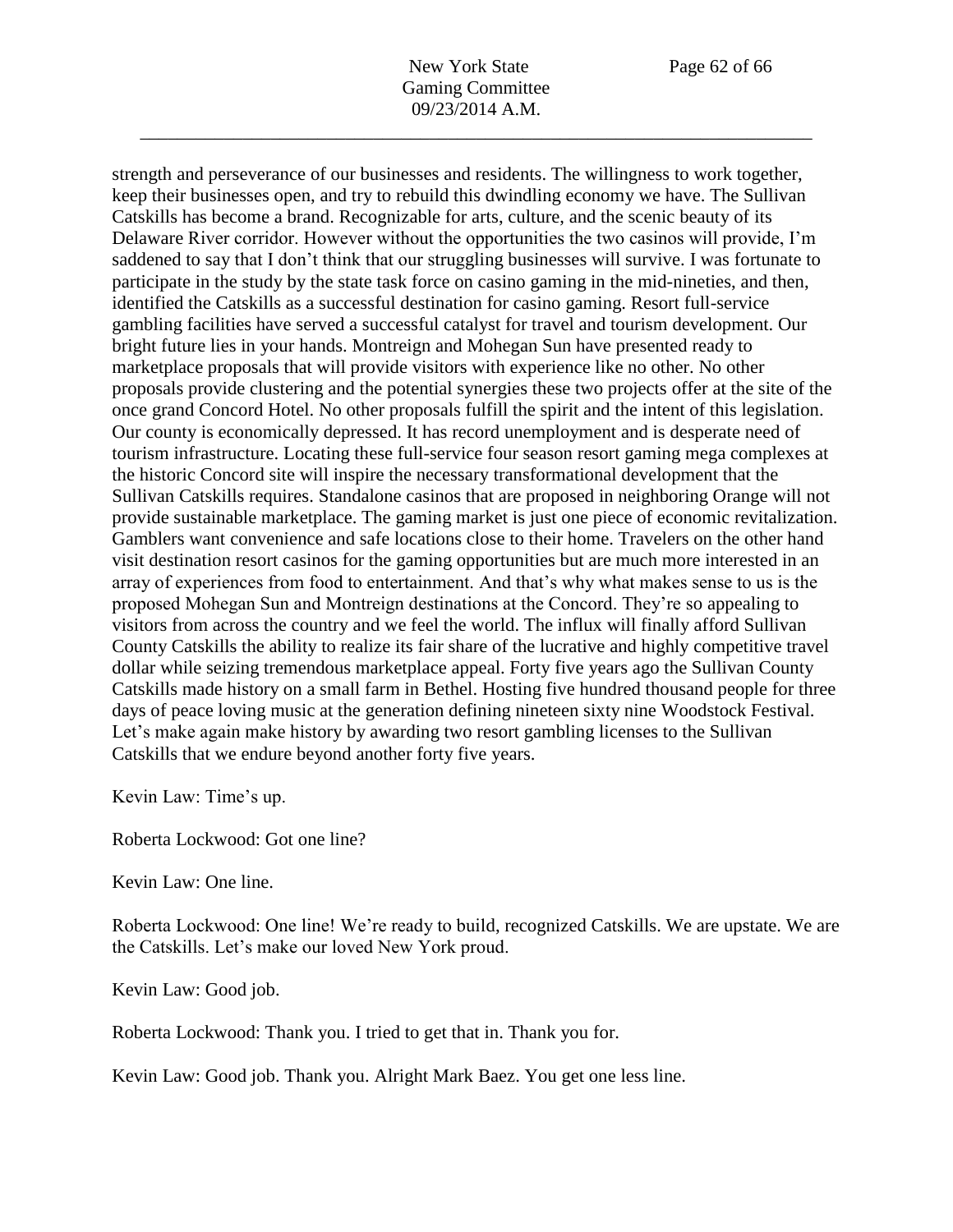Mark Baez: Good afternoon. My name is Mark Baez. I am president and CEO of the Partnership for Economic Development in Sullivan County. Thank you chairman Law and the members of the Gaming Facility Location Board for allowing me to speak to you today. It is no surprise to anyone that Sullivan County has faced extraordinary challenges for decades in attracting economic development invest of a significant scale. The demise or arguably one of the largest tourist economies in the northeast has made the client back tour of a once vibrant economy a daunting challenge. But of course having heard from all the applicants a couple of weeks ago, you know that. You know about size and scale. Gross gaming revenue. Financing and amenities each promises to build. For the next few moments I would like to focus on readiness and impact.

Kevin Law: Mark hold on a sec. Folks again, let's take the conversations in the back outside the room. Respectful of our guest. Thank you.

Mark Baez: Thank you. We all know that casino in Orange County will seriously jeopardize if not prevent a casino from rising in the Sullivan County Catskills. The very region that was a catalyst for the legislation in the first place. We know that statewide polling data conducted this past July that New York voters think that Sullivan County is a better location than Orange County for a resort destination casino. When reading that economic need is the most important factor in siting a casino, fifty five percent of New York voters surveyed prefer Sullivan County compared to just twenty five percent for Orange County. Voters by a wide two to one margin also have a more favorable reaction to a resort casino located in the Catskills compared to other potential Hudson Valley sites in Orange County, Saratoga, or the eastern southern tier region. Clearly the voters knew the intent of the legislation when the passed Proposition 1 last November. We know that proposal locations in Orange County are facing legal challenges that will significantly delay those projects. What benefit does New York State or depressed upstate communities gain from a casino license awarded to an area that will take years to obtain local approval regardless of the financial handouts or promises of the future revenues they make. In contrast, both Sullivan County proposals are shovel ready. Both have been working on their respected proposals for years, not months. And both are in a position to build immediately. If you award a license to the true upstate Sullivan Casino Catskill Resort Destination Project it will be the right choice for New York State, the right choice for the region, and the right choice for the Sullivan County Catskills. Why? Because these projects will positively affect the upstate Catskills region more significantly than anywhere else under consideration. A third party report conducted by Capacity Business Consulting of Orange County, New York compared Sullivan with Orange, Tioga, Ulster, Rensselaer, Albany counties relative to the key legislative objectives. Reports studied the impact wages would have on each of the areas being considered for a license. A copy of the entire study is being submitted to you as part of the public record. The key component of the study, marginal propensity to consume, focuses on the impact of expected new jobs and the impact that the average salaries of casino wage earners will have in areas vying for casino projects. For every employee making the average county wage, that takes a job at the casino average wage, the study finds this: Sullivan County will put seven hundred percent more money, or nine hundred and three dollars per person, into the economy that Orange County at one hundred and twenty twelve dollars per person and twenty seven percent more money than Ulster County at seven hundred and eight dollars per person. Albany, Rensselaer, Tioga Counties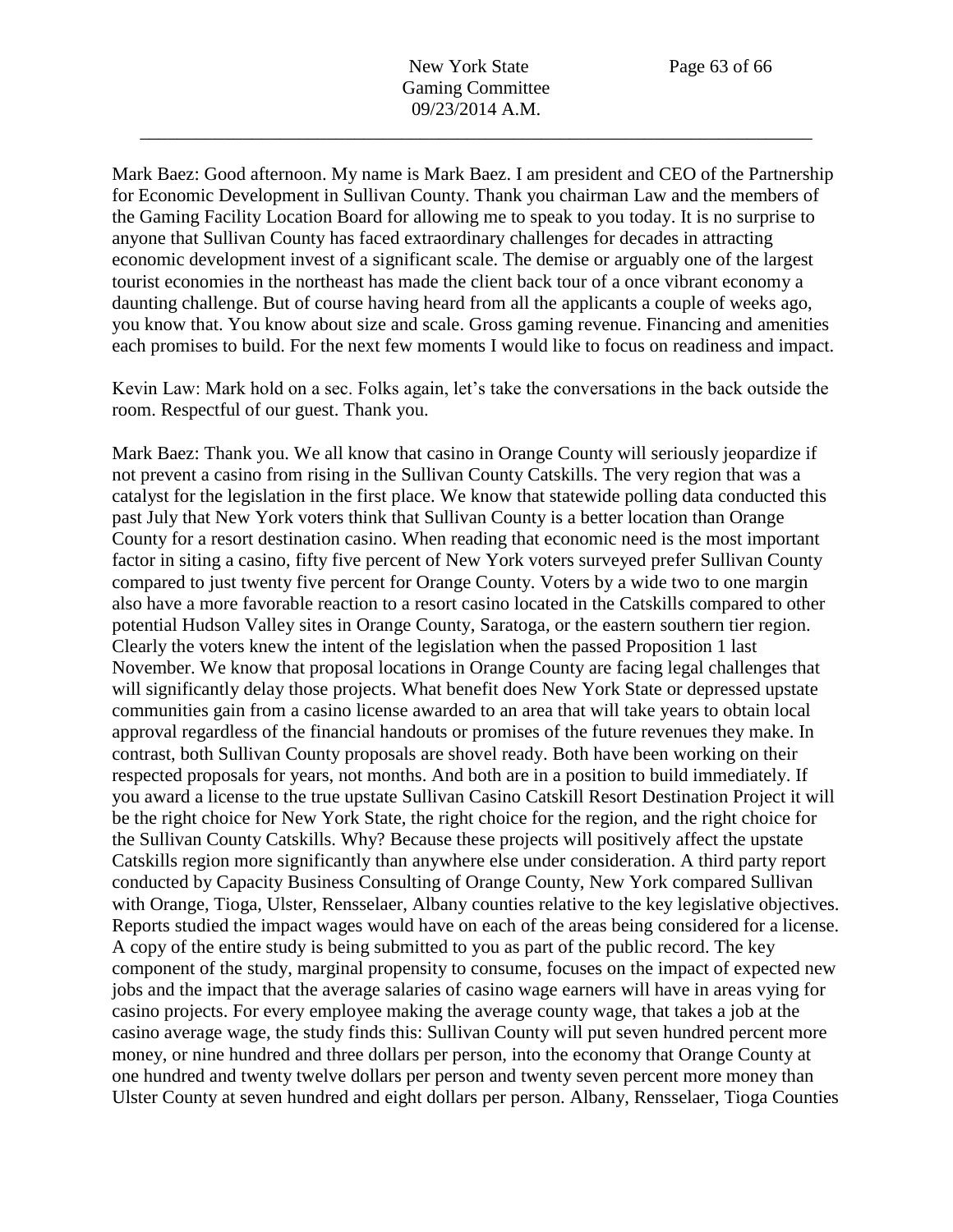exhibit a negative NPC, meaning the average casino salary is lower than the current average wage of their respected counties. Researches also focused on the velocity of money exchange, frequency of circulation within the target counties. The bigger the stimulus in relation to personal income, the more the person will spend in the local economy. So a person getting a raise in income from thirty one thousand to thirty six thousand will spend nine hundred and three dollars. While a person whose income moves from thirty five thousand to thirty six will only spend one hundred and twelve. The bigger the propensity to consume and the higher the velocity of money, the bigger the positive economic impact. The average wages the two resort destination casinos will be paying in the Sullivan County Catskills will have much more of a positive long-term impact than any other area being considered and begun to revitalize the upstate New York Catskills economy. In conclusion, you must seriously consider readiness, speed to market, and long term impact of jobs created in an area that desperately needs them. If New York State's Casino Legislation objective is to stimulate the upstate economy, the nexus of two resort destination casinos in Sullivan County will circulate the most money the fastest and have the biggest impact New York State's economy. Thank you.

## Kevin Law: Thank you. Walter Corigliano.

Walter Corigliano: Chairman Law and members of the board my name is Walter Corigliano. I'm general council to the Sullivan County IDA. The headline in last week's Sunday Times Herald Record read "Which will New York Choose? To revitalize the Catskills or maximize state's revenues?" The underlying news story included a reference to Chairman Law's observation of revitalization of revenue will be the biggest challenge to the location board over the next month. I respectfully submit there is a logical alternative that allows both revitalization of the Catskills and provides the state with significant net revenue from new casinos. How can this be you ask? The key is to grant licenses to the two geographically clustered applications at the site of the former Concord Hotel. I have aggregated these proposals from Mohegan Sun and Montreign and here is what a combined project would look like. Direct casino and hotel investment of nearly one point two billion dollars. A gaming site of seven hundred sixty acres. A combined casino floor area of a hundred twelve thousand square feet with four thousand three hundred eleven gaming positions. Six hundred forty three hotel rooms with twenty restaurant options. And most importantly, land under the control and ownership of the applicants and their affiliates totaling two thousand three hundred seventy nine acres. This project which we call Project MO Squared would have an incredible impact on Sullivan County and the Catskills. Providing licenses to a project in southern Orange County would cut off traffic to the Catskills either preventing true upstate projects from obtaining financing or reducing a project to such a small scale that the economic output would be negligible. Assuming the projects in southern Orange County do not get selected, there is no other combination of licensed awards in this region that would have the same potential for revitalizing the Catskills as two at the Concord. Granting licenses to both Sullivan County projects would create a significant epicenter of development activity including not only two worthy casino projects, but also a great deal of promise collateral development by the casino applicants. No eastern Orange County or Ulster County project has the size or more importantly the scale to support these development prospects. Development that would occur if project MO Squared is approved includes a four hundred and fifty thousand square foot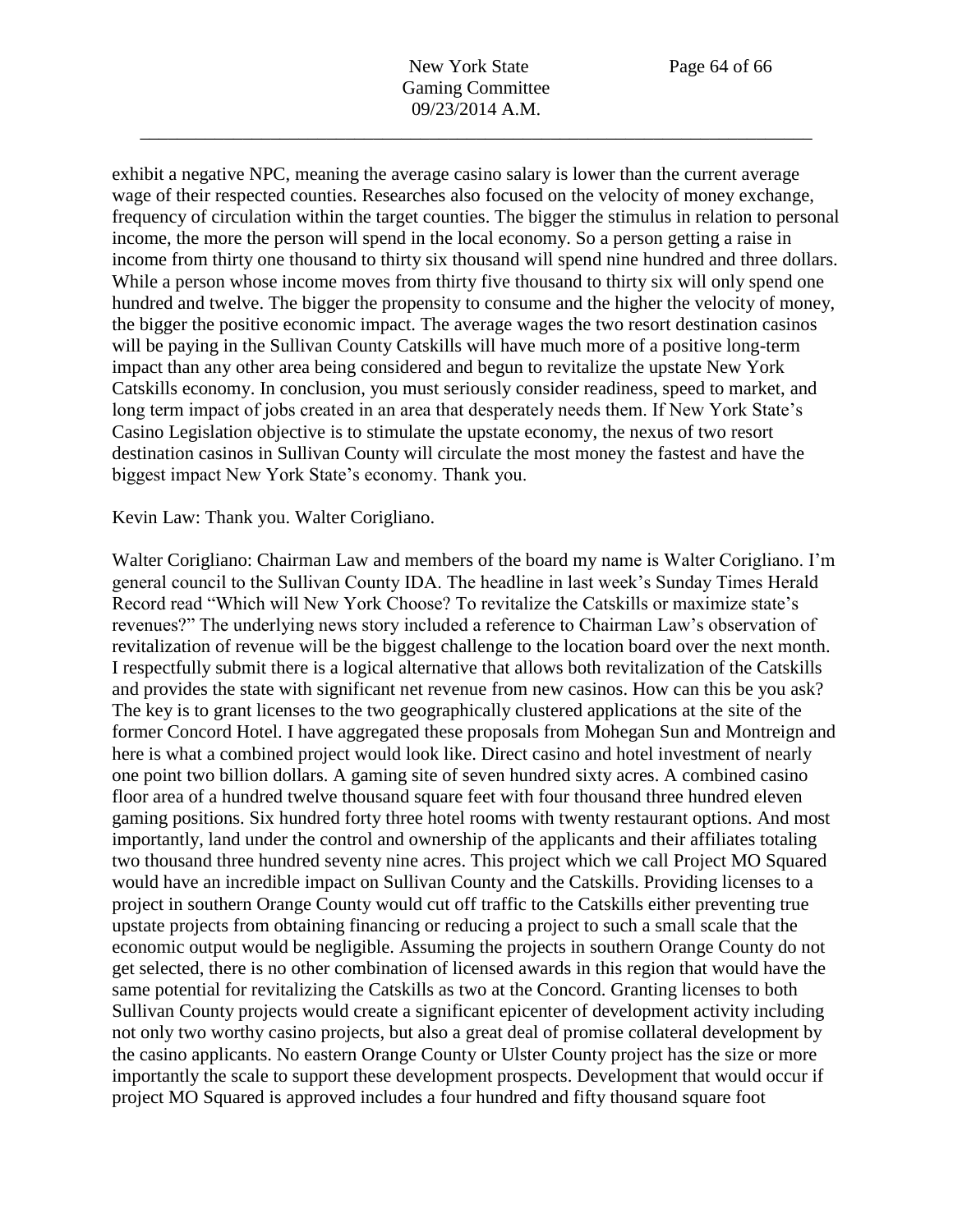waterpark hotel at the Concord, the development of a hundred fifty key spa gulf resort at Grossinger's, and the development of an exciting entertainment village at neighboring Adelaar with commitments already in place for entertainment and dining options involving over a hundred and forty thousand square feet. The overall anticipated spend by the casino applicants by their casino applicants and their affiliates on the casino, the hotels, and induced projects is estimated at over one point five billion dollars. A sum greater than any other proposal under your consideration. Now how does MO Squared deliver New York State more revenue than the mega proposals in southern Orange County? Start with the obvious. These projects are ready to go. Each is through seeker and each has all zoning and planning approvals needed to start construction now. Substantial delay and well-funded legal challenges to other proposals are a near certainty. Today's dollars are far far more valuable than tomorrow's dreams. Especially with other casinos being planned in the already crowded in the northeast marketplace. Any new casino cannibalizes revenue from existing gaming properties including the state's racinos. The tax rate at New York racinos is higher than the tax on gaming revenue will be at New York casinos. For the fiscal year ending March thirty first, two thousand fourteen, the Monticello Casino and Raceway contributed twenty four million dollars to the State Education Fund at its thirty nine percent tax rate. During the same fiscal year the Resort world Project at the aqueduct contributed three hundred forty nine million dollars at its tax rate of thirty four percent. Empire City contributed two hundred seventy seven at its fifty percent tax rate. If half of the racino action in Monticello goes away, it's a twelve million dollar loss to state revenue. If a southern Orange County casino cannibalizes thirty percent of the current play at Yonkers and twenty percent of the current play at aqueduct, the revenue reduction to education would be a staggering loss to New York State of over one hundred fifty million dollars. Any fair analysis must offset projected new tax revenues by the loss of tax revenues on existing New York gaming locations and especially the racinos. Your location board has savvy professionals that you've engaged to do the necessary gravitying bottling. Please be sure the reduction in revenue from existing racinos is in your decision.

Kevin Law: Walter we gotta wrap up, all done. Five minutes up.

Walter Corigliano: Ok.

Paul Francis: Walter I have a question for ya.

Walter Corigliano: Well go ahead. Go ahead.

Paul Francis: Well my question is, this is an interesting way of looking at it and I commend you for putting it together. At the applicant hearing two weeks ago, the question was asked to the Montreign developers whether they would prefer having a clustered two casino approval at the Concord or having only their proposal awarded a franchise and their answer was that they thought they would be better off having only one at the Concord. So what discussions have you had with the developers of Montreign about this issue?